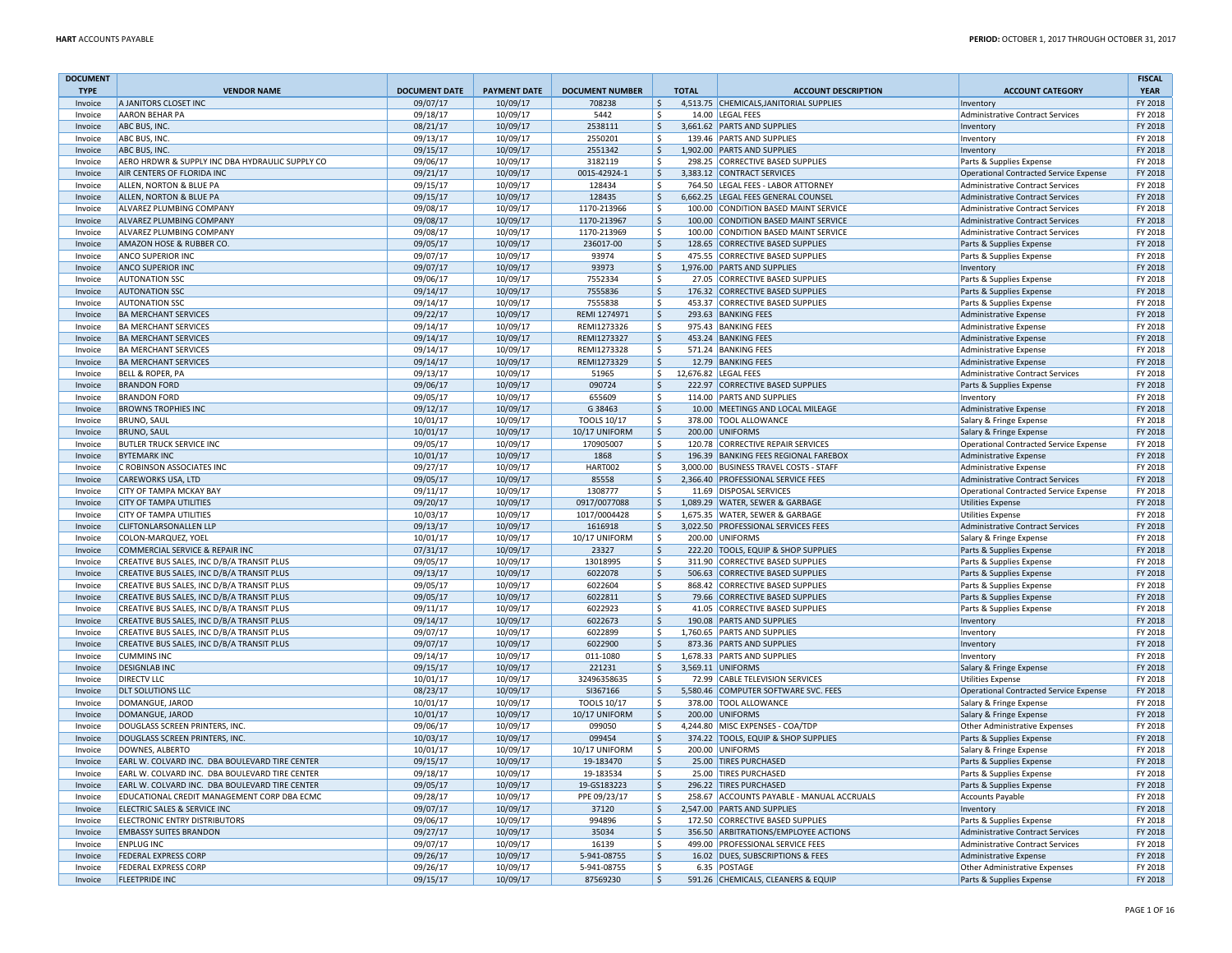| <b>DOCUMENT</b>    |                                                                  |                      |                      |                                    |                             |                                                                      |                                                          | <b>FISCAL</b>      |
|--------------------|------------------------------------------------------------------|----------------------|----------------------|------------------------------------|-----------------------------|----------------------------------------------------------------------|----------------------------------------------------------|--------------------|
| <b>TYPE</b>        | <b>VENDOR NAME</b>                                               | <b>DOCUMENT DATE</b> | <b>PAYMENT DATE</b>  | <b>DOCUMENT NUMBER</b>             | <b>TOTAL</b>                | <b>ACCOUNT DESCRIPTION</b>                                           | <b>ACCOUNT CATEGORY</b>                                  | <b>YEAR</b>        |
| Invoice            | <b>FLEETPRIDE INC</b>                                            | 09/06/17<br>09/25/17 | 10/09/17             | 87343731<br>0917/8132251629        | \$                          | 2,278.80 PARTS AND SUPPLIES                                          | Inventory                                                | FY 2018<br>FY 2018 |
| Invoice<br>Invoice | <b>FRONTIER FLORIDA LLC</b><br>FRONTIER FLORIDA LLC              | 09/25/17             | 10/09/17<br>10/09/17 | 0917/8136264349                    | \$<br>S.                    | 60.20 TELEPHONE<br>56.10 TELEPHONE                                   | <b>Utilities Expense</b><br><b>Utilities Expense</b>     | FY 2018            |
| Invoice            | <b>FRONTIER LIGHTING INC</b>                                     | 09/08/17             | 10/09/17             | S1870772.001                       | $\zeta$                     | 279.40 CONDITION BASED MAINT SERVICE                                 | Administrative Contract Services                         | FY 2018            |
| Invoice            | <b>G&amp;K SERVICES CO</b>                                       | 09/07/17             | 10/09/17             | 6071124796                         | \$                          | 118.35 CONTRACT SERVICES                                             | <b>Operational Contracted Service Expense</b>            | FY 2018            |
| Invoice            | <b>G&amp;K SERVICES CO</b>                                       | 09/08/17             | 10/09/17             | 6071125130                         | $\ddot{\varsigma}$          | 32.10 CONTRACT SERVICES                                              | <b>Operational Contracted Service Expense</b>            | FY 2018            |
| Invoice            | <b>G&amp;K SERVICES CO</b>                                       | 09/14/17             | 10/09/17             | 6071127251                         | \$                          | 12.96 CONTRACT SERVICES                                              | Operational Contracted Service Expense                   | FY 2018            |
| Invoice            | <b>G&amp;K SERVICES CO</b>                                       | 09/14/17             | 10/09/17             | 6071127471                         | l \$                        | 176.67 CONTRACT SERVICES                                             | <b>Operational Contracted Service Expense</b>            | FY 2018            |
| Invoice            | <b>G&amp;K SERVICES CO</b>                                       | 09/15/17             | 10/09/17             | 6071127789                         | Ŝ.                          | 77.46 CONTRACT SERVICES                                              | <b>Operational Contracted Service Expense</b>            | FY 2018            |
| Invoice            | <b>G&amp;K SERVICES CO</b>                                       | 09/07/17             | 10/09/17             | 6071124797                         | \$                          | 53.90 UNIFORMS                                                       | Salary & Fringe Expense                                  | FY 2018            |
| Invoice            | <b>G&amp;K SERVICES CO</b>                                       | 09/07/17             | 10/09/17             | 6071124798                         | \$                          | 30.25 UNIFORMS                                                       | Salary & Fringe Expense                                  | FY 2018            |
| Invoice            | <b>G&amp;K SERVICES CO</b>                                       | 09/07/17             | 10/09/17             | 6071124799                         | $\mathsf{\hat{S}}$          | 24.20 UNIFORMS                                                       | Salary & Fringe Expense                                  | FY 2018            |
| Invoice            | <b>G&amp;K SERVICES CO</b>                                       | 09/07/17             | 10/09/17             | 6071124800                         | \$                          | 54.45 UNIFORMS                                                       | Salary & Fringe Expense                                  | FY 2018            |
| Invoice            | <b>G&amp;K SERVICES CO</b>                                       | 09/07/17             | 10/09/17             | 6071124801                         | $\mathsf{\hat{S}}$<br>35.75 | UNIFORMS                                                             | Salary & Fringe Expense                                  | FY 2018            |
| Invoice            | <b>G&amp;K SERVICES CO</b>                                       | 09/07/17             | 10/09/17             | 6071124802                         | Ŝ.                          | 163.89 UNIFORMS                                                      | Salary & Fringe Expense                                  | FY 2018            |
| Invoice            | <b>G&amp;K SERVICES CO</b>                                       | 09/07/17             | 10/09/17             | 6071124803                         | \$                          | 284.35 UNIFORMS                                                      | Salary & Fringe Expense                                  | FY 2018<br>FY 2018 |
| Invoice<br>Invoice | <b>G&amp;K SERVICES CO</b><br><b>G&amp;K SERVICES CO</b>         | 09/07/17<br>09/14/17 | 10/09/17<br>10/09/17 | 6071124804<br>6071127472           | \$<br>$\zeta$               | 151.25 UNIFORMS<br>53.90 UNIFORMS                                    | Salary & Fringe Expense<br>Salary & Fringe Expense       | FY 2018            |
| Invoice            | <b>G&amp;K SERVICES CO</b>                                       | 09/14/17             | 10/09/17             | 6071127474                         | \$                          | 24.20 UNIFORMS                                                       | Salary & Fringe Expense                                  | FY 2018            |
| Invoice            | <b>G&amp;K SERVICES CO</b>                                       | 09/14/17             | 10/09/17             | 6071127475                         | $\zeta$                     | 54.45 UNIFORMS                                                       | Salary & Fringe Expense                                  | FY 2018            |
| Invoice            | <b>G&amp;K SERVICES CO</b>                                       | 09/14/17             | 10/09/17             | 6071127476                         | \$                          | 35.75 UNIFORMS                                                       | Salary & Fringe Expense                                  | FY 2018            |
| Invoice            | <b>G&amp;K SERVICES CO</b>                                       | 09/14/17             | 10/09/17             | 6071127477                         | \$                          | 163.89 UNIFORMS                                                      | Salary & Fringe Expense                                  | FY 2018            |
| Invoice            | <b>G&amp;K SERVICES CO</b>                                       | 09/14/17             | 10/09/17             | 6071127478                         | \$                          | 284.35 UNIFORMS                                                      | Salary & Fringe Expense                                  | FY 2018            |
| Invoice            | <b>G&amp;K SERVICES CO</b>                                       | 09/14/17             | 10/09/17             | 6071127479                         | $\ddot{\varsigma}$          | 139.15 UNIFORMS                                                      | Salary & Fringe Expense                                  | FY 2018            |
| Invoice            | <b>GENFARE</b>                                                   | 08/30/17             | 10/09/17             | 90123242                           | \$                          | 25.51 FREIGHT CHARGES                                                | Parts & Supplies Expense                                 | FY 2018            |
| Invoice            | <b>GENFARE</b>                                                   | 09/11/17             | 10/09/17             | 90123562                           | $\mathsf{\hat{S}}$          | 524.95 PARTS AND SUPPLIES                                            | Inventory                                                | FY 2018            |
| Invoice            | <b>GFNFARF</b>                                                   | 08/30/17             | 10/09/17             | 90123242                           | \$                          | 10,716.85 PARTS AND SUPPLIES                                         | Inventory                                                | FY 2018            |
| Invoice            | GENUINE PARTS CO DBA NAPA AUTO                                   | 09/06/17             | 10/09/17             | 841571                             | \$                          | 124.24 CORRECTIVE BASED SUPPLIES                                     | Parts & Supplies Expense                                 | FY 2018            |
| Invoice            | GENUINE PARTS CO DBA NAPA AUTO                                   | 09/06/17             | 10/09/17             | 841665                             | \$                          | 35.50 CORRECTIVE BASED SUPPLIES                                      | Parts & Supplies Expense                                 | FY 2018            |
| Invoice            | <b>GENUINE PARTS CO DBA NAPA AUTO</b>                            | 09/06/17             | 10/09/17             | 841681                             | l \$                        | 117.69 CORRECTIVE BASED SUPPLIES                                     | Parts & Supplies Expense                                 | FY 2018            |
| Invoice<br>Invoice | GENUINE PARTS CO DBA NAPA AUTO<br>GENUINE PARTS CO DBA NAPA AUTO | 09/07/17             | 10/09/17<br>10/09/17 | 841844<br>842286                   | \$                          | 103.50 CORRECTIVE BASED SUPPLIES<br>328.14 CORRECTIVE BASED SUPPLIES | Parts & Supplies Expense                                 | FY 2018<br>FY 2018 |
| Invoice            | GENUINE PARTS CO DBA NAPA AUTO                                   | 09/12/17<br>09/14/17 | 10/09/17             | 842609                             | $\ddot{\varsigma}$<br>\$    | 194.58 CORRECTIVE BASED SUPPLIES                                     | Parts & Supplies Expense<br>Parts & Supplies Expense     | FY 2018            |
| Invoice            | GENUINE PARTS CO DBA NAPA AUTO                                   | 09/26/17             | 10/09/17             | 0619-844491                        | ۱\$                         | 192.00 PARTS AND SUPPLIES                                            | Inventory                                                | FY 2018            |
| Invoice            | GENUINE PARTS CO DBA NAPA AUTO                                   | 09/01/17             | 10/09/17             | 840942                             | \$                          | 1,080.24 PARTS AND SUPPLIES                                          | Inventory                                                | FY 2018            |
| Invoice            | <b>GILLIG LLC</b>                                                | 09/11/17             | 10/09/17             | 40377940                           | ۱\$                         | 219.38 CORRECTIVE BASED SUPPLIES                                     | Parts & Supplies Expense                                 | FY 2018            |
| Invoice            | <b>GILLIG LLC</b>                                                | 09/14/17             | 10/09/17             | 40379195                           | Ŝ.<br>173.60                | <b>CORRECTIVE BASED SUPPLIES</b>                                     | Parts & Supplies Expense                                 | FY 2018            |
| Invoice            | <b>GILLIG LLC</b>                                                | 09/05/17             | 10/09/17             | 40376201                           | $\ddot{\varsigma}$          | 194.97 PARTS AND SUPPLIES                                            | Inventory                                                | FY 2018            |
| Invoice            | <b>GILLIG LLC</b>                                                | 09/05/17             | 10/09/17             | 40376202                           | -\$                         | 223.50 PARTS AND SUPPLIES                                            | Inventory                                                | FY 2018            |
| Invoice            | <b>GILLIG LLC</b>                                                | 09/05/17             | 10/09/17             | 40376203                           | ۱\$                         | 5,730.00 PARTS AND SUPPLIES                                          | Inventory                                                | FY 2018            |
| Invoice            | <b>GILLIG LLC</b>                                                | 09/06/17             | 10/09/17             | 40376578                           | \$                          | 7,189.09 PARTS AND SUPPLIES                                          | Inventory                                                | FY 2018            |
| Invoice            | <b>GILLIG LLC</b>                                                | 09/08/17             | 10/09/17             | 40377507                           | $\ddot{\varsigma}$          | 1,436.08 PARTS AND SUPPLIES                                          | Inventory                                                | FY 2018            |
| Invoice            | <b>GILLIG LLC</b><br><b>GILLIG LLC</b>                           | 09/14/17             | 10/09/17             | 40379194                           | Ŝ.<br>$\mathsf{\hat{S}}$    | 332.64 PARTS AND SUPPLIES<br>5.595.61 PARTS AND SUPPLIES             | Inventory                                                | FY 2018            |
| Invoice            | <b>GLE ASSOCIATES INC</b>                                        | 09/15/17<br>08/29/17 | 10/09/17<br>10/09/17 | 40379625<br>1708326                | Ŝ.                          | 1,804.00 GEN DEV FACILTIY ASSESSMENT FY2016 POP                      | Inventory                                                | FY 2018<br>FY 2018 |
| Invoice<br>Invoice | <b>GLOBAL EQUIPMENT CO, INC.</b>                                 | 09/07/17             | 10/09/17             | 111526539                          | \$                          | 264.67 CORRECTIVE BASED SUPPLIES                                     | <b>Capital Grant Expense</b><br>Parts & Supplies Expense | FY 2018            |
| Invoice            | <b>GOODYEAR TIRE &amp; RUBBER CO</b>                             | 09/14/17             | 10/09/17             | 0087850954                         | \$                          | 14.00 TIRES LEASED - BUS FL-5307P-2017 POP                           | Capital Grant Expense                                    | FY 2018            |
| Invoice            | GRAINGER                                                         | 09/06/17             | 10/09/17             | 9548475384                         | $\mathsf{\hat{S}}$          | 247.37 CONTRACT SERVICES                                             | <b>Operational Contracted Service Expense</b>            | FY 2018            |
| Invoice            | <b>GRAINGER</b>                                                  | 09/14/17             | 10/09/17             | 9555575555                         | Ŝ.                          | 10.70 CONTRACT SERVICES                                              | <b>Operational Contracted Service Expense</b>            | FY 2018            |
| Invoice            | GRAYROBINSON, P.A.                                               | 09/07/17             | 10/09/17             | 10733223                           | $\mathsf{\hat{S}}$          | 112.50 LEGAL FEES GENERAL COUNSEL                                    | <b>Administrative Contract Services</b>                  | FY 2018            |
| Invoice            | <b>GRAYROBINSON, P.A</b>                                         | 09/07/17             | 10/09/17             | 10733230                           | \$                          | 8,000.00 LEGAL FEES GENERAL COUNSEL                                  | Administrative Contract Services                         | FY 2018            |
| Invoice            | GREATER RIVERVIEW CHAMBER OF COMMERCE                            | 08/11/17             | 10/09/17             | 16498                              | \$                          | 229.00 DUES, SUBSCRIPTIONS & FEES--COMPLIANCE OFFICE----             | Administrative Expense                                   | FY 2018            |
| Invoice            | <b>GUARANTEED RADIATORS OF TAMPA INC</b>                         | 09/07/17             | 10/09/17             | 081608                             | \$                          | 1.190.00 PARTS AND SUPPLIES                                          | Inventory                                                | FY 2018            |
| Invoice            | <b>GUARANTEED RADIATORS OF TAMPA INC</b>                         | 09/08/17             | 10/09/17             | 081622                             | $\ddot{\varsigma}$          | 1,190.00 PARTS AND SUPPLIES                                          | Inventory                                                | FY 2018            |
| Invoice            | GULF COAST PLASTICS DIV DAIRY MIX INC                            | 09/08/17             | 10/09/17             | 88422                              | \$                          | 1,720.93 MISC EXPENSES - COA/TDP                                     | Other Administrative Expenses                            | FY 2018            |
| Invoice            | GULF COAST PLASTICS DIV DAIRY MIX INC                            | 09/08/17             | 10/09/17             | 88427                              | $\ddot{\varsigma}$          | 600.00 MISC EXPENSES - COA/TDP                                       | Other Administrative Expenses                            | FY 2018            |
| Invoice            | <b>GULF COAST THERMO KING</b>                                    | 08/23/17             | 10/09/17             | WO61009                            | -Ŝ                          | 336.00 CORRECTIVE REPAIR SERVICES                                    | Operational Contracted Service Expense                   | FY 2018            |
| Invoice<br>Invoice | HANUMAN, MOHAN<br>HANUMAN, MOHAN                                 | 09/22/17<br>10/01/17 | 10/09/17<br>10/09/17 | 09/22/17-CDI<br><b>TOOLS 10/17</b> | ۱\$<br>Ŝ.                   | 82.00 LICENSES & PERMITS<br>419.00 TOOL ALLOWANCE                    | <b>Tax Expense</b>                                       | FY 2018<br>FY 2018 |
| Invoice            | HANUMAN, MOHAN                                                   | 10/01/17             | 10/09/17             | 10/17 UNIFORM                      | \$ ا                        | 200.00 UNIFORMS                                                      | Salary & Fringe Expense<br>Salary & Fringe Expense       | FY 2018            |
| Invoice            | HAYS-EVON, JUDY                                                  | 09/26/17             | 10/09/17             | MICHAELS REIM                      | \$                          | 73.80 SAFETY SUPPLIES & EQUIPMENT                                    | Parts & Supplies Expense                                 | FY 2018            |
| Invoice            | <b>HERITAGE PROPANE</b>                                          | 09/22/17             | 10/09/17             | 3069269901                         | \$                          | 106.63 PROPANE FACILITIES                                            | <b>Utilities Expense</b>                                 | FY 2018            |
| Invoice            | <b>HERNANDEZ, PETER</b>                                          | 10/01/17             | 10/09/17             | TOOLS 10/17                        | -Ŝ                          | 419.00 TOOL ALLOWANCE                                                | Salary & Fringe Expense                                  | FY 2018            |
| Invoice            | <b>HERNANDEZ, PETER</b>                                          | 10/01/17             | 10/09/17             | 10/17 UNIFORM                      | ۱\$                         | 200.00 UNIFORMS                                                      | Salary & Fringe Expense                                  | FY 2018            |
| Invoice            | HIDAY & RICKE PA                                                 | 09/28/17             | 10/09/17             | PPE 09/23/17                       | \$                          | 66.50 ACCOUNTS PAYABLE - MANUAL ACCRUALS                             | <b>Accounts Payable</b>                                  | FY 2018            |
| Invoice            | <b>HILLSBOROUGH TRANSIT AUTHORITY ERF</b>                        | 09/28/17             | 10/09/17             | PPE 09/23/17                       | S.                          | 435.00 EMPLOYEE RECREATION FUND                                      | <b>Accounts Payable</b>                                  | FY 2018            |
| Invoice            | HILLSBOROUGH TRANSIT AUTHORITY PETTY CASH                        | 10/02/17             | 10/09/17             | MAINT 10/02/17                     | ١s                          | 58.61 CORRECTIVE BASED SUPPLIES                                      | Parts & Supplies Expense                                 | FY 2018            |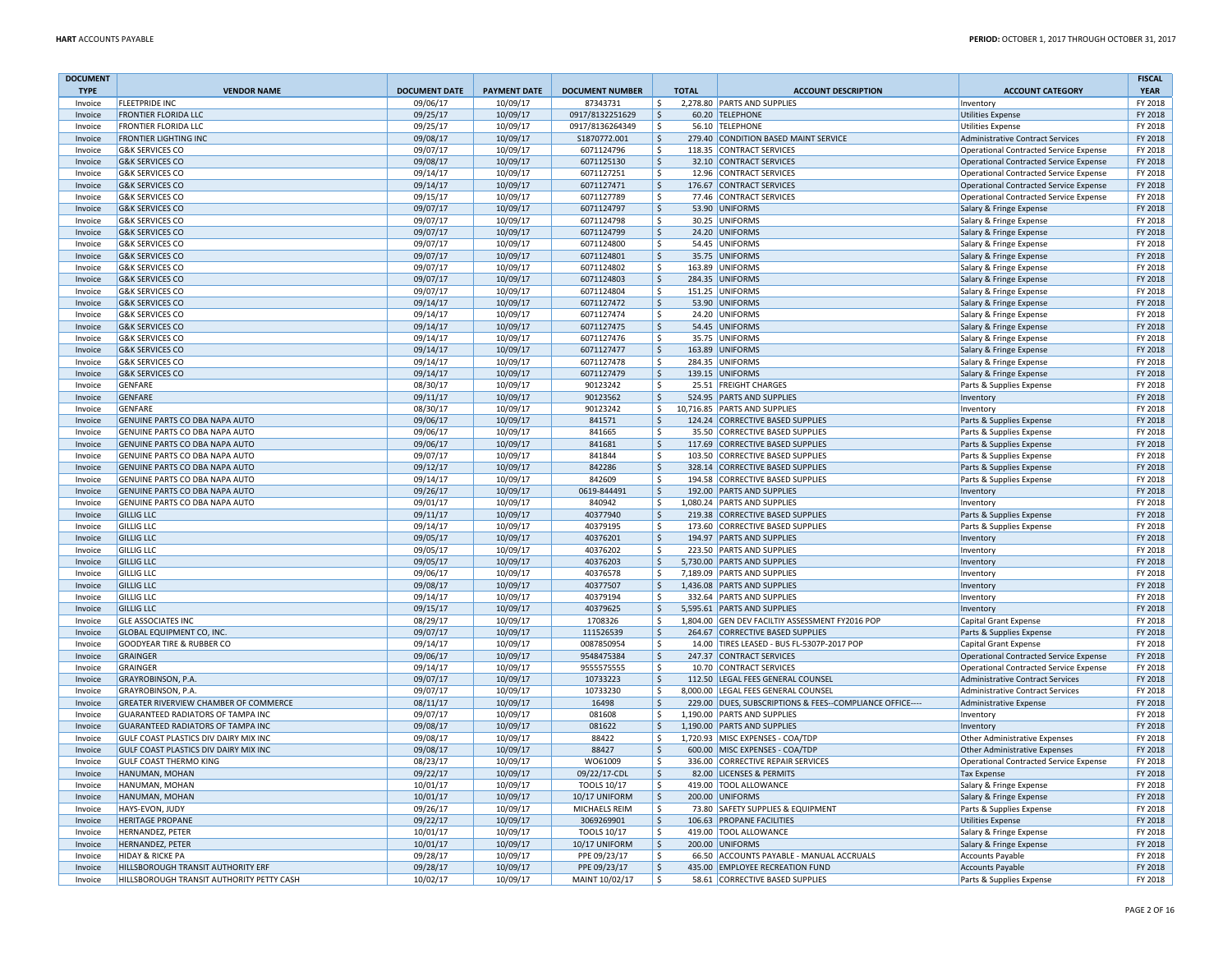| <b>DOCUMENT</b><br><b>TYPE</b> | <b>VENDOR NAME</b>                                                               | <b>DOCUMENT DATE</b> | <b>PAYMENT DATE</b>  | <b>DOCUMENT NUMBER</b>     | <b>TOTAL</b>       | <b>ACCOUNT DESCRIPTION</b>                                                              | <b>ACCOUNT CATEGORY</b>                                         | <b>FISCAL</b><br><b>YEAR</b> |
|--------------------------------|----------------------------------------------------------------------------------|----------------------|----------------------|----------------------------|--------------------|-----------------------------------------------------------------------------------------|-----------------------------------------------------------------|------------------------------|
| Invoice                        | HILLSBOROUGH TRANSIT AUTHORITY PETTY CASH                                        | 10/03/17             | 10/09/17             | OPS 10/03/17               | \$                 | 7.47 CORRECTIVE BASED SUPPLIES                                                          | Parts & Supplies Expense                                        | FY 2018                      |
| Invoice                        | HILLSBOROUGH TRANSIT AUTHORITY PETTY CASH                                        | 10/03/17             | 10/09/17             | OPS 10/03/17               | Ŝ.                 | 23.80 CORRECTIVE BASED SUPPLIES                                                         | Parts & Supplies Expense                                        | FY 2018                      |
| Invoice                        | HILLSBOROUGH TRANSIT AUTHORITY PETTY CASH                                        | 10/02/17             | 10/09/17             | MAINT 10/02/17             | \$                 | 23.11 GASOLINE                                                                          | Fuel and Oil Expense                                            | FY 2018                      |
| Invoice                        | HILLSBOROUGH TRANSIT AUTHORITY PETTY CASH                                        | 10/03/17             | 10/09/17             | OPS 10/03/17               | \$                 | 18.15 GASOLINE                                                                          | <b>Fuel and Oil Expense</b>                                     | FY 2018                      |
| Invoice                        | HILLSBOROUGH TRANSIT AUTHORITY PETTY CASH                                        | 10/03/17             | 10/09/17             | OPS 10/03/17               | \$                 | 10.00 GASOLINE                                                                          | Fuel and Oil Expense                                            | FY 2018                      |
| Invoice                        | HILLSBOROUGH TRANSIT AUTHORITY PETTY CASH                                        | 09/30/17             | 10/09/17             | FIN 09/30/17               | Ŝ.                 | 22.96 MEETINGS AND LOCAL MILEAGE                                                        | <b>Administrative Expense</b>                                   | FY 2018                      |
| Invoice                        | HILLSBOROUGH TRANSIT AUTHORITY PETTY CASH                                        | 09/27/17             | 10/09/17             | HR 09/27/17                | $\mathsf{\$}$      | 14.96 MISC EXPENSES - COA/TDP                                                           | <b>Other Administrative Expenses</b>                            | FY 2018                      |
| Invoice                        | HILLSBOROUGH TRANSIT AUTHORITY PETTY CASH                                        | 09/30/17             | 10/09/17             | FIN 09/30/17               | \$                 | 6.00 PARKING FEES                                                                       | <b>Administrative Expense</b>                                   | FY 2018                      |
| Invoice                        | HILLSBOROUGH TRANSIT AUTHORITY PETTY CASH                                        | 10/03/17             | 10/09/17             | OPS 10/03/17               | \$                 | 9.00 PARKING FEES                                                                       | Administrative Expense                                          | FY 2018                      |
| Invoice                        | HILLSBOROUGH TRANSIT AUTHORITY PETTY CASH                                        | 10/03/17             | 10/09/17             | OPS 10/03/17               | Ŝ.                 | 31.98 SAFETY SUPPLIES & EQUIPMENT                                                       | Parts & Supplies Expense                                        | FY 2018                      |
| Invoice                        | HILLSBOROUGH TRANSIT AUTHORITY PETTY CASH                                        | 10/03/17             | 10/09/17             | OPS 10/03/17               | \$                 | 17.99 Supplies / Office / Janitorial                                                    | Parts & Supplies Expense                                        | FY 2018                      |
| Invoice                        | HILLSBOROUGH TRANSIT AUTHORITY PETTY CASH                                        | 09/30/17             | 10/09/17             | FIN 09/30/17               | \$                 | 30.00 SUPPLIES/OFFICE/ART/JANITORIAL                                                    | Parts & Supplies Expense                                        | FY 2018                      |
| Invoice                        | <b>HOME DEPOT</b>                                                                | 09/29/17             | 10/09/17             | 1972481                    | \$                 | 1,065.24 CONTRACT SERVICES                                                              | <b>Operational Contracted Service Expense</b>                   | FY 2018                      |
| Invoice                        | <b>HOME DEPOT</b>                                                                | 09/26/17             | 10/09/17             | 4972222                    | \$                 | 267.52 CONTRACT SERVICES                                                                | Operational Contracted Service Expense                          | FY 2018                      |
| Invoice                        | <b>HOME DEPOT</b>                                                                | 09/25/17             | 10/09/17             | 5972150                    | Ŝ.                 | 552.43 CONTRACT SERVICES                                                                | <b>Operational Contracted Service Expense</b>                   | FY 2018                      |
| Invoice                        | <b>HOME DEPOT</b>                                                                | 09/29/17             | 10/09/17             | 1972514                    | Ŝ.                 | 22.99 CORRECTIVE BASED SUPPLIES                                                         | Parts & Supplies Expense                                        | FY 2018                      |
| Invoice                        | <b>HOME DEPOT</b>                                                                | 09/28/17             | 10/09/17             | 2030591                    | \$                 | 395.28 CORRECTIVE BASED SUPPLIES                                                        | Parts & Supplies Expense                                        | FY 2018                      |
| Invoice                        | <b>HOME DEPOT</b>                                                                | 09/28/17             | 10/09/17             | 2972425                    | \$                 | 11.27 CORRECTIVE BASED SUPPLIES                                                         | Parts & Supplies Expense                                        | FY 2018                      |
| Invoice                        | <b>HOME DEPOT</b>                                                                | 09/27/17             | 10/09/17             | 3972320                    | $\mathsf{\hat{S}}$ | 61.88 CORRECTIVE BASED SUPPLIES                                                         | Parts & Supplies Expense                                        | FY 2018                      |
| Invoice                        | <b>HOME DEPOT</b>                                                                | 09/27/17             | 10/09/17             | 3972351                    | \$                 | 129.55 CORRECTIVE BASED SUPPLIES                                                        | Parts & Supplies Expense                                        | FY 2018                      |
| Invoice                        | <b>HOME DEPOT</b>                                                                | 09/26/17             | 10/09/17             | 4972259                    | \$                 | 129.08 CORRECTIVE BASED SUPPLIES                                                        | Parts & Supplies Expense                                        | FY 2018                      |
| Invoice                        | <b>HOME DEPOT</b>                                                                | 09/22/17             | 10/09/17             | 8972007                    | \$                 | 68.76 CORRECTIVE BASED SUPPLIES                                                         | Parts & Supplies Expense                                        | FY 2018                      |
| Invoice                        | HOWCO ENVIRONMENTAL SERVICES                                                     | 09/12/17             | 10/09/17             | 0216847                    | \$                 | 100.00 CONTRACT SERVICES                                                                | Operational Contracted Service Expense                          | FY 2018                      |
| Invoice                        | HYDRAULIC ELECTRIC COMPONENT SUPPLY INC                                          | 09/06/17             | 10/09/17             | 0136073-IN                 | \$                 | 541.01 PARTS AND SUPPLIES                                                               | Inventory                                                       | FY 2018                      |
| Invoice                        | HYDRAULIC ELECTRIC COMPONENT SUPPLY INC                                          | 09/08/17             | 10/09/17             | 0136108-IN                 | $\mathsf{\hat{S}}$ | 186.86 PARTS AND SUPPLIES                                                               | Inventory                                                       | FY 2018                      |
| Invoice                        | HYDRAULIC ELECTRIC COMPONENT SUPPLY INC                                          | 09/11/17             | 10/09/17             | 0136125-IN                 | \$                 | 840.87 PARTS AND SUPPLIES                                                               | Inventory                                                       | FY 2018                      |
| Invoice                        | HYDRAULIC ELECTRIC COMPONENT SUPPLY INC                                          | 09/11/17             | 10/09/17             | 0136127-IN                 | Ŝ.                 | 66.00 PARTS AND SUPPLIES                                                                | Inventory                                                       | FY 2018                      |
| Invoice                        | HYDRAULIC ELECTRIC COMPONENT SUPPLY INC                                          | 09/14/17             | 10/09/17             | 0136179-IN                 | \$.                | 356.48 PARTS AND SUPPLIES                                                               | Inventory                                                       | FY 2018                      |
| Invoice                        | HYDRAULIC ELECTRIC COMPONENT SUPPLY INC                                          | 09/15/17             | 10/09/17             | 0136191-IN                 | \$                 | 306.59 PARTS AND SUPPLIES                                                               | Inventory                                                       | FY 2018                      |
| Invoice                        | IEH AUTO PARTS HOLDING LLC DBA AUTO PLUS                                         | 09/12/17             | 10/09/17             | 066995744                  | \$                 | 2,267.13 PARTS AND SUPPLIES                                                             | Inventory                                                       | FY 2018                      |
| Invoice                        | INIT INNOVATIONS IN TRANSPORTATION INC                                           | 08/31/17             | 10/09/17             | PA IVA-2803                | $\mathsf{S}$       | 191,900.00 PROFESSIONAL SERVICES RRC PSTA                                               | <b>Administrative Contract Services</b>                         | FY 2018                      |
| Invoice                        | INIT INNOVATIONS IN TRANSPORTATION INC<br>INIT INNOVATIONS IN TRANSPORTATION INC | 08/31/17             | 10/09/17             | PA-IVA-2799<br>PA-IVA-2799 | Ŝ.                 | 449,750.35 PROFESSIONAL SERVICES RRC PSTA<br>30,000.00 PROFESSIONAL SERVICES RRC TBARTA | <b>Administrative Contract Services</b>                         | FY 2018                      |
| Invoice                        | <b>INSIGHT PUBLIC SECTOR INC</b>                                                 | 08/31/17<br>08/31/17 | 10/09/17<br>10/09/17 | 1030015170                 | $\mathsf{S}$       | 14,405.00 ACQ COMPUTER I.T. INFRASTRUCT CORE FY2016 POP                                 | <b>Administrative Contract Services</b>                         | FY 2018<br>FY 2018           |
| Invoice<br>Invoice             | INSIGHT PUBLIC SECTOR INC                                                        | 09/07/17             | 10/09/17             | 1100555092                 | \$<br>$\mathsf{S}$ | 718.44 COMPUTER SOFTWARE SVC. FEES                                                      | Capital Grant Expense<br>Operational Contracted Service Expense | FY 2018                      |
| Invoice                        | <b>INSIGHT PUBLIC SECTOR INC</b>                                                 | 09/07/17             | 10/09/17             | 1100555092                 | Ŝ.                 | 758.36 MACHINE/EQUIP MAINTENANCE                                                        | Operational Contracted Service Expense                          | FY 2018                      |
| Invoice                        | <b>INTEGRATED BUSINESS GROUF</b>                                                 | 09/20/17             | 10/09/17             | 42324                      | $\mathsf{\hat{S}}$ | 5,500.00 PROFESSIONAL SERVICE FEES                                                      | <b>Administrative Contract Services</b>                         | FY 2018                      |
| Invoice                        | INTEGRATED BUSINESS GROUP                                                        | 09/15/17             | 10/09/17             | INV013983                  | \$                 | 450.00 PROFESSIONAL SERVICE FEES                                                        | <b>Administrative Contract Services</b>                         | FY 2018                      |
| Invoice                        | <b>INTERNAL REVENUE SERVICE</b>                                                  | 09/28/17             | 10/09/17             | PPE 09/23/17               | $\frac{1}{2}$      | 1,133.66 ACCOUNTS PAYABLE - MANUAL ACCRUALS                                             | <b>Accounts Payable</b>                                         | FY 2018                      |
| Invoice                        | INTERPRETERS UNLIMITED INC                                                       | 09/06/17             | 10/09/17             | 106453                     | \$                 | 102.30 MISC EXPENSES - COA/TDP                                                          | <b>Other Administrative Expenses</b>                            | FY 2018                      |
| Invoice                        | INTERPRETERS UNLIMITED INC                                                       | 09/07/17             | 10/09/17             | 107050                     | \$                 | 255.90 MISC EXPENSES - COA/TDP                                                          | <b>Other Administrative Expenses</b>                            | FY 2018                      |
| Invoice                        | INTERPRETERS UNLIMITED INC                                                       | 09/05/17             | 10/09/17             | 106227                     | \$                 | 9.30 PROFESSIONAL SERVICE FEES--COMPLIANCE OFFICE--                                     | <b>Administrative Contract Services</b>                         | FY 2018                      |
| Invoice                        | JAMES J ODOM JR                                                                  | 09/15/17             | 10/09/17             | FMCS 16-56260 3            | $\frac{1}{2}$      | 1,125.00 ARBITRATIONS/EMPLOYEE ACTIONS                                                  | <b>Administrative Contract Services</b>                         | FY 2018                      |
| Invoice                        | JASPER WELLER LLC DBA WELLER TRUCK PARTS                                         | 09/06/17             | 10/09/17             | 401383811                  | Ŝ.                 | 3,100.00 PARTS AND SUPPLIES                                                             | Inventory                                                       | FY 2018                      |
| Invoice                        | JEFFREY R TILLEY DBA FYREBOSS LLC                                                | 09/15/17             | 10/09/17             | 2017180                    | $\zeta$            | 2,477.20 CORRECTIVE REPAIR SERVICES                                                     | Operational Contracted Service Expense                          | FY 2018                      |
| Invoice                        | JEFFREY R TILLEY DBA FYREBOSS LLC                                                | 09/18/17             | 10/09/17             | 2017182                    | Ŝ.                 | 125.00 TOOLS, EQUIP & SHOP SUPPLIES                                                     | Parts & Supplies Expense                                        | FY 2018                      |
| Invoice                        | JONES WORLEY DESIGN INC                                                          | 09/08/17             | 10/09/17             | 0057481                    | \$                 | 1,455.00 BUSINESS DEVELOPMENT                                                           | <b>Administrative Contract Services</b>                         | FY 2018                      |
| Invoice                        | JONES WORLEY DESIGN INC                                                          | 09/08/17             | 10/09/17             | 0057482                    | Ŝ.                 | 4,440.25 BUSINESS DEVELOPMENT                                                           | Administrative Contract Services                                | FY 2018                      |
| Invoice                        | JONES WORLEY DESIGN INC                                                          | 09/08/17             | 10/09/17             | 0057484                    | \$                 | 11,006.25 BUSINESS DEVELOPMENT                                                          | <b>Administrative Contract Services</b>                         | FY 2018                      |
| Invoice                        | JONES WORLEY DESIGN INC                                                          | 09/08/17             | 10/09/17             | 0057485                    | $\mathsf{S}$       | 1.433.75 BUSINESS DEVELOPMENT                                                           | <b>Administrative Contract Services</b>                         | FY 2018                      |
| Invoice                        | JONES WORLEY DESIGN INC                                                          | 09/08/17             | 10/09/17             | 0057483                    | \$                 | 29,907.00 MISC EXPENSES - COA/TDP                                                       | Other Administrative Expenses                                   | FY 2018                      |
| Invoice                        | KENWORTH OF CENTRAL FLORIDA INC                                                  | 06/21/17             | 10/09/17             | CI75459                    | Ŝ.                 | 2,968.84 PARTS AND SUPPLIES                                                             | Inventory                                                       | FY 2018                      |
| Invoice                        | KENWORTH OF CENTRAL FLORIDA INC                                                  | 07/26/17             | 10/09/17             | CI79980                    | Ŝ.                 | 1.070.84 PARTS AND SUPPLIES                                                             | Inventory                                                       | FY 2018                      |
| Invoice                        | KENWORTH OF CENTRAL FLORIDA INC                                                  | 09/14/17             | 10/09/17             | CI85138                    | \$                 | 8,296.36 PARTS AND SUPPLIES                                                             | Inventory                                                       | FY 2018                      |
| Invoice                        | KEYSTONE (US) MANAGEMENT INC DBA TYCO INTEGRATED SECURITY LLC                    | 09/09/17             | 10/09/17             | 29233416                   | \$                 | 236.75 CONTRACT SERVICES                                                                | Operational Contracted Service Expense                          | FY 2018                      |
| Invoice                        | KIRKS AUTOMOTIVE INC                                                             | 09/06/17             | 10/09/17             | 1008824                    | \$                 | 750.00 PARTS AND SUPPLIES                                                               | Inventory                                                       | FY 2018                      |
| Invoice                        | KIRKS AUTOMOTIVE INC                                                             | 09/08/17             | 10/09/17             | 1008911                    | \$                 | 179.00 PARTS AND SUPPLIES                                                               | Inventory                                                       | FY 2018                      |
| Invoice                        | LAND AND WATER ENGINEERING SCIENCE INC                                           | 09/07/17             | 10/09/17             | 1Q253                      | S.                 | 71,943.59 E&D STORM WATER PROJECT                                                       | Capital Grant Expense                                           | FY 2018                      |
| Invoice                        | LEE, KENYATTA                                                                    | 09/28/17             | 10/09/17             | 08/28/17 TR                | $\mathsf{\hat{S}}$ | 65.26 BUSINESS TRAVEL COSTS - STAFF                                                     | <b>Administrative Expense</b>                                   | FY 2018                      |
| Invoice                        | LUMINATOR MASS TRANSIT LLC                                                       | 09/12/17             | 10/09/17             | 516753                     | \$                 | 1,107.92 CORRECTIVE BASED SUPPLIES                                                      | Parts & Supplies Expense                                        | FY 2018                      |
| Invoice                        | <b>MATHIAS, TIM</b>                                                              | 09/19/17             | 10/09/17             | 09/19/17-CDL               | \$                 | 82.00 LICENSES & PERMITS                                                                | <b>Tax Expense</b>                                              | FY 2018                      |
| Invoice                        | MAYER ELECTRIC SUPPLY COMPANY INC                                                | 09/13/17             | 10/09/17             | 22473474                   | Ŝ.                 | 394.82 CORRECTIVE BASED SUPPLIES                                                        | Parts & Supplies Expense                                        | FY 2018                      |
| Invoice                        | MCBRIDE, TIFFANI                                                                 | 09/19/17             | 10/09/17             | 520 LIC 2017               | \$                 | 61.98 DUES, SUBSCRIPTIONS & FEES                                                        | Administrative Expense                                          | FY 2018                      |
| Invoice                        | MCFARLAND, WILLIAM                                                               | 10/03/17             | 10/09/17             | 10/03/17-CDL               | \$                 | 55.00 LICENSES & PERMITS                                                                | <b>Tax Expense</b>                                              | FY 2018                      |
| Invoice                        | MCN HOLDINGS LLC DBA MEDICAL CONSULTANTS NETWORK LLC                             | 10/02/17             | 10/09/17             | LPP00172                   | \$                 | 4,975.00 GENERAL INVESTIGATION                                                          | Self Insured General Liability Expense                          | FY 2018                      |
| Invoice                        | <b>MIDWEST BUS CORPORATION</b>                                                   | 09/06/17             | 10/09/17             | 43200                      | \$                 | 27.00 PARTS AND SUPPLIES                                                                | Inventory                                                       | FY 2018                      |
| Invoice                        | <b>MIDWEST BUS CORPORATION</b>                                                   | 09/13/17             | 10/09/17             | 43233                      | $\mathsf{\hat{S}}$ | 658.00 PARTS AND SUPPLIES                                                               | Inventory                                                       | FY 2018                      |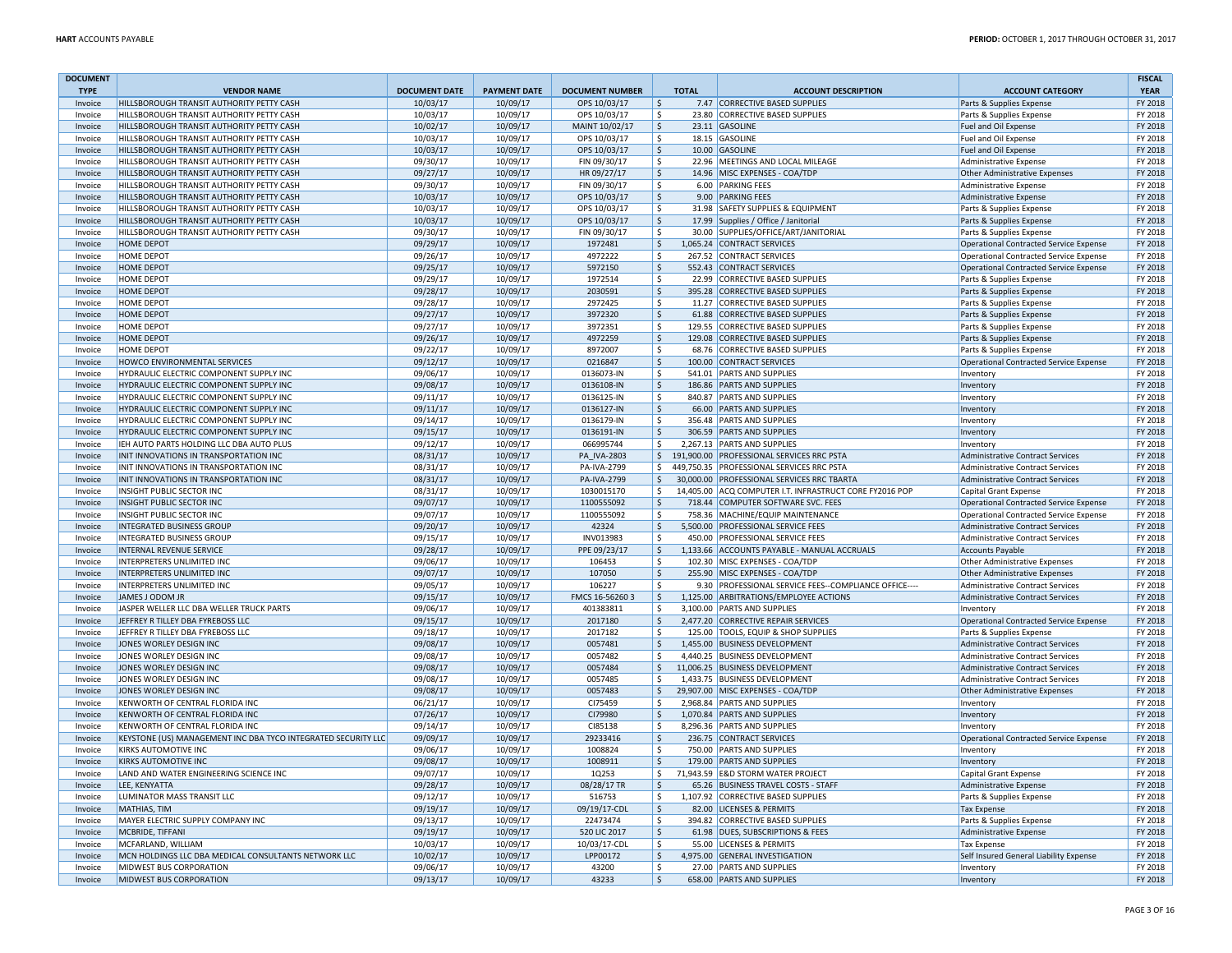| <b>DOCUMENT</b><br><b>TYPE</b> | <b>VENDOR NAME</b>                            | <b>DOCUMENT DATE</b> | <b>PAYMENT DATE</b> | <b>DOCUMENT NUMBER</b> | <b>TOTAL</b>       | <b>ACCOUNT DESCRIPTION</b>                                   | <b>ACCOUNT CATEGORY</b>                       | <b>FISCAL</b><br><b>YEAR</b> |
|--------------------------------|-----------------------------------------------|----------------------|---------------------|------------------------|--------------------|--------------------------------------------------------------|-----------------------------------------------|------------------------------|
| Invoice                        | <b>MIDWEST BUS CORPORATION</b>                | 09/14/17             | 10/09/17            | 43259                  | Ŝ.                 | 2.684.00 PARTS AND SUPPLIES                                  | Inventory                                     | FY 2018                      |
| Invoice                        | <b>MIDWEST BUS CORPORATION</b>                | 09/14/17             | 10/09/17            | 43265                  | Ŝ.                 | 7,916.70 PARTS AND SUPPLIES                                  | Inventory                                     | FY 2018                      |
| Invoice                        | <b>MIDWEST BUS CORPORATION</b>                | 09/15/17             | 10/09/17            | 43274                  | \$                 | 6.75 PARTS AND SUPPLIES                                      | Inventory                                     | FY 2018                      |
| Invoice                        | MLHJR, INC. D/B/A SNAP-ON TOOLS               | 09/07/17             | 10/09/17            | 09071731335            | \$                 | 133.00 TOOLS, EQUIP & SHOP SUPPLIES                          | Parts & Supplies Expense                      | FY 2018                      |
| Invoice                        | MO MONEY ASSOCIATES LLC                       | 09/08/17             | 10/09/17            | 24520-1                | \$                 | 53.79 PRINTING - SYSTEM PROMOTION                            | Community Relations & Marketing Expense       | FY 2018                      |
| Invoice                        | MOBILE VENTURES LLC DBA IDEAL AUTOMOTIVE      | 08/03/17             | 10/09/17            | 560023                 | \$                 | 2,000.71 TOOLS, EQUIP & SHOP SUPPLIES                        | Parts & Supplies Expense                      | FY 2018                      |
| Invoice                        | MOHAWK MANUFACTURING & SUPPLY CO              | 09/05/17             | 10/09/17            | U014552                | \$                 | 315.37 PARTS AND SUPPLIES                                    | Inventory                                     | FY 2018                      |
| Invoice                        | MOHAWK MANUFACTURING & SUPPLY CO              | 09/13/17             | 10/09/17            | U014958                | $\frac{1}{2}$      | 1,069.74 PARTS AND SUPPLIES                                  | Inventory                                     | FY 2018                      |
| Invoice                        | MORAIS, JR., JOHN                             | 10/01/17             | 10/09/17            | 10/17 UNIFORM          | \$                 | 200.00 UNIFORMS                                              | Salary & Fringe Expense                       | FY 2018                      |
| Invoice                        | MSC INDUSTRIAL SUPPLY CO                      | 09/08/17             | 10/09/17            | 53584958               | \$                 | 560.00 CONDITION BASED SUPPLIES                              | Parts & Supplies Expense                      | FY 2018                      |
| Invoice                        | MSC INDUSTRIAL SUPPLY CO                      | 09/06/17             | 10/09/17            | 1486511002             | \$.                | 457.26 CORRECTIVE BASED SUPPLIES                             | Parts & Supplies Expense                      | FY 2018                      |
| Invoice                        | MSC INDUSTRIAL SUPPLY CO                      | 09/05/17             | 10/09/17            | 1490491001             | \$                 | 275.97 CORRECTIVE BASED SUPPLIES                             | Parts & Supplies Expense                      | FY 2018                      |
| Invoice                        | MSC INDUSTRIAL SUPPLY CO                      | 09/06/17             | 10/09/17            | 1490491003             | \$                 | 118.68 CORRECTIVE BASED SUPPLIES                             | Parts & Supplies Expense                      | FY 2018                      |
| Invoice                        | MSC INDUSTRIAL SUPPLY CO                      | 09/07/17             | 10/09/17            | 1499863001             | $\frac{1}{2}$      | 185.61 CORRECTIVE BASED SUPPLIES                             | Parts & Supplies Expense                      | FY 2018                      |
| Invoice                        | MSC INDUSTRIAL SUPPLY CO                      | 09/07/17             | 10/09/17            | 1500034001             | \$                 | 430.72 CORRECTIVE BASED SUPPLIES                             | Parts & Supplies Expense                      | FY 2018                      |
| Invoice                        | MSC INDUSTRIAL SUPPLY CO                      | 09/15/17             | 10/09/17            | 1519117001             | $\zeta$            | 382.23 CORRECTIVE BASED SUPPLIES                             | Parts & Supplies Expense                      | FY 2018                      |
| Invoice                        | MSC INDUSTRIAL SUPPLY CO                      | 09/14/17             | 10/09/17            | 1519184001             | \$                 | 298.50 CORRECTIVE BASED SUPPLIES                             | Parts & Supplies Expense                      | FY 2018                      |
| Invoice                        | NATIONAL DRIVE                                | 09/28/17             | 10/09/17            | PPE 09/23/17           | \$                 | 4.00 TEAMSTER UNION DUES                                     | <b>Accounts Payable</b>                       | FY 2018                      |
| Invoice                        | NATIONAL TRAFFIC SIGNS INC                    | 09/13/17             | 10/09/17            | 200332                 | $\mathsf{S}$       | 1,290.50 MISC EXPENSES - COA/TDP                             | <b>Other Administrative Expenses</b>          | FY 2018                      |
| Invoice                        | NAZARIO, WILLIAM                              | 09/19/17             | 10/09/17            | 08/17 BUS OP EOM       | $\mathsf{\hat{S}}$ | 100.00 ACCOUNTS PAYABLE - MANUAL ACCRUALS                    | <b>Accounts Payable</b>                       | FY 2018                      |
| Invoice                        | NIEVES, JERRY                                 | 10/01/17             | 10/09/17            | 10/17 UNIFORM          | \$                 | 200.00 UNIFORMS                                              | Salary & Fringe Expense                       | FY 2018                      |
| Invoice                        | NOVA ENGINEERING & ENVIRONMENTAL LLC          | 09/14/17             | 10/09/17            | 0149406                | \$                 | 17,019.59 PROFESSIONAL SERVICES--ENVIRONMENTAL COMPLIANCE--- | Administrative Contract Services              | FY 2018                      |
| Invoice                        | <b>OSSI CONSTRUCTION INC</b>                  | 09/16/17             | 10/09/17            | 15368-6                | Ŝ.                 | 26,946.40 REHAB/RENOV MAINT FAC BUS WASH                     | <b>Capital Grant Expense</b>                  | FY 2018                      |
| Invoice                        | PETROLEUM PRODUCTS MONITORING INC             | 09/19/17             | 10/09/17            | 21951                  | Ŝ.                 | 1,350.00 FLUID AND CHEMICAL ANALYSIS                         | <b>Operational Contracted Service Expense</b> | FY 2018                      |
| Invoice                        | PITNEY BOWES GLOBAL FINANCIAL SERVICES LLC    | 09/11/17             | 10/09/17            | 1005174435             | Ŝ.                 | 2,020.20 MACHINE/EQUIP MAINTENANCE                           | Parts & Supplies Expense                      | FY 2018                      |
| Invoice                        | POLLACK AND ROSEN PA                          | 09/28/17             | 10/09/17            | PPE 09/23/17           | \$                 | 4,764.36 ACCOUNTS PAYABLE - MANUAL ACCRUALS                  | <b>Accounts Payable</b>                       | FY 2018                      |
| Invoice                        | PRESIDIO HOLDINGS INC                         | 08/30/17             | 10/09/17            | 6021117005667          | Ŝ.                 | 84.27 ACQ COMPUTER HARDWARE                                  | Capital Grant Expense                         | FY 2018                      |
| Invoice                        | PRITCHETT, CHRISTOPHER                        | 10/01/17             | 10/09/17            | <b>TOOLS 10/17</b>     | \$                 | 378.00 TOOL ALLOWANCE                                        | Salary & Fringe Expense                       | FY 2018                      |
| Invoice                        | PRITCHETT, CHRISTOPHER                        | 10/01/17             | 10/09/17            | <b>10/17 UNFORM</b>    | \$                 | 200.00 UNIFORMS                                              | Salary & Fringe Expense                       | FY 2018                      |
| Invoice                        | <b>PROCTOR, NEPHTHYS</b>                      | 10/01/17             | 10/09/17            | <b>TOOLS 10/17</b>     | \$                 | 419.00 TOOL ALLOWANCE                                        | Salary & Fringe Expense                       | FY 2018                      |
| Invoice                        | <b>PROCTOR, NEPHTHYS</b>                      | 10/01/17             | 10/09/17            | 10/17 UNIFORM          | \$                 | 200.00 UNIFORMS                                              | Salary & Fringe Expense                       | FY 2018                      |
| Invoice                        | <b>PROVANTAGE LLC</b>                         | 09/07/17             | 10/09/17            | 7988746                | $\zeta$            | 20.49 COMPUTER EQUIPMENT                                     | Parts & Supplies Expense                      | FY 2018                      |
| Invoice                        | PROVANTAGE LLC                                | 09/08/17             | 10/09/17            | 7988944                | Ś.                 | 38.64 COMPUTER EQUIPMENT                                     | Parts & Supplies Expense                      | FY 2018                      |
| Invoice                        | <b>PROVANTAGE LLC</b>                         | 09/08/17             | 10/09/17            | 7989011                | \$                 | 1,994.80 COMPUTER EQUIPMENT                                  | Parts & Supplies Expense                      | FY 2018                      |
| Invoice                        | <b>PROVANTAGE LLC</b>                         | 09/15/17             | 10/09/17            | 7993914                | \$                 | 924.00 MACHINE/EQUIP MAINTENANCE                             | Operational Contracted Service Expense        | FY 2018                      |
| Invoice                        | <b>PROVANTAGE LLC</b>                         | 09/08/17             | 10/09/17            | 7988856                | $\mathsf{\hat{S}}$ | 289.92 SAFETY SUPPLIES & EQUIPMENT                           | Parts & Supplies Expense                      | FY 2018                      |
| Invoice                        | QUEST DIAGNOSTICS CLINICAL LABORATORIES INC   | 09/26/17             | 10/09/17            | 9172024750SH           | \$                 | 9,264.00 EMPLOYEE WELLNESS PROGRAM                           | <b>Administrative Contract Services</b>       | FY 2018                      |
| Invoice                        | <b>R&amp;C DIESEL PARTS SUPPLY</b>            | 09/14/17             | 10/09/17            | 346613                 | $\mathsf{\hat{S}}$ | 460.00 PARTS AND SUPPLIES                                    | Inventory                                     | FY 2018                      |
| Invoice                        | RELIABLE TRANSMISSION SERVICE                 | 09/12/17             | 10/09/17            | T-21845                | Ŝ.                 | 955.30 CORRECTIVE BASED SUPPLIES                             | Parts & Supplies Expense                      | FY 2018                      |
| Invoice                        | REPUBLIC SVS OF FL LP DBA REPUBLIC WASTE SVS  | 09/15/17             | 10/09/17            | 0696-000682797         | \$                 | 664.16 CONTRACT SERVICES                                     | Operational Contracted Service Expense        | FY 2018                      |
| Invoice                        | RICHARD P JOBLOVE, PA                         | 09/28/17             | 10/09/17            | PPE 09/23/17           | \$                 | 125.00 ACCOUNTS PAYABLE - MANUAL ACCRUALS                    | <b>Accounts Payable</b>                       | FY 2018                      |
| Invoice                        | ROBERT REID WEDDING ARCHITECTS, AIA, INC.     | 09/07/17             | 10/09/17            | 170424                 | $\mathsf{\hat{S}}$ | 669.40 E&D SURV/SEC SYS NOT MOBILE (min 1%) FY2016 POP       | Capital Grant Expense                         | FY 2018                      |
| Invoice                        | <b>RUSH TRUCK CENTER</b>                      | 08/02/17             | 10/09/17            | 3007300075             | \$                 | 1,043.93 CORRECTIVE BASED SUPPLIES                           | Parts & Supplies Expense                      | FY 2018                      |
| Invoice                        | <b>RUSH TRUCK CENTER</b>                      | 08/31/17             | 10/09/17            | 3007631150             | \$                 | 84.03 CORRECTIVE BASED SUPPLIES                              | Parts & Supplies Expense                      | FY 2018                      |
| Invoice                        | <b>RUSH TRUCK CENTER</b>                      | 09/06/17             | 10/09/17            | 3007693157             | \$                 | 2,108.62 PARTS AND SUPPLIES                                  | Inventory                                     | FY 2018                      |
| Invoice                        | <b>RUSH TRUCK CENTER</b>                      | 09/07/17             | 10/09/17            | 3007699197             | Ŝ.                 | 1,054.31 PARTS AND SUPPLIES                                  | Inventory                                     | FY 2018                      |
| Invoice                        | <b>RUSH TRUCK CENTER</b>                      | 09/14/17             | 10/09/17            | 3007776174             | \$                 | 344.76 PARTS AND SUPPLIES                                    | Inventory                                     | FY 2018                      |
| Invoice                        | <b>SECURE ON-SITE SHREDDING</b>               | 09/15/17             | 10/09/17            | 2537091417             | Ŝ.                 | 20.00 CONTRACT SERVICES                                      | <b>Operational Contracted Service Expense</b> | FY 2018                      |
| Invoice                        | <b>SECURE ON-SITE SHREDDING</b>               | 09/15/17             | 10/09/17            | 2539091417             | \$                 | 20.00 CONTRACT SERVICES                                      | <b>Operational Contracted Service Expense</b> | FY 2018                      |
| Invoice                        | <b>SECURE ON-SITE SHREDDING</b>               | 09/15/17             | 10/09/17            | 2541091417             | $\mathsf{\hat{S}}$ | 20.00 CONTRACT SERVICES                                      | <b>Operational Contracted Service Expense</b> | FY 2018                      |
| Invoice                        | <b>SECURE ON-SITE SHREDDING</b>               | 09/15/17             | 10/09/17            | 2543091417             | \$                 | 40.00 CONTRACT SERVICES                                      | <b>Operational Contracted Service Expense</b> | FY 2018                      |
| Invoice                        | <b>SECURE ON-SITE SHREDDING</b>               | 09/15/17             | 10/09/17            | 2545091417             | \$                 | 32.00 CONTRACT SERVICES                                      | <b>Operational Contracted Service Expense</b> | FY 2018                      |
| Invoice                        | <b>SIMS, SHARON</b>                           | 09/19/17             | 10/09/17            | 09/19/17-CDL           | Ŝ.                 | 82.00 LICENSES & PERMITS                                     | <b>Tax Expense</b>                            | FY 2018                      |
| Invoice                        | <b>SKYBASE COMMUNICATIONS LLC</b>             | 09/15/17             | 10/09/17            | 28965                  | $\frac{1}{2}$      | 1,725.00 PROFESSIONAL SERVICE FEES                           | <b>Administrative Contract Services</b>       | FY 2018                      |
| Invoice                        | SMITH SYSTEM DRIVER IMPROVEMENT INSTITUTE INC | 08/17/17             | 10/09/17            | 1706-67692             | \$                 | 8,646.87 DUES, SUBSCRIPTIONS & FEES                          | Administrative Expense                        | FY 2018                      |
| Invoice                        | SODEXO FITNESS CENTER NETPARK                 | 09/28/17             | 10/09/17            | PPE 09/23/17           | \$                 | 80.25 ACCOUNTS PAYABLE - MANUAL ACCRUALS                     | <b>Accounts Payable</b>                       | FY 2018                      |
| Invoice                        | <b>SOL DAVIS PRINTING INC</b>                 | 09/15/17             | 10/09/17            | 49206                  | \$                 | 2,324.86 MISC EXPENSES - COA/TDP                             | Other Administrative Expenses                 | FY 2018                      |
| Invoice                        | SOUTHEAST POWER SYSTEMS OF TAMPA INC          | 09/06/17             | 10/09/17            | 22 218879              | \$                 | 203.64 CONDITION BASED SUPPLIES                              | Parts & Supplies Expense                      | FY 2018                      |
| Invoice                        | SOUTHEAST POWER SYSTEMS OF TAMPA INC          | 09/06/17             | 10/09/17            | 22 218879              | Ŝ.                 | 16.41 FREIGHT CHARGES                                        | Parts & Supplies Expense                      | FY 2018                      |
| Invoice                        | SOUTHERN COMPUTER WAREHOUSE                   | 09/09/17             | 10/09/17            | IN-000451874           | \$                 | 1,526.47 DUES, SUBSCRIPTIONS & FEES                          | Administrative Expense                        | FY 2018                      |
| Invoice                        | <b>SPENCER FABRICATIONS INC</b>               | 09/08/17             | 10/09/17            | 4384                   | Ŝ.                 | 1,500.00 COT Z06 WSD ACQUIRE BUS SHELTERS                    | <b>Capital Grant Expense</b>                  | FY 2018                      |
| Invoice                        | <b>SSI LUBRICANTS, LLC</b>                    | 09/05/17             | 10/09/17            | 54920                  | \$                 | 717.50 ENGINE OIL (OIL & LUBE)                               | Fuel and Oil Expense                          | FY 2018                      |
| Invoice                        | <b>STAPLES CONTRACT &amp; COMMERCIAL INC</b>  | 09/16/17             | 10/09/17            | 3352826984             | -S                 | 44.49 CONTRACTED OFFICE SUPPLIES                             | Parts & Supplies Expense                      | FY 2018                      |
| Invoice                        | <b>STATE OF FLORIDA</b>                       | 09/15/17             | 10/09/17            | 20-8353                | \$                 | 2.80 TELEPHONE                                               | <b>Utilities Expense</b>                      | FY 2018                      |
| Invoice                        | <b>STATE OF FLORIDA</b>                       | 09/27/17             | 10/09/17            | 2M-8493                | \$                 | 92.68 TELEPHONE                                              | <b>Utilities Expense</b>                      | FY 2018                      |
| Invoice                        | <b>SUN STATE INTERNATIONAL TRUCKS LLC</b>     | 05/11/17             | 10/09/17            | X200006133 01 CORE     | l\$                | 86.25 CORRECTIVE BASED SUPPLIES                              | Parts & Supplies Expense                      | FY 2018                      |
| Invoice                        | <b>SUNSTATE WRECKER SERVICE INC</b>           | 09/05/17             | 10/09/17            | 170513                 | Ŝ.                 | 300.00 TOWING CHARGES                                        | Operational Contracted Service Expense        | FY 2018                      |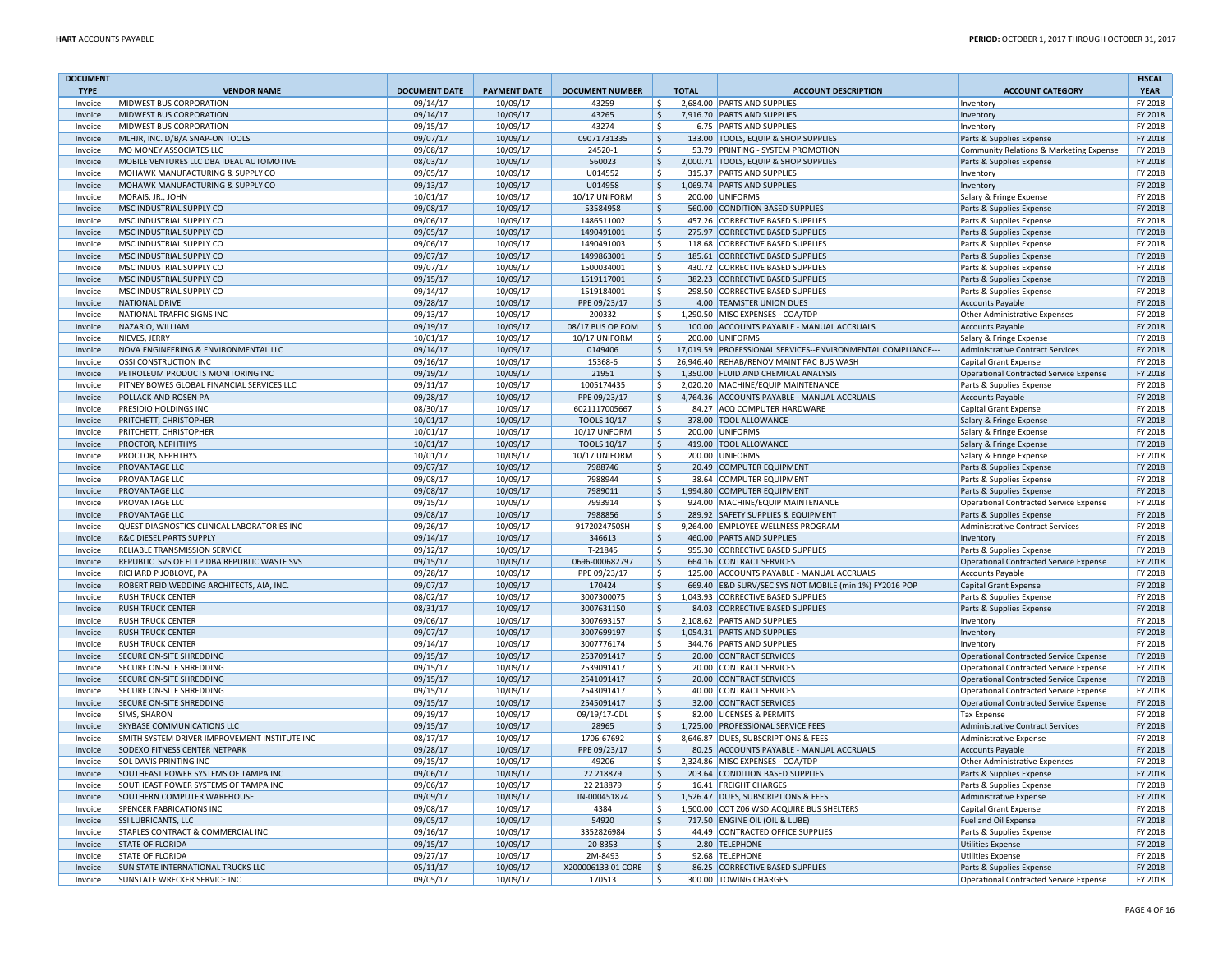| <b>DOCUMENT</b>    |                                                                     |                      |                      |                                        |                         |                                                                               |                                                                                  | <b>FISCAL</b>      |
|--------------------|---------------------------------------------------------------------|----------------------|----------------------|----------------------------------------|-------------------------|-------------------------------------------------------------------------------|----------------------------------------------------------------------------------|--------------------|
| <b>TYPE</b>        | <b>VENDOR NAME</b>                                                  | <b>DOCUMENT DATE</b> | <b>PAYMENT DATE</b>  | <b>DOCUMENT NUMBER</b>                 | <b>TOTAL</b>            | <b>ACCOUNT DESCRIPTION</b>                                                    | <b>ACCOUNT CATEGORY</b>                                                          | <b>YEAR</b>        |
| Invoice            | <b>SUNSTATE WRECKER SERVICE INC</b>                                 | 09/05/17             | 10/09/17             | 170514                                 | l \$                    | 300.00 TOWING CHARGES                                                         | Operational Contracted Service Expense                                           | FY 2018            |
| Invoice            | <b>SUNSTATE WRECKER SERVICE INC</b>                                 | 09/05/17             | 10/09/17             | 170516                                 | l \$                    | 375.00 TOWING CHARGES                                                         | Operational Contracted Service Expense                                           | FY 2018            |
| Invoice            | <b>SUNSTATE WRECKER SERVICE INC</b>                                 | 09/05/17             | 10/09/17             | 170517                                 | \$ ا                    | 225.00 TOWING CHARGES                                                         | Operational Contracted Service Expense                                           | FY 2018            |
| Invoice            | <b>SUNSTATE WRECKER SERVICE INC</b>                                 | 09/05/17             | 10/09/17             | 170523                                 | ۱\$                     | 225.00 TOWING CHARGES                                                         | Operational Contracted Service Expense                                           | FY 2018            |
| Invoice            | SUNSTATE WRECKER SERVICE INC                                        | 09/16/17             | 10/09/17             | 170529                                 | l \$                    | 375.00 TOWING CHARGES                                                         | <b>Operational Contracted Service Expense</b>                                    | FY 2018            |
| Invoice            | <b>SUNSTATE WRECKER SERVICE INC</b>                                 | 09/16/17             | 10/09/17             | 170530                                 | l \$                    | 225.00 TOWING CHARGES                                                         | Operational Contracted Service Expense                                           | FY 2018            |
| Invoice<br>Invoice | <b>SUNSTATE WRECKER SERVICE INC</b><br>SUNSTATE WRECKER SERVICE INC | 09/05/17             | 10/09/17             | 170671<br>170792                       | ۱\$.<br>\$ ا            | 300.00 TOWING CHARGES<br>300.00 TOWING CHARGES                                | Operational Contracted Service Expense                                           | FY 2018<br>FY 2018 |
|                    | SUNSTATE WRECKER SERVICE INC                                        | 09/12/17             | 10/09/17             | 170794                                 | ۱\$                     | 300.00 TOWING CHARGES                                                         | Operational Contracted Service Expense                                           | FY 2018            |
| Invoice<br>Invoice | TAMPA BAY FEDERAL CREDIT UNION                                      | 09/12/17<br>09/28/17 | 10/09/17<br>10/09/17 | PPE 09/23/17                           | $\overline{\mathsf{s}}$ | 499.90 ACCOUNTS PAYABLE - MANUAL ACCRUALS                                     | Operational Contracted Service Expense<br><b>Accounts Payable</b>                | FY 2018            |
| Invoice            | TAMPA ELECTRIC COMPANY                                              | 10/03/17             | 10/09/17             | 211000476575-1017                      | l \$                    | 22.50 ELECTRICITY                                                             | <b>Utilities Expense</b>                                                         | FY 2018            |
| Invoice            | TAMPA ELECTRIC COMPANY                                              | 10/03/17             | 10/09/17             | 211012083310-1017                      | l \$                    | 38.03 ELECTRICITY                                                             | <b>Utilities Expense</b>                                                         | FY 2018            |
| Invoice            | TAMPA ELECTRIC COMPANY                                              | 10/03/17             | 10/09/17             | 211012083575-1017                      | ∣\$                     | 40.94 ELECTRICITY                                                             | <b>Utilities Expense</b>                                                         | FY 2018            |
| Invoice            | <b>TAMPA ELECTRIC COMPANY</b>                                       | 09/14/17             | 10/09/17             | 211012151570-0917                      | ١s                      | 755.77 ELECTRICITY                                                            | <b>Utilities Expense</b>                                                         | FY 2018            |
| Invoice            | <b>TAMPA ELECTRIC COMPANY</b>                                       | 09/20/17             | 10/09/17             | 211012154939-0917                      | l\$                     | 372.75 ELECTRICITY                                                            | Utilities Expense                                                                | FY 2018            |
| Invoice            | TAMPA ELECTRIC COMPANY                                              | 09/22/17             | 10/09/17             | 211012155118-0917                      | Ŝ.                      | 11.51 ELECTRICITY                                                             | <b>Utilities Expense</b>                                                         | FY 2018            |
| Invoice            | TAMPA ELECTRIC COMPANY                                              | 09/27/17             | 10/09/17             | 211012155373-0917                      | $\zeta$                 | 249.56 ELECTRICITY                                                            | <b>Utilities Expense</b>                                                         | FY 2018            |
| Invoice            | TAMPA ELECTRIC COMPANY                                              | 09/27/17             | 10/09/17             | 211012155613-0917                      | \$                      | 274.90 ELECTRICITY                                                            | <b>Utilities Expense</b>                                                         | FY 2018            |
| Invoice            | TAMPA ELECTRIC COMPANY                                              | 09/27/17             | 10/09/17             | 211012155811-0917                      | ۱\$.                    | 343.16 ELECTRICITY                                                            | <b>Utilities Expense</b>                                                         | FY 2018            |
| Invoice            | TAMPA ELECTRIC COMPANY                                              | 09/28/17             | 10/09/17             | 211012156033-0917                      | ۱\$                     | 28.52 ELECTRICITY                                                             | <b>Utilities Expense</b>                                                         | FY 2018            |
| Invoice            | TAMPA ELECTRIC COMPANY                                              | 09/28/17             | 10/09/17             | 211012156322-0917                      | ∣\$                     | 468.06 ELECTRICITY                                                            | <b>Utilities Expense</b>                                                         | FY 2018            |
| Invoice            | TAMPA ELECTRIC COMPANY                                              | 09/29/17             | 10/09/17             | 211012156538-0917                      | ١s                      | 21.79 ELECTRICITY                                                             | <b>Utilities Expense</b>                                                         | FY 2018            |
| Invoice            | <b>TAMPA FORKLIFT INC</b>                                           | 09/07/17             | 10/09/17             | 505585                                 | $\zeta$                 | 2,163.22 SAFETY SUPPLIES & EQUIPMENT                                          | Parts & Supplies Expense                                                         | FY 2018            |
| Invoice            | THE ADVOCACY GROUP AT CARDENAS PARTNERS LLC                         | 09/01/17             | 10/09/17             | 711088                                 | \$                      | 3,333.33 PROFESSIONAL SERVICE FEES                                            | Administrative Contract Services                                                 | FY 2018            |
| Invoice            | <b>THE PARTS HOUSE</b>                                              | 09/14/17             | 10/09/17             | 21-337328                              | l \$                    | 49.75 PARTS AND SUPPLIES                                                      | Inventory                                                                        | FY 2018            |
| Invoice            | TIMES PUBLISHING COMPANY D/B/A TAMPA BAY TIMES                      | 09/22/17             | 10/09/17             | 523715                                 | ١s                      | 2,114.50 ADVERTISING LEGAL                                                    | Community Relations & Marketing Expense                                          | FY 2018            |
| Invoice            | TIMES PUBLISHING COMPANY D/B/A TAMPA BAY TIMES                      | 09/30/17             | 10/09/17             | 523716                                 | $\frac{1}{2}$           | 2,114.50 ADVERTISING LEGAL                                                    | Community Relations & Marketing Expense                                          | FY 2018            |
| Invoice            | TIMES PUBLISHING COMPANY D/B/A TAMPA BAY TIMES                      | 09/13/17             | 10/09/17             | 526475                                 | ۱\$<br>1.880.00         | <b>ADVERTISING LEGAL</b>                                                      | Community Relations & Marketing Expense                                          | FY 2018            |
| Invoice            | TINDALE-OLIVER & ASSOC INC                                          | 09/15/17             | 10/09/17             | 8725                                   | \$                      | 52,986.21 SHORT RANGE TDP/COA (COMP OP ANALYSIS)                              | Capital Grant Expense                                                            | FY 2018            |
| Invoice            | TIRRELL, JOHN                                                       | 10/01/17             | 10/09/17             | <b>TOOLS 10/17</b>                     | l\$                     | 419.00 TOOL ALLOWANCE                                                         | Salary & Fringe Expense                                                          | FY 2018            |
| Invoice            | <b>TIRRELL, JOHN</b>                                                | 10/01/17             | 10/09/17             | 10/17 UNIFORM                          | ۱s.                     | 200.00 UNIFORMS                                                               | Salary & Fringe Expense                                                          | FY 2018            |
| Invoice            | TRANSIT HOLDING INC DBA AFTERMARKET PARTS CO LLC                    | 09/05/17             | 10/09/17             | 81247705                               | l \$                    | 90.65 PARTS AND SUPPLIES                                                      | Inventory                                                                        | FY 2018            |
| Invoice            | TRANSPRO CONSULTING LLC                                             | 09/06/17             | 10/09/17             | 1968                                   | $\zeta$                 | 11,607.10 OPERATING CONTINGENCY                                               | Other Administrative Expenses                                                    | FY 2018            |
| Invoice            | TRAPEZE SOFTWARE GROUP INC                                          | 08/28/17             | 10/09/17             | <b>TPMAG02729</b>                      | l\$                     | 5,761.00 COMPUTER SOFTWARE SVC. FEES                                          | Operational Contracted Service Expense                                           | FY 2018            |
| Invoice            | TRAPEZE SOFTWARE GROUP INC                                          | 08/28/17             | 10/09/17             | <b>TPMAG02730</b>                      | S.                      | 6.969.00 COMPUTER SOFTWARE SVC. FEES                                          | Operational Contracted Service Expense                                           | FY 2018            |
| Invoice            | TRAPEZE SOFTWARE GROUP INC                                          | 08/28/17             | 10/09/17             | <b>TPMAG02731</b>                      | l\$                     | 15,115.00 COMPUTER SOFTWARE SVC. FEES                                         | Operational Contracted Service Expense                                           | FY 2018            |
| Invoice            | TRAPEZE SOFTWARE GROUP INC                                          | 08/28/17             | 10/09/17             | <b>TPMAG02732</b>                      | l \$                    | 14,885.00 COMPUTER SOFTWARE SVC. FEES                                         | Operational Contracted Service Expense                                           | FY 2018            |
| Invoice            | <b>TRAPEZE SOFTWARE GROUP INC</b>                                   | 08/28/17             | 10/09/17             | <b>TPMAG02733</b>                      | l \$<br>8,357.00        | COMPUTER SOFTWARE SVC. FEES                                                   | Operational Contracted Service Expense                                           | FY 2018            |
| Invoice            | TRAPEZE SOFTWARE GROUP INC                                          | 08/28/17             | 10/09/17             | <b>TPMAG02734</b>                      | ∣\$                     | 3,069.00 COMPUTER SOFTWARE SVC. FEES                                          | Operational Contracted Service Expense                                           | FY 2018            |
| Invoice            | TRAPEZE SOFTWARE GROUP INC                                          | 08/28/17             | 10/09/17             | <b>TPMAG02735</b>                      | l \$<br>7.717.00        | COMPUTER SOFTWARE SVC. FEES                                                   | Operational Contracted Service Expense                                           | FY 2018            |
| Invoice            | <b>TRAPEZE SOFTWARE GROUP INC</b>                                   | 08/28/17             | 10/09/17             | <b>TPMAG02736</b>                      | ۱s.                     | 3,039.00 COMPUTER SOFTWARE SVC. FEES                                          | Operational Contracted Service Expense                                           | FY 2018            |
| Invoice            | TRAPEZE SOFTWARE GROUP INC                                          | 08/28/17             | 10/09/17             | <b>TPMAG02737</b>                      | l \$                    | 14.331.00 COMPUTER SOFTWARE SVC. FEES                                         | Operational Contracted Service Expense                                           | FY 2018            |
| Invoice            | TRAPEZE SOFTWARE GROUP INC                                          | 08/28/17             | 10/09/17             | <b>TPMAG02738</b>                      | ۱\$                     | 16,482.00 COMPUTER SOFTWARE SVC. FEES                                         | Operational Contracted Service Expense                                           | FY 2018            |
| Invoice            | TRAPEZE SOFTWARE GROUP INC                                          | 08/28/17             | 10/09/17             | <b>TPMAG02739</b>                      | l \$                    | 52,771.00 COMPUTER SOFTWARE SVC. FEES                                         | Operational Contracted Service Expense                                           | FY 2018            |
| Invoice            | TRAPEZE SOFTWARE GROUP INC                                          | 08/28/17             | 10/09/17             | <b>TPMAG02740</b>                      | S.                      | 19,071.00 COMPUTER SOFTWARE SVC. FEES                                         | Operational Contracted Service Expense                                           | FY 2018<br>FY 2018 |
| Invoice<br>Invoice | TRAPEZE SOFTWARE GROUP INC<br><b>TRAPEZE SOFTWARE GROUP INC</b>     | 08/28/17<br>08/28/17 | 10/09/17<br>10/09/17 | <b>TPMAG02741</b><br><b>TPMAG02742</b> | l \$<br>I\$             | 9,978.00 COMPUTER SOFTWARE SVC. FEES<br>39,654.00 COMPUTER SOFTWARE SVC. FEES | Operational Contracted Service Expense                                           | FY 2018            |
| Invoice            | TRAPEZE SOFTWARE GROUP INC                                          | 08/28/17             | 10/09/17             | <b>TPMAG02743</b>                      | l\$                     | 32,870.00 COMPUTER SOFTWARE SVC. FEES                                         | Operational Contracted Service Expense<br>Operational Contracted Service Expense | FY 2018            |
| Invoice            | TRAPEZE SOFTWARE GROUP INC                                          | 08/28/17             | 10/09/17             | <b>TPMAG02744</b>                      | l \$                    | 36,283.00 COMPUTER SOFTWARE SVC. FEES                                         | Operational Contracted Service Expense                                           | FY 2018            |
| Invoice            | TRAPEZE SOFTWARE GROUP INC                                          | 08/31/17             | 10/09/17             | TPWOG00303                             | l \$                    | 1,618.78 CONTRACT SERVICES                                                    | Operational Contracted Service Expense                                           | FY 2018            |
| Invoice            | UNITED REFRIGERATION INC                                            | 09/25/17             | 10/09/17             | 59099307-00                            | l\$<br>105.82           | <b>FACILITY REPAIRS &amp; MAINTENANCE</b>                                     | <b>Operational Contracted Service Expense</b>                                    | FY 2018            |
| Invoice            | UNITED WAY OF TAMPA BAY, INC.                                       | 09/28/17             | 10/09/17             | PPE 09/23/17                           | l \$<br>107.00          | UNITED FUND - EMPLOYEES                                                       | <b>Accounts Payable</b>                                                          | FY 2018            |
| Invoice            | US DEPT OF EDUCATION NATIONAL PAYMENT CENTER                        | 09/28/17             | 10/09/17             | PPE 09/23/17                           | \$                      | 155.66 ACCOUNTS PAYABLE - OTHER                                               | <b>Accounts Payable</b>                                                          | FY 2018            |
| Invoice            | USIS INC                                                            | 09/13/17             | 10/09/17             | CI-USIS-000579                         | l \$                    | 2,443.75 CLAIMS SERVICING FEES                                                | Self Insured General Liability Expense                                           | FY 2018            |
| Invoice            | <b>USIS INC</b>                                                     | 09/13/17             | 10/09/17             | CI-USIS-000579                         | ۱\$                     | 5,919.25 INSURANCE PREMIUMS SELF, PD & PL                                     | Insurance Premiums & Actuarial Study                                             | FY 2018            |
| Invoice            | VEHICLE MAINTENANCE PROGRAM INC                                     | 09/08/17             | 10/09/17             | INV-275963                             | l \$                    | 571.00 PARTS AND SUPPLIES                                                     | Inventory                                                                        | FY 2018            |
| Invoice            | <b>VERIZON WIRELESS</b>                                             | 09/23/17             | 10/09/17             | 7973337553                             | \$                      | 1,996.41 CELL PHONES                                                          | <b>Utilities Expense</b>                                                         | FY 2018            |
| Invoice            | <b>VERIZON WIRELESS</b>                                             | 09/10/17             | 10/09/17             | 9792599866                             | l \$                    | 1.978.19 CELL PHONES                                                          | <b>Utilities Expense</b>                                                         | FY 2018            |
| Invoice            | <b>VERIZON WIRELESS</b>                                             | 09/23/17             | 10/09/17             | 9793327597                             | \$                      | 31,895.65 CELL PHONES                                                         | Utilities Expense                                                                | FY 2018            |
| Invoice            | WARNER, CLEMENT                                                     | 09/20/17             | 10/09/17             | 09/20/17-CDL                           | ۱Ś.                     | 82.00 LICENSES & PERMITS                                                      | <b>Tax Expense</b>                                                               | FY 2018            |
| Invoice            | WEST PUBLISHING CORP DBA THOMSON WEST                               | 09/01/17             | 10/09/17             | 836759925                              | l \$                    | 787.00 DUES, SUBSCRIPTIONS & FEES                                             | Administrative Expense                                                           | FY 2018            |
| Invoice            | WILLIAMS, CARLA                                                     | 09/26/17             | 10/09/17             | WALMART 09/25/17                       | ۱\$                     | 100.08 MISC EXPENSES - COA/TDP                                                | Other Administrative Expenses                                                    | FY 2018            |
| Invoice            | WITHLACOOCHEE RIVER ELECTRIC COOPERATIVE, INC                       | 09/26/17             | 10/09/17             | 0917/1503148                           | -Ś                      | 36.74 FLECTRICITY                                                             | <b>Utilities Expense</b>                                                         | FY 2018            |
| Invoice            | WURTH USA INC                                                       | 08/11/17             | 10/09/17             | 95795554                               | $\mathsf{\hat{S}}$      | 20.40 TOOLS, EQUIP & SHOP SUPPLIES                                            | Parts & Supplies Expense                                                         | FY 2018            |
| Invoice            | YELLOW CAB COMPANY OF TAMPA INC                                     | 09/15/17             | 10/09/17             | 21151                                  | S,                      | 39,982.00 CONTRACT SERVICES                                                   | Operational Contracted Service Expense                                           | FY 2018            |
| Invoice            | YORE, KEITH                                                         | 10/01/17             | 10/09/17             | 10/17 UNIFORM                          | ۱\$.                    | 200.00 UNIFORMS                                                               | Salary & Fringe Expense                                                          | FY 2018            |
| Invoice            | YRC, INC                                                            | 09/26/17             | 10/09/17             | 244-258184-8                           | ۱\$                     | 179.34 MACHINE/EQUIP MAINTENANCE                                              | Operational Contracted Service Expense                                           | FY 2018            |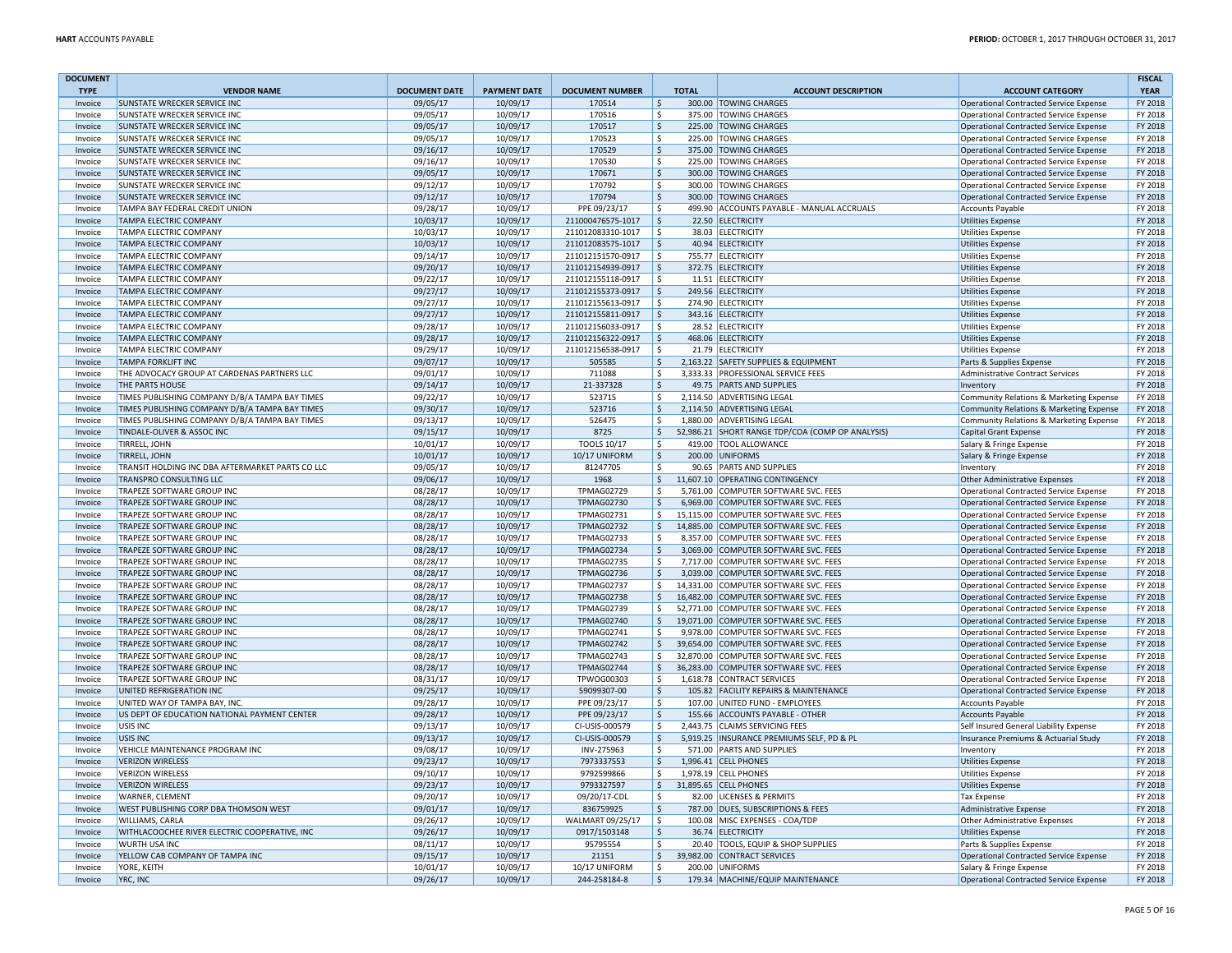| <b>DOCUMENT</b><br><b>TYPE</b> | <b>VENDOR NAME</b>                            | <b>DOCUMENT DATE</b> | <b>PAYMENT DATE</b> | <b>DOCUMENT NUMBER</b> | <b>TOTAL</b>        | <b>ACCOUNT DESCRIPTION</b>            | <b>ACCOUNT CATEGORY</b>                 | <b>FISCAL</b><br><b>YEAR</b> |
|--------------------------------|-----------------------------------------------|----------------------|---------------------|------------------------|---------------------|---------------------------------------|-----------------------------------------|------------------------------|
| Invoice                        | <b>ZEP SALES AND SERVICE</b>                  | 09/06/17             | 10/09/17            | 9003012865             | l \$                | 403.84 CHEMICALS, CLEANERS & EQUIP    | Parts & Supplies Expense                | FY 2018                      |
| Invoice                        | 4IMPRINT                                      | 09/21/17             | 10/16/17            | 5749548                | $\mathsf{S}$        | 14,028.06 MISC EXPENSES - COA/TDP     | Other Administrative Expenses           | FY 2018                      |
| Invoice                        | A JANITORS CLOSET INC                         | 09/21/17             | 10/16/17            | 708538                 | Ŝ.                  | 345.00 CHEMICALS, JANITORIAL SUPPLIES | Inventory                               | FY 2018                      |
| Invoice                        | A JANITORS CLOSET INC                         | 09/20/17             | 10/16/17            | 708495                 | Ŝ.                  | 531.83 PARTS AND SUPPLIES             | Inventory                               | FY 2018                      |
| Invoice                        | A JANITORS CLOSET INC                         | 09/20/17             | 10/16/17            | 708496                 | Ŝ.                  | 255.26 PARTS AND SUPPLIES             | Inventory                               | FY 2018                      |
| Invoice                        | A JANITORS CLOSET INC                         | 10/10/17             | 10/16/17            | 708927                 | $\mathsf{S}$        | 202.50 PARTS AND SUPPLIES             | Inventory                               | FY 2018                      |
| Invoice                        | ABC BUS, INC.                                 | 09/20/17             | 10/16/17            | 2553837                | \$                  | 717.12 PARTS AND SUPPLIES             | Inventory                               | FY 2018                      |
| Invoice                        | ALLIED ELECTRONICS INC                        | 09/19/17             | 10/16/17            | 9008336398             | $\ddot{\varsigma}$  | 162.20 REPAIR PARTS/MINOR EQUIP       | Parts & Supplies Expense                | FY 2018                      |
| Invoice                        | ALVAREZ PLUMBING COMPANY                      | 09/20/17             | 10/16/17            | 1170-214259            | Ŝ.                  | 325.00 CONDITION BASED MAINT SERVICE  | <b>Administrative Contract Services</b> | FY 2018                      |
| Invoice                        | <b>ALVAREZ PLUMBING COMPANY</b>               | 09/20/17             | 10/16/17            | 1170-214260            | $\zeta$             | 50.00 CONDITION BASED MAINT SERVICE   | <b>Administrative Contract Services</b> | FY 2018                      |
| Invoice                        | AMERICAN WORDATA INC D/B/A AWDATA             | 09/21/17             | 10/16/17            | 1228015                | -\$                 | 209.10 PARTS AND SUPPLIES             | Inventory                               | FY 2018                      |
| Invoice                        | AMPHENOL CUSTOM CABLE INC                     | 09/18/17             | 10/16/17            | 2036116                | $\mathsf{S}$        | 4,789.92 PARTS AND SUPPLIES           | Inventory                               | FY 2018                      |
| Invoice                        | <b>ANCO SUPERIOR INC</b>                      | 09/20/17             | 10/16/17            | 94178                  | Ŝ.                  | 792.00 PARTS AND SUPPLIES             | Inventory                               | FY 2018                      |
| Invoice                        | <b>ANCO SUPERIOR INC</b>                      | 09/20/17             | 10/16/17            | 94177                  | $\ddot{\varsigma}$  | 476.00 CORRECTIVE BASED SUPPLIES      | Parts & Supplies Expense                | FY 2018                      |
| Invoice                        | ATALY INC.                                    | 09/20/17             | 10/16/17            | 66171                  | -\$                 | 640.00 Supplies / Office / Janitorial | Parts & Supplies Expense                | FY 2018                      |
| Invoice                        | <b>AUTONATION SSC</b>                         | 09/21/17             | 10/16/17            | 7538883                | $\zeta$             | 93.50 CORRECTIVE BASED SUPPLIES       | Parts & Supplies Expense                | FY 2018                      |
| Invoice                        | <b>AUTONATION SSC</b>                         | 09/19/17             | 10/16/17            | 7558233                | \$                  | 13.02 CORRECTIVE BASED SUPPLIES       | Parts & Supplies Expense                | FY 2018                      |
| Invoice                        | <b>AUTONATION SSC</b>                         | 09/18/17             | 10/16/17            | 7558236                | \$                  | 174.20 CORRECTIVE BASED SUPPLIES      | Parts & Supplies Expense                | FY 2018                      |
| Invoice                        | <b>AUTONATION SSC</b>                         | 09/19/17             | 10/16/17            | 7559965                | $\mathsf{\hat{S}}$  | 331.50 CORRECTIVE BASED SUPPLIES      | Parts & Supplies Expense                | FY 2018                      |
| Invoice                        | <b>AUTONATION SSC</b>                         | 09/20/17             | 10/16/17            | 7562383                | $\mathsf{\hat{S}}$  | 87.10 CORRECTIVE BASED SUPPLIES       | Parts & Supplies Expense                | FY 2018                      |
| Invoice                        | <b>B.O.C.C.</b>                               | 10/04/17             | 10/16/17            | 1017/7441310           | Ŝ.                  | 301.06 WATER, SEWER & GARBAGE         | <b>Utilities Expense</b>                | FY 2018                      |
| Invoice                        | <b>B.O.C.C.</b>                               | 10/04/17             | 10/16/17            | 1017/7541310           | $\ddot{\varsigma}$  | 113.72 WATER, SEWER & GARBAGE         | <b>Utilities Expense</b>                | FY 2018                      |
| Invoice                        | BARBAS, NUNEZ, SANDERS BUTLER & HOVSEPIAN, PA | 09/18/17             | 10/16/17            | 56646                  | S.                  | 53.90 CLAIMS SETTLEMENTS              | Self Insured General Liability Expense  | FY 2018                      |
| Invoice                        | BARBAS, NUNEZ, SANDERS BUTLER & HOVSEPIAN, PA | 09/18/17             | 10/16/17            | 56647                  | $\zeta$             | 644.90 CLAIMS SETTLEMENTS             | Self Insured General Liability Expense  | FY 2018                      |
| Invoice                        | BARBAS, NUNEZ, SANDERS BUTLER & HOVSEPIAN, PA | 09/18/17             | 10/16/17            | 56648                  | $\mathsf{\hat{S}}$  | 315.30 CLAIMS SETTLEMENTS             | Self Insured General Liability Expense  | FY 2018                      |
| Invoice                        | BARBAS, NUNEZ, SANDERS BUTLER & HOVSEPIAN, PA | 09/18/17             | 10/16/17            | 56649                  | $\zeta$             | 1,252.96 CLAIMS SETTLEMENTS           | Self Insured General Liability Expense  | FY 2018                      |
| Invoice                        | BARBAS, NUNEZ, SANDERS BUTLER & HOVSEPIAN.PA  | 09/18/17             | 10/16/17            | 56650                  | Ŝ.                  | 1.145.20 CLAIMS SETTLEMENTS           | Self Insured General Liability Expense  | FY 2018                      |
| Invoice                        | BARBAS, NUNEZ, SANDERS BUTLER & HOVSEPIAN, PA | 09/18/17             | 10/16/17            | 56651                  | \$                  | 136.60 CLAIMS SETTLEMENTS             | Self Insured General Liability Expense  | FY 2018                      |
| Invoice                        | BARBAS, NUNEZ, SANDERS BUTLER & HOVSEPIAN, PA | 09/18/17             | 10/16/17            | 56652                  | \$                  | 42.30 CLAIMS SETTLEMENTS              | Self Insured General Liability Expense  | FY 2018                      |
| Invoice                        | BARBAS, NUNEZ, SANDERS BUTLER & HOVSEPIAN, PA | 09/18/17             | 10/16/17            | 56653                  | $\zeta$             | 52.60 CLAIMS SETTLEMENTS              | Self Insured General Liability Expense  | FY 2018                      |
| Invoice                        | BARBAS, NUNEZ, SANDERS BUTLER & HOVSEPIAN, PA | 09/18/17             | 10/16/17            | 56654                  | \$                  | 793.50 CLAIMS SETTLEMENTS             | Self Insured General Liability Expense  | FY 2018                      |
| Invoice                        | BARBAS, NUNEZ, SANDERS BUTLER & HOVSEPIAN, PA | 09/18/17             | 10/16/17            | 56655                  | $\mathsf{\hat{S}}$  | 63.00 CLAIMS SETTLEMENTS              | Self Insured General Liability Expense  | FY 2018                      |
| Invoice                        | BARBAS, NUNEZ, SANDERS BUTLER & HOVSEPIAN, PA | 09/18/17             | 10/16/17            | 56657                  | $\mathsf{\hat{S}}$  | 502.00 CLAIMS SETTLEMENTS             | Self Insured General Liability Expense  | FY 2018                      |
| Invoice                        | BARBAS, NUNEZ, SANDERS BUTLER & HOVSEPIAN, PA | 09/18/17             | 10/16/17            | 56658                  | \$                  | 743.73 CLAIMS SETTLEMENTS             | Self Insured General Liability Expense  | FY 2018                      |
| Invoice                        | BARBAS, NUNEZ, SANDERS BUTLER & HOVSEPIAN, PA | 09/18/17             | 10/16/17            | 56659                  | \$                  | 52.50 CLAIMS SETTLEMENTS              | Self Insured General Liability Expense  | FY 2018                      |
| Invoice                        | BARBAS, NUNEZ, SANDERS BUTLER & HOVSEPIAN, PA | 09/18/17             | 10/16/17            | 56660                  | $\dot{\mathsf{S}}$  | 477.40 CLAIMS SETTLEMENTS             | Self Insured General Liability Expense  | FY 2018                      |
| Invoice                        | BARBAS, NUNEZ, SANDERS BUTLER & HOVSEPIAN, PA | 09/18/17             | 10/16/17            | 56661                  | \$                  | 2,412.00 CLAIMS SETTLEMENTS           | Self Insured General Liability Expense  | FY 2018                      |
| Invoice                        | BARBAS, NUNEZ, SANDERS BUTLER & HOVSEPIAN, PA | 09/18/17             | 10/16/17            | 56662                  | Ŝ.                  | 315.20 CLAIMS SETTLEMENTS             | Self Insured General Liability Expense  | FY 2018                      |
| Invoice                        | BARBAS, NUNEZ, SANDERS BUTLER & HOVSEPIAN, PA | 09/18/17             | 10/16/17            | 56663                  | Ŝ.                  | 727.00 CLAIMS SETTLEMENTS             | Self Insured General Liability Expense  | FY 2018                      |
| Invoice                        | BARBAS, NUNEZ, SANDERS BUTLER & HOVSEPIAN, PA | 09/18/17             | 10/16/17            | 56664                  | \$                  | 52.50 CLAIMS SETTLEMENTS              | Self Insured General Liability Expense  | FY 2018                      |
| Invoice                        | BARBAS, NUNEZ, SANDERS BUTLER & HOVSEPIAN, PA | 09/18/17             | 10/16/17            | 56665                  | Ŝ.                  | 84.10 CLAIMS SETTLEMENTS              | Self Insured General Liability Expense  | FY 2018                      |
| Invoice                        | BARBAS, NUNEZ, SANDERS BUTLER & HOVSEPIAN, PA | 09/18/17             | 10/16/17            | 56666                  | $\mathsf{\hat{S}}$  | 62.90 CLAIMS SETTLEMENTS              | Self Insured General Liability Expense  | FY 2018                      |
| Invoice                        | BARBAS, NUNEZ, SANDERS BUTLER & HOVSEPIAN, PA | 09/18/17             | 10/16/17            | 56680                  | $\ddot{\mathsf{S}}$ | 119.10 CLAIMS SETTLEMENTS             | Self Insured General Liability Expense  | FY 2018                      |
| Invoice                        | <b>BELL &amp; ROPER, PA</b>                   | 09/13/17             | 10/16/17            | 51964                  | \$                  | 72.10 LEGAL FEES                      | <b>Administrative Contract Services</b> | FY 2018                      |
| Invoice                        | BOARD OF COUNTY COMMISSIONERS HTV             | 09/25/17             | 10/16/17            | HART170925             | Ŝ.                  | 410.08 PRODUCTION COST - DIRECT MEDIA | Community Relations & Marketing Expense | FY 2018                      |
| Invoice                        | <b>BRANDON FORD</b>                           | 09/20/17             | 10/16/17            | 656902                 | $\zeta$             | 451.03 CORRECTIVE BASED SUPPLIES      | Parts & Supplies Expense                | FY 2018                      |
| Invoice                        | <b>BRANDON FORD</b>                           | 09/20/17             | 10/16/17            | 657083                 | Ŝ.                  | 49.26 CORRECTIVE BASED SUPPLIES       | Parts & Supplies Expense                | FY 2018                      |
| Invoice                        | <b>BRANDON FORD</b>                           | 08/16/17             | 10/16/17            | C47692                 | $\ddot{\varsigma}$  | 100.00 CORRECTIVE BASED SUPPLIES      | Parts & Supplies Expense                | FY 2018                      |
| Invoice                        | BREEZIN ENTERTAINMENT AND PRODUCTIONS         | 10/10/17             | 10/16/17            | 10/21/17 STCAR         | -\$                 | 700.00 ADVERTISING & PROMOTIONS       | Community Relations & Marketing Expense | FY 2018                      |
| Invoice                        | CDW LLC                                       | 09/20/17             | 10/16/17            | KFZ5602                | $\mathsf{\hat{S}}$  | 279.66 STAFF DEVELOPMENT EXPENSE      | <b>Administrative Expense</b>           | FY 2018                      |
| Invoice                        | CITY OF TAMPA PARKING DIVISION                | 09/16/17             | 10/16/17            | 17718                  | \$                  | 449.33 LEASES AND RENTAL              | Administrative Expense                  | FY 2018                      |
| Invoice                        | CITY OF TAMPA PARKING DIVISION                | 09/16/17             | 10/16/17            | 17718                  | \$                  | 424.47 LEASES AND RENTAL              | Administrative Expense                  | FY 2018                      |
| Invoice                        | <b>CITY OF TAMPA PARKING DIVISION</b>         | 09/16/17             | 10/16/17            | 17681                  | \$                  | 328.98 PARKING FEES                   | <b>Other Administrative Expenses</b>    | FY 2018                      |
| Invoice                        | CITY OF TAMPA PARKING DIVISION                | 09/16/17             | 10/16/17            | 17681                  | $\ddot{\varsigma}$  | 522.52 PARKING FEES                   | Administrative Expense                  | FY 2018                      |
| Invoice                        | CITY OF TAMPA PARKING DIVISION                | 09/16/17             | 10/16/17            | 17681                  | Ŝ.                  | 2,314.48 PARKING FEES                 | Administrative Expense                  | FY 2018                      |
| Invoice                        | CITY OF TAMPA PARKING DIVISION                | 09/16/17             | 10/16/17            | 17718                  | <sup>\$</sup>       | 51.41 PARKING FEES                    | Other Administrative Expenses           | FY 2018                      |
| Invoice                        | CITY OF TAMPA UTILITIES                       | 10/02/17             | 10/16/17            | 1017/0004429           | \$                  | 146.60 WATER, SEWER & GARBAGE         | <b>Utilities Expense</b>                | FY 2018                      |
| Invoice                        | <b>CITY OF TAMPA UTILITIES</b>                | 10/05/17             | 10/16/17            | 1017/0051369-3         | $\mathsf{S}$        | 295.33 WATER, SEWER & GARBAGE         | <b>Utilities Expense</b>                | FY 2018                      |
| Invoice                        | CITY OF TAMPA UTILITIES                       | 10/04/17             | 10/16/17            | 1017/0379314           | Ŝ.                  | 182.60 WATER, SEWER & GARBAGE         | <b>Utilities Expense</b>                | FY 2018                      |
| Invoice                        | COMMERCIAL RISK MANAGEMENT INC                | 08/28/17             | 10/16/17            | 08-10061               | $\ddot{\varsigma}$  | 3,249.00 CLAIM SERVICING FEES         | Self Insured General Liability Expense  | FY 2018                      |
| Invoice                        | COMMERCIAL SERVICE & REPAIR INC               | 07/14/17             | 10/16/17            | 23214                  | Ŝ.                  | 260.20 TOOLS, EQUIP & SHOP SUPPLIES   | Parts & Supplies Expense                | FY 2018                      |
| Invoice                        | <b>COMMERCIAL SERVICE &amp; REPAIR INC</b>    | 07/14/17             | 10/16/17            | 23215                  | $\zeta$             | 989.20 TOOLS, EQUIP & SHOP SUPPLIES   | Parts & Supplies Expense                | FY 2018                      |
| Invoice                        | CREATIVE BUS SALES, INC D/B/A TRANSIT PLUS    | 09/07/17             | 10/16/17            | 6022930                | - Ś                 | 94.32 CORRECTIVE BASED SUPPLIES       | Parts & Supplies Expense                | FY 2018                      |
| Invoice                        | CREATIVE BUS SALES, INC D/B/A TRANSIT PLUS    | 09/22/17             | 10/16/17            | 6022988                | $\zeta$             | 30.00 CORRECTIVE BASED SUPPLIES       | Parts & Supplies Expense                | FY 2018                      |
| Invoice                        | DIRECT MEDIA, INC.                            | 08/14/17             | 10/16/17            | 51933                  | \$                  | 2,050.00 MISC EXPENSES - COA/TDP      | <b>Other Administrative Expenses</b>    | FY 2018                      |
| Invoice                        | DIRECT MEDIA, INC.                            | 09/25/17             | 10/16/17            | 52525                  | S.                  | 6,050.00 MISC EXPENSES - COA/TDP      | <b>Other Administrative Expenses</b>    | FY 2018                      |
| Invoice                        | DIRECT MEDIA, INC.                            | 08/24/17             | 10/16/17            | 52027                  | Ŝ.                  | 160.00 PRODUCTION COST - DIRECT MEDIA | Community Relations & Marketing Expense | FY 2018                      |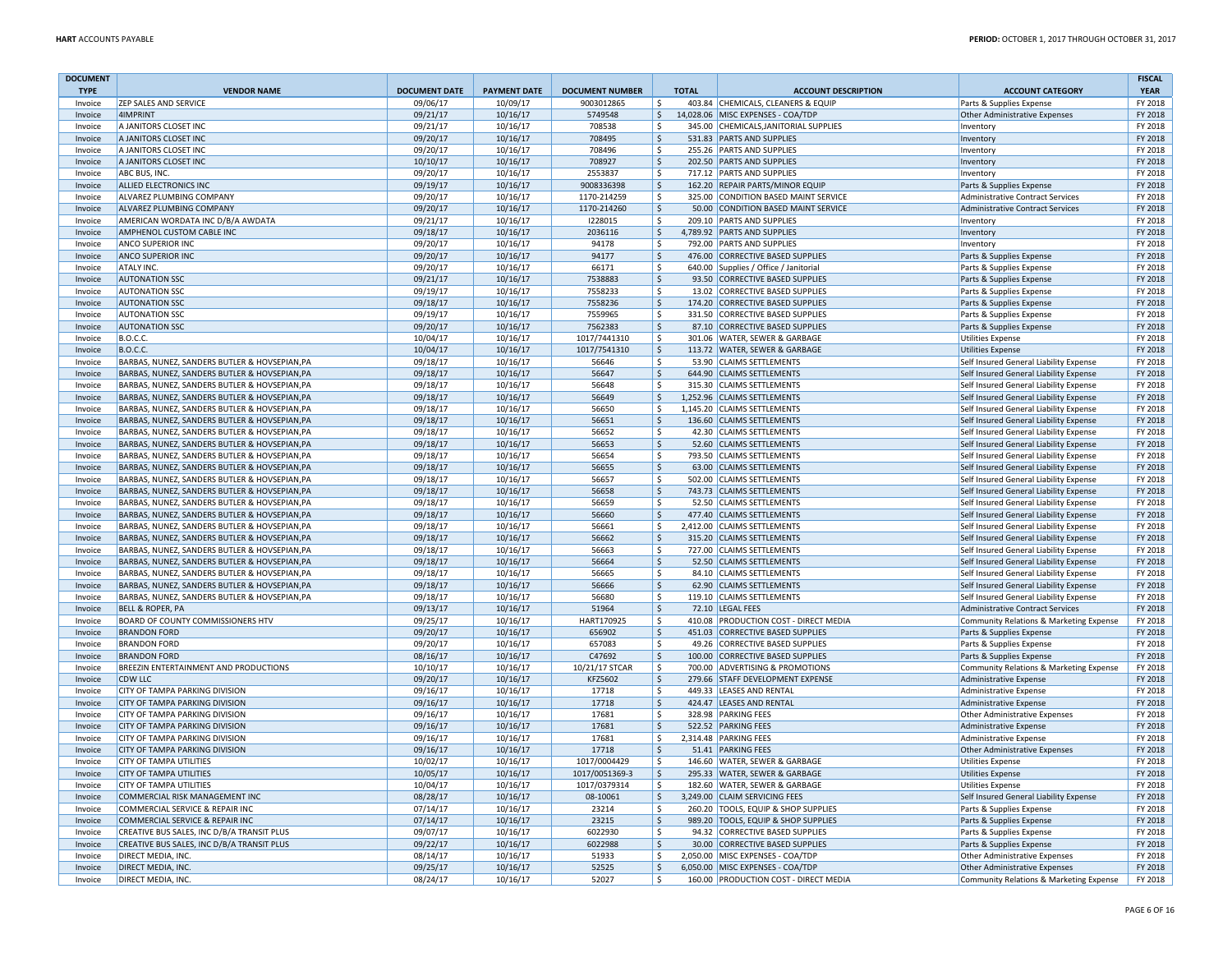| <b>DOCUMENT</b>    |                                                |                      |                     |                        |                                  |                                                          |                                               | <b>FISCAL</b>      |
|--------------------|------------------------------------------------|----------------------|---------------------|------------------------|----------------------------------|----------------------------------------------------------|-----------------------------------------------|--------------------|
| <b>TYPE</b>        | <b>VENDOR NAME</b>                             | <b>DOCUMENT DATE</b> | <b>PAYMENT DATE</b> | <b>DOCUMENT NUMBER</b> | <b>TOTAL</b>                     | <b>ACCOUNT DESCRIPTION</b>                               | <b>ACCOUNT CATEGORY</b>                       | <b>YEAR</b>        |
| Invoice            | <b>DIRECTV LLC</b>                             | 10/04/17             | 10/16/17            | 32517730879            | $\mathsf{\hat{S}}$               | 28.00 CABLE TELEVISION SERVICES                          | Utilities Expense                             | FY 2018            |
| Invoice            | DIVERSIFIED COMMUNICATIONS D/B/A IOFM          | 10/05/17             | 10/16/17            | IOFM100277             | \$                               | 300.00 DUES, SUBSCRIPTIONS & FEES                        | Administrative Expense                        | FY 2018            |
| Invoice            | EARL W. COLVARD INC. DBA BOULEVARD TIRE CENTER | 09/19/17             | 10/16/17            | 19-183622              | \$                               | 25.00 TIRES PURCHASED                                    | Parts & Supplies Expense                      | FY 2018            |
| Invoice            | EARL W. COLVARD INC. DBA BOULEVARD TIRE CENTER | 09/22/17             | 10/16/17            | 19-183853              | Ŝ.                               | 25.00 TIRES PURCHASED                                    | Parts & Supplies Expense                      | FY 2018            |
| Invoice            | EDUCATIONAL CREDIT MANAGEMENT CORP DBA ECMC    | 10/12/17             | 10/16/17            | PPE 10/07/17           | \$                               | 306.45 ACCOUNTS PAYABLE - MANUAL ACCRUALS                | <b>Accounts Payable</b>                       | FY 2018            |
| Invoice            | ELECTRIC SALES & SERVICE INC                   | 09/18/17             | 10/16/17            | 37155                  | \$                               | 2,547.00 PARTS AND SUPPLIES                              | Inventory                                     | FY 2018            |
| Invoice            | <b>ELECTRONIC ENTRY DISTRIBUTORS</b>           | 09/18/17             | 10/16/17            | 994988                 | Ŝ.                               | 1,362.01 CORRECTIVE REPAIR SERVICES                      | <b>Operational Contracted Service Expense</b> | FY 2018            |
| Invoice            | <b>FASTENAL COMPANY</b>                        | 09/21/17             | 10/16/17            | <b>FLTAM86245</b>      | \$                               | 495.76 SAFETY SUPPLIES & EQUIPMENT                       | Parts & Supplies Expense                      | FY 2018            |
| Invoice            | <b>FEDERAL EXPRESS CORP</b>                    | 10/03/17             | 10/16/17            | 5-948-09257            | Ŝ.                               | 10.02 POSTAGE                                            | Community Relations & Marketing Expense       | FY 2018            |
| Invoice            | FIVE POINTS SERVICES INC                       | 09/18/17             | 10/16/17            | 55025                  | Ŝ.                               | 363.00 DIESEL EXHAUST FLUID                              | Fuel and Oil Expense                          | FY 2018            |
| Invoice            | FLEET ACQUISTIONS LLC DBA FLEET PRODUCTS       | 09/19/17             | 10/16/17            | 1507278                | \$                               | 232.13 CORRECTIVE BASED SUPPLIES                         | Parts & Supplies Expense                      | FY 2018            |
| Invoice            | <b>FLEETPRIDE INC</b>                          | 09/18/17             | 10/16/17            | 87587774               | $\mathsf{S}$                     | 87.89 CHEMICALS, CLEANERS & EQUIP                        | Parts & Supplies Expense                      | FY 2018            |
| Invoice            | FLORIDA DEPT OF FINANCIAL SERVICES             | 09/30/17             | 10/16/17            | 16Q4S1252115298        | $\mathsf{\hat{S}}$               | 6,576.39 ASSESSMENT FEES                                 | Self Insured Workers' Compensation Expense    | FY 2018            |
| Invoice            | FLORIDA PUBLIC TRANSPORTATION ASSOC            | 10/01/17             | 10/16/17            | 1562                   | \$                               | 20,000.00 ADVERTISING LEGAL                              | Community Relations & Marketing Expense       | FY 2018            |
| Invoice            | <b>FRONTIER FLORIDA LLC</b>                    | 09/28/17             | 10/16/17            | 0917/8132286330        | \$                               | 166.40 TELEPHONE                                         | <b>Utilities Expense</b>                      | FY 2018            |
| Invoice            | <b>FRONTIER FLORIDA LLC</b>                    | 09/28/17             | 10/16/17            | 0917/8135589030        | \$                               | 110.30 TELEPHONE                                         | <b>Utilities Expense</b>                      | FY 2018            |
| Invoice            | <b>FRONTIER FLORIDA LLC</b>                    | 09/28/17             | 10/16/17            | 0917/8136127970        | \$                               | 24.04 TELEPHONE                                          | <b>Utilities Expense</b>                      | FY 2018            |
| Invoice            | <b>FRONTIER FLORIDA LLC</b>                    | 10/01/17             | 10/16/17            | 1017/8136262871        | \$                               | 62.80 TELEPHONE                                          | <b>Utilities Expense</b>                      | FY 2018            |
| Invoice            | <b>FRONTIER FLORIDA LLC</b>                    | 10/01/17             | 10/16/17            | 1017/8139723721        | \$                               | 61.30 TELEPHONE                                          | <b>Utilities Expense</b>                      | FY 2018            |
| Invoice            | FRONTIER LIGHTING INC                          | 09/22/17             | 10/16/17            | S1870772.002           | Ŝ.                               | 730.00 CONDITION BASED MAINT SERVICE                     | <b>Administrative Contract Services</b>       | FY 2018            |
| Invoice            | <b>G&amp;K SERVICES CO</b>                     | 09/21/17             | 10/16/17            | 6071130163             | $\mathsf{\hat{S}}$               | 118.35 CONTRACT SERVICES                                 | <b>Operational Contracted Service Expense</b> | FY 2018            |
| Invoice            | <b>G&amp;K SERVICES CO</b>                     | 09/22/17             | 10/16/17            | 6071130483             | \$                               | 32.10 CONTRACT SERVICES                                  | <b>Operational Contracted Service Expense</b> | FY 2018            |
| Invoice            | <b>G&amp;K SERVICES CO</b>                     | 09/21/17             | 10/16/17            | 6071130164             | Ŝ.                               | 53.90 UNIFORMS                                           | Salary & Fringe Expense                       | FY 2018            |
| Invoice            | <b>G&amp;K SERVICES CO</b>                     | 09/21/17             | 10/16/17            | 6071130165             | \$                               | 30.25 UNIFORMS                                           | Salary & Fringe Expense                       | FY 2018            |
| Invoice            | <b>G&amp;K SERVICES CO</b>                     | 09/21/17             | 10/16/17            | 6071130166             | \$                               | 24.20 UNIFORMS                                           | Salary & Fringe Expense                       | FY 2018            |
| Invoice            | <b>G&amp;K SERVICES CO</b>                     | 09/21/17             | 10/16/17            | 6071130167             | \$                               | 54.45 UNIFORMS                                           | Salary & Fringe Expense                       | FY 2018            |
| Invoice            | <b>G&amp;K SERVICES CO</b>                     | 09/21/17             | 10/16/17            | 6071130168             | \$                               | 35.75 UNIFORMS                                           | Salary & Fringe Expense                       | FY 2018            |
| Invoice            | <b>G&amp;K SERVICES CO</b>                     | 09/21/17             | 10/16/17            | 6071130169             | \$                               | 157.84 UNIFORMS                                          | Salary & Fringe Expense                       | FY 2018            |
| Invoice            | <b>G&amp;K SERVICES CO</b>                     | 09/21/17             | 10/16/17            | 6071130170             | \$                               | 284.35 UNIFORMS                                          | Salary & Fringe Expense                       | FY 2018            |
| Invoice            | <b>G&amp;K SERVICES CO</b>                     | 09/21/17             | 10/16/17            | 6071130171             | $\mathsf{S}$                     | 139.15 UNIFORMS                                          | Salary & Fringe Expense                       | FY 2018            |
| Invoice            | <b>GARLAND/DBS INC</b>                         | 09/21/17             | 10/16/17            | 42785226184            | $\zeta$                          | 39,575.25 REHAB/RENOV - ADMIN/MAINT FACILITY             | <b>Capital Grant Expense</b>                  | FY 2018            |
| Invoice            | <b>GARLAND/DBS INC</b>                         | 09/21/17             | 10/16/17            | 42785226184            | \$                               | 195,722.55 REHAB/RENOV 21ST AVE ADM BLD ROOF             | Capital Grant Expense                         | FY 2018            |
| Invoice            | <b>GARLAND/DBS INC</b>                         | 09/21/17             | 10/16/17            | 42785226184            | \$                               | 34,817.00 REHAB/RENOV ADM FAC MODULAR TRAILER FY2016 POP | Capital Grant Expense                         | FY 2018            |
| Invoice            | GASPARILLA MUSIC FESTIVAL CORP                 | 09/15/17             | 10/16/17            | 383                    | -S                               | 450.00 ADVERTISING & PROMOTIONS                          | Community Relations & Marketing Expense       | FY 2018            |
| Invoice            | <b>GENFARE</b>                                 | 09/22/17             | 10/16/17            | 90124109               | \$                               | 281.47 REPAIR PARTS/MINOR EQUIP                          | Parts & Supplies Expense                      | FY 2018            |
| Invoice            | GENUINE PARTS CO DBA NAPA AUTO                 | 09/21/17             | 10/16/17            | 843722                 | Ŝ.                               | 172.96 CORRECTIVE BASED SUPPLIES                         | Parts & Supplies Expense                      | FY 2018            |
| Invoice            | <b>GILLIG LLC</b>                              | 09/18/17             | 10/16/17            | 40379992               | \$                               | 446.25 PARTS AND SUPPLIES                                | Inventory                                     | FY 2018            |
| Invoice            | <b>GILLIG LLC</b>                              | 09/20/17             | 10/16/17            | 40380805               | \$                               | 1,158.00 PARTS AND SUPPLIES                              | Inventory                                     | FY 2018            |
|                    | <b>GILLIG LLC</b>                              | 09/21/17             | 10/16/17            | 40381235               | \$                               | 1,603.71 PARTS AND SUPPLIES                              |                                               | FY 2018            |
| Invoice<br>Invoice | <b>GILLIG LLC</b>                              | 09/22/17             | 10/16/17            | 40381734               | -S                               | 78.96 PARTS AND SUPPLIES                                 | Inventory<br>Inventory                        | FY 2018            |
| Invoice            | <b>GILLIG LLC</b>                              | 09/18/17             | 10/16/17            | 40379993               | \$                               | 92.25 CORRECTIVE BASED SUPPLIES                          | Parts & Supplies Expense                      | FY 2018            |
|                    | <b>GILLIG LLC</b>                              |                      |                     |                        | \$                               |                                                          |                                               |                    |
| Invoice            |                                                | 09/20/17             | 10/16/17            | 40380804               | \$                               | 56.50 CORRECTIVE BASED SUPPLIES                          | Parts & Supplies Expense                      | FY 2018<br>FY 2018 |
| Invoice            | <b>GOODYEAR TIRE &amp; RUBBER CO</b>           | 09/29/17             | 10/16/17            | 0088330923             | $\mathsf{S}$                     | 5,126.21 GAIN ON SALE OF CAPITAL EQUIPMENT               | Other System Revenue                          |                    |
| Invoice            | <b>GRAINGER</b>                                | 09/18/17             | 10/16/17            | 9558472479             |                                  | 128.21 CONTRACT SERVICES                                 | <b>Operational Contracted Service Expense</b> | FY 2018            |
| Invoice            | <b>GRAINGER</b>                                | 09/18/17             | 10/16/17            | 9558736303             | \$                               | 252.36 CONTRACT SERVICES                                 | Operational Contracted Service Expense        | FY 2018            |
| Invoice            | GRAINGER                                       | 09/20/17             | 10/16/17            | 9561465270             | Ŝ.                               | 140.34 CONTRACT SERVICES                                 | <b>Operational Contracted Service Expense</b> | FY 2018            |
| Invoice            | GRAINGER                                       | 09/20/17             | 10/16/17            | 9561465288             | Ŝ.<br>\$                         | 264.65 CONTRACT SERVICES                                 | <b>Operational Contracted Service Expense</b> | FY 2018            |
| Invoice            | <b>GRAINGER</b>                                | 09/19/17             | 10/16/17            | 9560009194             |                                  | 49.69 REPAIR PARTS/MINOR EQUIP                           | Parts & Supplies Expense                      | FY 2018            |
| Invoice            | GUIDESOFT INC DBA KNOWLEDGE SERVICES           | 09/19/17             | 10/16/17            | 1136002                | \$                               | 7,000.00 BUDGET FOR INHOUSE TEMP HELP                    | Salary & Fringe Expense                       | FY 2018            |
| Invoice            | <b>GULF COAST THERMO KING</b>                  | 09/22/17             | 10/16/17            | IV71237                | \$                               | 293.12 PARTS AND SUPPLIES                                | Inventory                                     | FY 2018            |
| Invoice            | <b>HANEY, SHANNON</b>                          | 10/12/17             | 10/16/17            | 10/22/17 TRV           | \$                               | 88.50 BUSINESS TRAVEL COSTS - STAFF                      | Administrative Expense                        | FY 2018            |
| Invoice            | <b>HANEY, SHANNON</b>                          | 10/12/17             | 10/16/17            | 10/24/17 TRV           | \$                               | 118.00 BUSINESS TRAVEL COSTS - STAFF                     | Administrative Expense                        | FY 2018            |
| Invoice            | <b>HIDAY &amp; RICKE PA</b>                    | 10/12/17             | 10/16/17            | PPE 10/07/17           | $\mathsf{\hat{S}}$               | 66.50 ACCOUNTS PAYABLE - MANUAL ACCRUALS                 | <b>Accounts Payable</b>                       | FY 2018            |
| Invoice            | HILLSBOROUGH COMMUNITY COLLEGE FOUNDATION INC  | 10/10/17             | 10/16/17            | 10/21/17 STCAR         | \$                               | 750.00 ADVERTISING & PROMOTIONS                          | Community Relations & Marketing Expense       | FY 2018            |
| Invoice            | HILLSBOROUGH TRANSIT AUTHORITY ERF             | 10/12/17             | 10/16/17            | PPE 10/07/17           | \$                               | 438.46 EMPLOYEE RECREATION FUND                          | <b>Accounts Payable</b>                       | FY 2018            |
| Invoice            | HOLLAND AND KNIGHT LLP                         | 10/06/17             | 10/16/17            | 5569292                | Ŝ.                               | 7,500.00 PROFESSIONAL SERVICE FEES                       | <b>Administrative Contract Services</b>       | FY 2018            |
| Invoice            | <b>HOME DEPOT</b>                              | 10/12/17             | 10/16/17            | 8973430                | \$                               | 58.19 CORRECTIVE BASED SUPPLIES                          | Parts & Supplies Expense                      | FY 2018            |
| Invoice            | <b>INTEGRATED BUSINESS GROUP</b>               | 09/22/17             | 10/16/17            | INV014043              | \$                               | 170.00 PROFESSIONAL SERVICE FEES                         | <b>Administrative Contract Services</b>       | FY 2018            |
| Invoice            | <b>INTERNAL REVENUE SERVICE</b>                | 10/12/17             | 10/16/17            | PPE 10/07/17           | \$                               | 1,151.91 ACCOUNTS PAYABLE - MANUAL ACCRUALS              | <b>Accounts Payable</b>                       | FY 2018            |
| Invoice            | IORDAN R DIMOV DBA DIDI ENTERTAINMENT          | 10/11/17             | 10/16/17            | 20171033               | \$                               | 475.00 ADVERTISING & PROMOTIONS                          | Community Relations & Marketing Expense       | FY 2018            |
| Invoice            | J BRANDT RECOGNITION LTD                       | 09/18/17             | 10/16/17            | 50603                  | \$                               | 4,656.12 SAFETY SUPPLIES & EQUIPMENT                     | Parts & Supplies Expense                      | FY 2018            |
| Invoice            | JAMES J ODOM JR                                | 09/15/17             | 10/16/17            | FMCS 16-56260-3*       | Ŝ.                               | 1,125.00 ARBITRATIONS/EMPLOYEE ACTIONS                   | Administrative Contract Services              | FY 2018            |
| Invoice            | <b>JAMES RIVER SOLUTIONS LLC</b>               | 09/21/17             | 10/16/17            | S295687-IN             | $\mathsf{S}$<br>14,056.59 DIESEL |                                                          | Fuel and Oil Expense                          | FY 2018            |
| Invoice            | JAMES RIVER SOLUTIONS LLC                      | 09/22/17             | 10/16/17            | S295689-IN             | \$<br>14,049.00 DIESEL           |                                                          | Fuel and Oil Expense                          | FY 2018            |
| Invoice            | JAMES RIVER SOLUTIONS LLC                      | 09/21/17             | 10/16/17            | S295687-IN             | \$                               | 2,531.74 DIESEL & GAS EXCISE TAX                         | <b>Tax Expense</b>                            | FY 2018            |
| Invoice            | JAMES RIVER SOLUTIONS LLC                      | 09/22/17             | 10/16/17            | S295689-IN             | \$                               | 2,530.38 DIESEL & GAS EXCISE TAX                         | <b>Tax Expense</b>                            | FY 2018            |
| Invoice            | JESTO TRANSMISSIONS OF FLORIDA                 | 09/15/17             | 10/16/17            | 23018                  | \$                               | 4,097.26 CORRECTIVE REPAIR SERVICES                      | <b>Operational Contracted Service Expense</b> | FY 2018            |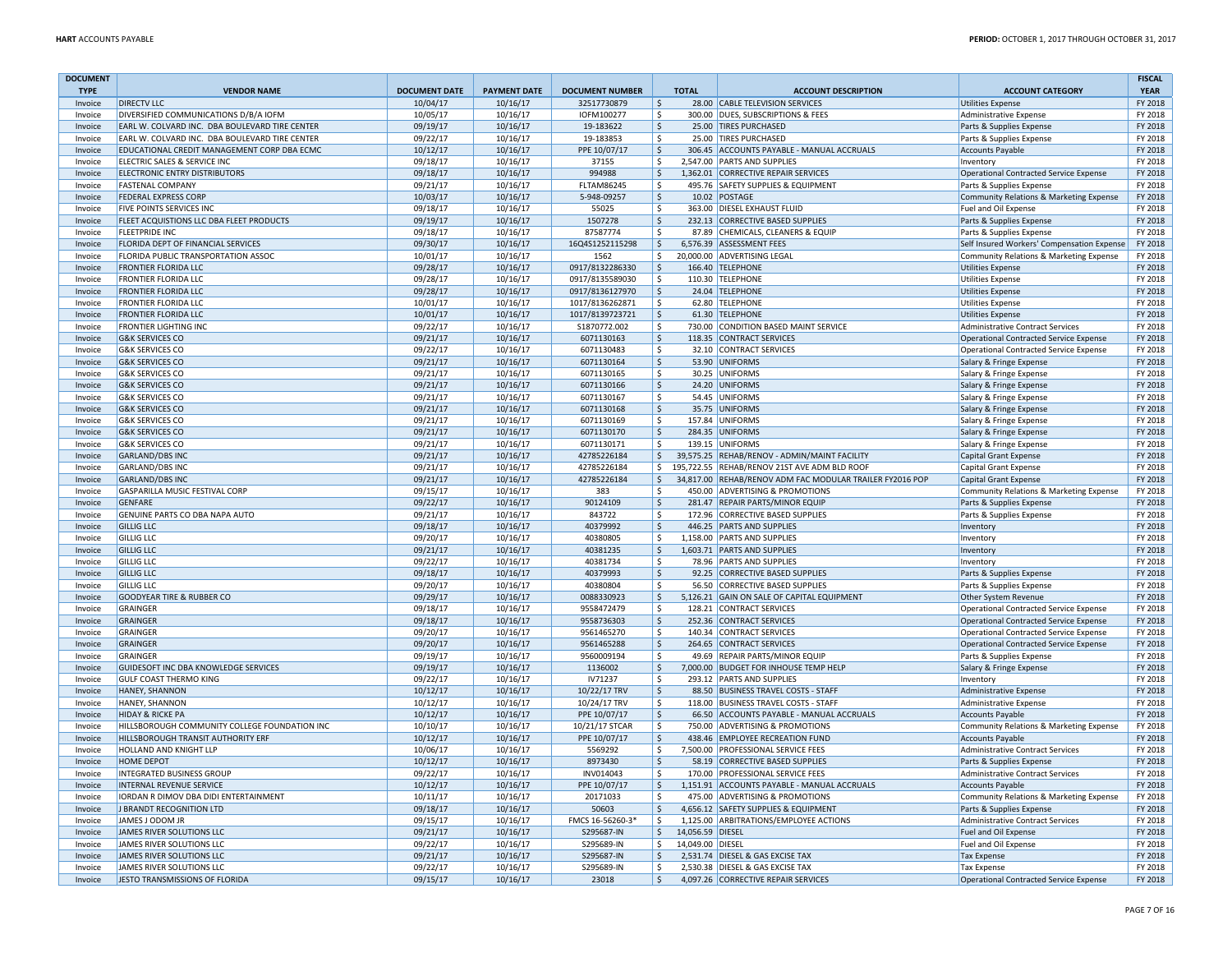| <b>DOCUMENT</b><br><b>TYPE</b> | <b>VENDOR NAME</b>                                   | <b>DOCUMENT DATE</b> | <b>PAYMENT DATE</b> | <b>DOCUMENT NUMBER</b> | <b>TOTAL</b>              | <b>ACCOUNT DESCRIPTION</b>                               | <b>ACCOUNT CATEGORY</b>                       | <b>FISCAL</b><br><b>YEAR</b> |
|--------------------------------|------------------------------------------------------|----------------------|---------------------|------------------------|---------------------------|----------------------------------------------------------|-----------------------------------------------|------------------------------|
| Invoice                        | JESTO TRANSMISSIONS OF FLORIDA                       | 10/04/17             | 10/16/17            | 23048                  | l \$                      | 3.275.00 CORRECTIVE REPAIR SERVICES                      | Operational Contracted Service Expense        | FY 2018                      |
| Invoice                        | JONES, THOMAS                                        | 10/13/17             | 10/16/17            | 08/05/17 TR            | S.                        | 57.38 BUSINESS TRAVEL COSTS - STAFF-ENVIRONMENTAL COMPLI | Administrative Expense                        | FY 2018                      |
| Invoice                        | KENWORTH OF CENTRAL FLORIDA INC                      | 09/19/17             | 10/16/17            | CI85343                | l\$                       | 4,894.10 PARTS AND SUPPLIES                              | Inventory                                     | FY 2018                      |
| Invoice                        | LEVEL 3 FINANCING INC DBA LEVEL 3 COMMUNICATIONS LLC | 09/24/17             | 10/16/17            | 60953056               | l \$                      | 11,315.36 COMPUTER SOFTWARE SVC. FEES                    | Operational Contracted Service Expense        | FY 2018                      |
|                                | LEVEL 3 FINANCING INC DBA LEVEL 3 COMMUNICATIONS LLC | 09/24/17             | 10/16/17            | 60953056               |                           | 5,358.74 WEB HOSTING SERVICES                            |                                               | FY 2018                      |
| Invoice                        |                                                      |                      |                     |                        | \$                        |                                                          | Operational Contracted Service Expense        |                              |
| Invoice                        | LEXISNEXIS RISK SOLUTIONS                            | 09/30/17             | 10/16/17            | 1462830-20170930       | l \$                      | 85.64 GENERAL INVESTIGATION                              | Self Insured General Liability Expense        | FY 2018                      |
| Invoice                        | MANEY AND GORDON, PA                                 | 10/11/17             | 10/16/17            | $V-16-12-32$           | l \$                      | 26,600.00 CLAIMS SETTLEMENTS                             | Self Insured General Liability Expense        | FY 2018                      |
| Invoice                        | MANSFIELD OIL COMPANY OF GAINESVILLE INC             | 09/20/17             | 10/16/17            | 467704                 | l \$<br>15,471.08 DIESEL  |                                                          | Fuel and Oil Expense                          | FY 2018                      |
| Invoice                        | MANSFIELD OIL COMPANY OF GAINESVILLE INC             | 09/20/17             | 10/16/17            | 473717                 | l \$<br>14,235.65 DIESEL  |                                                          | Fuel and Oil Expense                          | FY 2018                      |
| Invoice                        | MANSFIELD OIL COMPANY OF GAINESVILLE INC             | 09/19/17             | 10/16/17            | 473751                 | l \$<br>7.876.65 DIESEL   |                                                          | <b>Fuel and Oil Expense</b>                   | FY 2018                      |
| Invoice                        | MANSFIELD OIL COMPANY OF GAINESVILLE INC             | 09/20/17             | 10/16/17            | 467704                 | l\$                       | 2,695.18 DIESEL & GAS EXCISE TAX                         | <b>Tax Expense</b>                            | FY 2018                      |
| Invoice                        | MANSFIELD OIL COMPANY OF GAINESVILLE INC             | 09/20/17             | 10/16/17            | 473717                 | l \$                      | 2,533.82 DIESEL & GAS EXCISE TAX                         | <b>Tax Expense</b>                            | FY 2018                      |
| Invoice                        | MANSFIELD OIL COMPANY OF GAINESVILLE INC             | 09/19/17             | 10/16/17            | 473751                 | l \$                      | 1,349.64 DIESEL & GAS EXCISE TAX                         | Tax Expense                                   | FY 2018                      |
| Invoice                        | MAYER ELECTRIC SUPPLY COMPANY INC                    | 09/19/17             | 10/16/17            | 22497415               | $\frac{1}{2}$             | 30.71 CORRECTIVE BASED SUPPLIES                          | Parts & Supplies Expense                      | FY 2018                      |
| Invoice                        | MID FLORIDA ARMORED & ATM SERVICES INC               | 09/15/17             | 10/16/17            | 25032                  | l \$                      | 650.00 ARMORED CAR SERVICES                              | Operational Contracted Service Expense        | FY 2018                      |
| Invoice                        | MILLENNIUM REFRESHMENT SERVICES INC                  | 09/01/17             | 10/16/17            | 1990                   | l \$                      | 756.09 OPERATING CONTINGENCY                             | Other Administrative Expenses                 | FY 2018                      |
| Invoice                        | MOHAWK MANUFACTURING & SUPPLY CO                     | 09/21/17             | 10/16/17            | U015422                | l \$                      | 20,354.56 PARTS AND SUPPLIES                             | Inventory                                     | FY 2018                      |
| Invoice                        | MSC INDUSTRIAL SUPPLY CO                             | 09/21/17             | 10/16/17            | 1510123001             | l \$                      | 237.98 CORRECTIVE BASED SUPPLIES                         | Parts & Supplies Expense                      | FY 2018                      |
| Invoice                        | MSC INDUSTRIAL SUPPLY CO                             | 09/21/17             | 10/16/17            | 153572001              | \$                        | 306.34 CORRECTIVE BASED SUPPLIES                         | Parts & Supplies Expense                      | FY 2018                      |
| Invoice                        | MSC INDUSTRIAL SUPPLY CO                             | 09/22/17             | 10/16/17            | 1536180001             | l \$                      | 359.24 CORRECTIVE BASED SUPPLIES                         | Parts & Supplies Expense                      | FY 2018                      |
| Invoice                        | MSC INDUSTRIAL SUPPLY CO                             | 09/21/17             | 10/16/17            | 1530729001             | l \$                      | 487.19 TOOLS, EQUIP & SHOP SUPPLIES                      | Parts & Supplies Expense                      | FY 2018                      |
| Invoice                        | NATIONAL DRIVE                                       | 10/12/17             | 10/16/17            | PPE 10/07/17           | S.                        | 4.00 TEAMSTER UNION DUES                                 | Accounts Payable                              | FY 2018                      |
| Invoice                        | NUNEZ, EMMANUEI                                      | 10/01/17             | 10/16/17            | 10/23/17TR             | ۱\$.                      | 207.00 BUSINESS TRAVEL COSTS - STAFF                     | Administrative Expense                        | FY 2018                      |
| Invoice                        | PENINSULA ENERGY SERVICES COMPANY INC D/B/A PESCO    | 09/30/17             | 10/16/17            | 105245ES               | l \$                      | 35,073.35 COMPRESSED NATURAL GAS                         | Fuel and Oil Expense                          | FY 2018                      |
| Invoice                        | PIPER FIRE PROTECTION INC                            | 09/19/17             | 10/16/17            | 7788                   | l\$                       | 450.00 FACILITY REPAIRS & MAINTENANCE                    | Operational Contracted Service Expense        | FY 2018                      |
| Invoice                        |                                                      |                      |                     |                        | l \$<br>15,000.00 POSTAGE |                                                          |                                               | FY 2018                      |
|                                | PITNEY BOWES RESERVE ACCOUNT                         | 10/10/17             | 10/16/17            | 35632645 10/17         |                           |                                                          | Other Administrative Expenses                 | FY 2018                      |
| Invoice                        | <b>POLLACK AND ROSEN PA</b>                          | 10/12/17             | 10/16/17            | PPE 10/07/17           | l \$                      | 418.79 ACCOUNTS PAYABLE - MANUAL ACCRUALS                | <b>Accounts Pavable</b>                       |                              |
| Invoice                        | <b>PUBLIC RISK INSURANCE AGENCY</b>                  | 09/29/17             | 10/16/17            | 52027                  |                           | \$235,921.00 INSURANCE PREMIUMS SELF, PD & PL            | Insurance Premiums & Actuarial Study          | FY 2018                      |
| Invoice                        | PUBLIC RISK INSURANCE AGENCY                         | 09/29/17             | 10/16/17            | 52028                  | l \$                      | 14,777.00 INSURANCE PREMIUMS SELF, PD & PL               | Insurance Premiums & Actuarial Study          | FY 2018                      |
| Invoice                        | PUBLIC RISK INSURANCE AGENCY                         | 09/29/17             | 10/16/17            | 52135                  | l \$                      | 87,986.00 INSURANCE PREMIUMS SELF, PD & PL               | Insurance Premiums & Actuarial Study          | FY 2018                      |
| Invoice                        | PUBLIC RISK INSURANCE AGENCY                         | 09/29/17             | 10/16/17            | 52136                  | \$                        | 14,000.35   INSURANCE PREMIUMS SELF, PD & PL             | Insurance Premiums & Actuarial Study          | FY 2018                      |
| Invoice                        | PUBLIC RISK INSURANCE AGENCY                         | 09/29/17             | 10/16/17            | 52137                  | l s                       | 34,419.90 INSURANCE PREMIUMS SELF, PD & PL               | Insurance Premiums & Actuarial Study          | FY 2018                      |
| Invoice                        | <b>R&amp;C DIESEL PARTS SUPPLY</b>                   | 09/18/17             | 10/16/17            | 346625                 | l \$                      | 920.00 PARTS AND SUPPLIES                                | Inventory                                     | FY 2018                      |
| Invoice                        | REPUBLIC SVS OF FL LP DBA REPUBLIC WASTE SVS         | 09/17/17             | 10/16/17            | 0696-000685773         | l \$                      | 212.47 CONTRACT SERVICES                                 | Operational Contracted Service Expense        | FY 2018                      |
| Invoice                        | REPUBLIC SVS OF FL LP DBA REPUBLIC WASTE SVS         | 09/17/17             | 10/16/17            | 0696-000685774         | l \$                      | 212.47 CONTRACT SERVICES                                 | Operational Contracted Service Expense        | FY 2018                      |
| Invoice                        | REPUBLIC SVS OF FL LP DBA REPUBLIC WASTE SVS         | 09/17/17             | 10/16/17            | 0696-000685775         | l s                       | 212.47 CONTRACT SERVICES                                 | Operational Contracted Service Expense        | FY 2018                      |
| Invoice                        | RICHARD P JOBLOVE, PA                                | 10/12/17             | 10/16/17            | PPE 10/07/17           | l \$                      | 125.00 ACCOUNTS PAYABLE - MANUAL ACCRUALS                | <b>Accounts Payable</b>                       | FY 2018                      |
| Invoice                        | RODRIGUEZ, DANIEL                                    | 10/13/17             | 10/16/17            | 06/18/17 TR            | S.                        | 63.32 BUSINESS TRAVEL COSTS - STAFF-ENVIRONMENTAL COMPLI | Administrative Expense                        | FY 2018                      |
| Invoice                        | <b>RUSH TRUCK CENTER</b>                             | 08/22/17             | 10/16/17            | 3007518278             | \$                        | 265.10 PARTS AND SUPPLIES                                | Inventory                                     | FY 2018                      |
| Invoice                        | <b>RUSH TRUCK CENTER</b>                             | 09/21/17             | 10/16/17            | 3007855567             | l \$                      | 3,173.43 PARTS AND SUPPLIES                              | Inventory                                     | FY 2018                      |
| Invoice                        | <b>SAMS CLUB DIRECT</b>                              | 09/18/17             | 10/16/17            | 000000 09-18-17        | l \$                      | 32.74 MEETINGS AND LOCAL MILEAGE                         | Administrative Expense                        | FY 2018                      |
| Invoice                        | <b>SEABOARD DISTRIBUTION, INC</b>                    | 09/19/17             | 10/16/17            | 191984                 | l s                       | 1,236.15 ANTI FREEZE/COOLANT                             | Fuel and Oil Expense                          | FY 2018                      |
| Invoice                        | <b>SEABOARD DISTRIBUTION, INC</b>                    | 09/19/17             | 10/16/17            | 191984                 | l\$                       | 3,980.00 ENGINE OIL (OIL & LUBE)                         | Fuel and Oil Expense                          | FY 2018                      |
| Invoice                        | <b>SOL DAVIS PRINTING INC</b>                        | 09/19/17             | 10/16/17            | 49231                  | \$                        | 4,649.72 MISC EXPENSES - COA/TDP                         | Other Administrative Expenses                 | FY 2018                      |
| Invoice                        | <b>SOL DAVIS PRINTING INC</b>                        | 09/20/17             | 10/16/17            | 49235                  | \$                        | 2,366.58 MISC EXPENSES - COA/TDP                         | <b>Other Administrative Expenses</b>          | FY 2018                      |
| Invoice                        | <b>SOL DAVIS PRINTING INC</b>                        | 09/20/17             | 10/16/17            | 49236                  | l \$                      | 358.50 MISC EXPENSES - COA/TDP                           | Other Administrative Expenses                 | FY 2018                      |
| Invoice                        | <b>SOL DAVIS PRINTING INC</b>                        | 09/21/17             | 10/16/17            | 49241                  | l \$                      | 1,573.50 MISC EXPENSES - COA/TDP                         | Other Administrative Expenses                 | FY 2018                      |
| Invoice                        | <b>SOL DAVIS PRINTING INC</b>                        | 09/22/17             | 10/16/17            | 49251                  | l\$                       | 405.00 MISC EXPENSES - COA/TDP                           | Other Administrative Expenses                 | FY 2018                      |
| Invoice                        | <b>SOL DAVIS PRINTING INC</b>                        | 09/22/17             | 10/16/17            | 49252                  | $\overline{\mathsf{s}}$   | 1,464.80 MISC EXPENSES - COA/TDP                         | Other Administrative Expenses                 | FY 2018                      |
| Invoice                        | <b>SUNPASS</b>                                       | 10/01/17             | 10/16/17            | 329423 09-17           | l s                       | 3.723.45 TOLLS ONLY                                      |                                               | FY 2018                      |
|                                |                                                      |                      |                     |                        |                           |                                                          | Other Administrative Expenses                 |                              |
| Invoice                        | <b>SUNSTATE WRECKER SERVICE INC</b>                  | 09/18/17             | 10/16/17            | 169527                 | l\$                       | 225.00 TOWING CHARGES                                    | Operational Contracted Service Expense        | FY 2018                      |
| Invoice                        | <b>SUNSTATE WRECKER SERVICE INC</b>                  | 09/18/17             | 10/16/17            | 169729                 | l \$                      | 93.00 TOWING CHARGES                                     | Operational Contracted Service Expense        | FY 2018                      |
| Invoice                        | <b>SUNSTATE WRECKER SERVICE INC</b>                  | 09/18/17             | 10/16/17            | 169969                 | ۱\$                       | 300.00 TOWING CHARGES                                    | Operational Contracted Service Expense        | FY 2018                      |
| Invoice                        | <b>SUNSTATE WRECKER SERVICE INC</b>                  | 09/17/17             | 10/16/17            | 170887                 | $\overline{\phantom{a}}$  | 300.00 TOWING CHARGES                                    | Operational Contracted Service Expense        | FY 2018                      |
| Invoice                        | SUNSTATE WRECKER SERVICE INC                         | 09/21/17             | 10/16/17            | 170894                 | l\$                       | 300.00 TOWING CHARGES                                    | <b>Operational Contracted Service Expense</b> | FY 2018                      |
| Invoice                        | TAMPA BAY FEDERAL CREDIT UNION                       | 10/12/17             | 10/16/17            | PPE 10/07/17           | $\frac{1}{2}$             | 730.78 ACCOUNTS PAYABLE - MANUAL ACCRUALS                | <b>Accounts Payable</b>                       | FY 2018                      |
| Invoice                        | <b>TAMPA ELECTRIC COMPANY</b>                        | 10/04/17             | 10/16/17            | 211001823031-1017      | l \$                      | 2,117.29 ELECTRICITY                                     | <b>Utilities Expense</b>                      | FY 2018                      |
| Invoice                        | <b>TAMPA ELECTRIC COMPANY</b>                        | 10/04/17             | 10/16/17            | 211012083807-1017      | ۱\$                       | 62.18 ELECTRICITY                                        | Utilities Expense                             | FY 2018                      |
| Invoice                        | <b>TAMPA ELECTRIC COMPANY</b>                        | 10/04/17             | 10/16/17            | 211012084060-1017      | ١ś                        | 44.04 ELECTRICITY                                        | <b>Utilities Expense</b>                      | FY 2018                      |
| Invoice                        | <b>TAMPA ELECTRIC COMPANY</b>                        | 10/04/17             | 10/16/17            | 211012084367-1017      | $\frac{1}{2}$             | 46.25 ELECTRICITY                                        | <b>Utilities Expense</b>                      | FY 2018                      |
| Invoice                        | <b>TAMPA ELECTRIC COMPANY</b>                        | 10/04/17             | 10/16/17            | 211012084607-1017      | l\$                       | 21.79 ELECTRICITY                                        | <b>Utilities Expense</b>                      | FY 2018                      |
| Invoice                        | <b>TAMPA ELECTRIC COMPANY</b>                        | 10/04/17             | 10/16/17            | 211012084870-1017      | l \$                      | 35.92 ELECTRICITY                                        | <b>Utilities Expense</b>                      | FY 2018                      |
| Invoice                        | <b>TAMPA ELECTRIC COMPANY</b>                        | 10/04/17             | 10/16/17            | 211012085133-1017      | ١s                        | 26.98 ELECTRICITY                                        | <b>Utilities Expense</b>                      | FY 2018                      |
| Invoice                        | <b>TAMPA ELECTRIC COMPANY</b>                        | 10/04/17             | 10/16/17            | 211012085398-1017      | l \$                      | 61.78 ELECTRICITY                                        | <b>Utilities Expense</b>                      | FY 2018                      |
| Invoice                        | <b>TAMPA ELECTRIC COMPANY</b>                        | 10/04/17             | 10/16/17            | 211012085687-1017      | ۱\$                       | 77.02 ELECTRICITY                                        | <b>Utilities Expense</b>                      | FY 2018                      |
| Invoice                        | <b>TAMPA ELECTRIC COMPANY</b>                        | 10/04/17             | 10/16/17            | 211012086024-1017      | l \$                      | 65.79 ELECTRICITY                                        | <b>Utilities Expense</b>                      | FY 2018                      |
| Invoice                        | <b>TAMPA ELECTRIC COMPANY</b>                        | 10/04/17             | 10/16/17            | 211012086396-1017      | l \$                      | 69.50 ELECTRICITY                                        | <b>Utilities Expense</b>                      | FY 2018                      |
|                                |                                                      |                      |                     |                        |                           |                                                          |                                               |                              |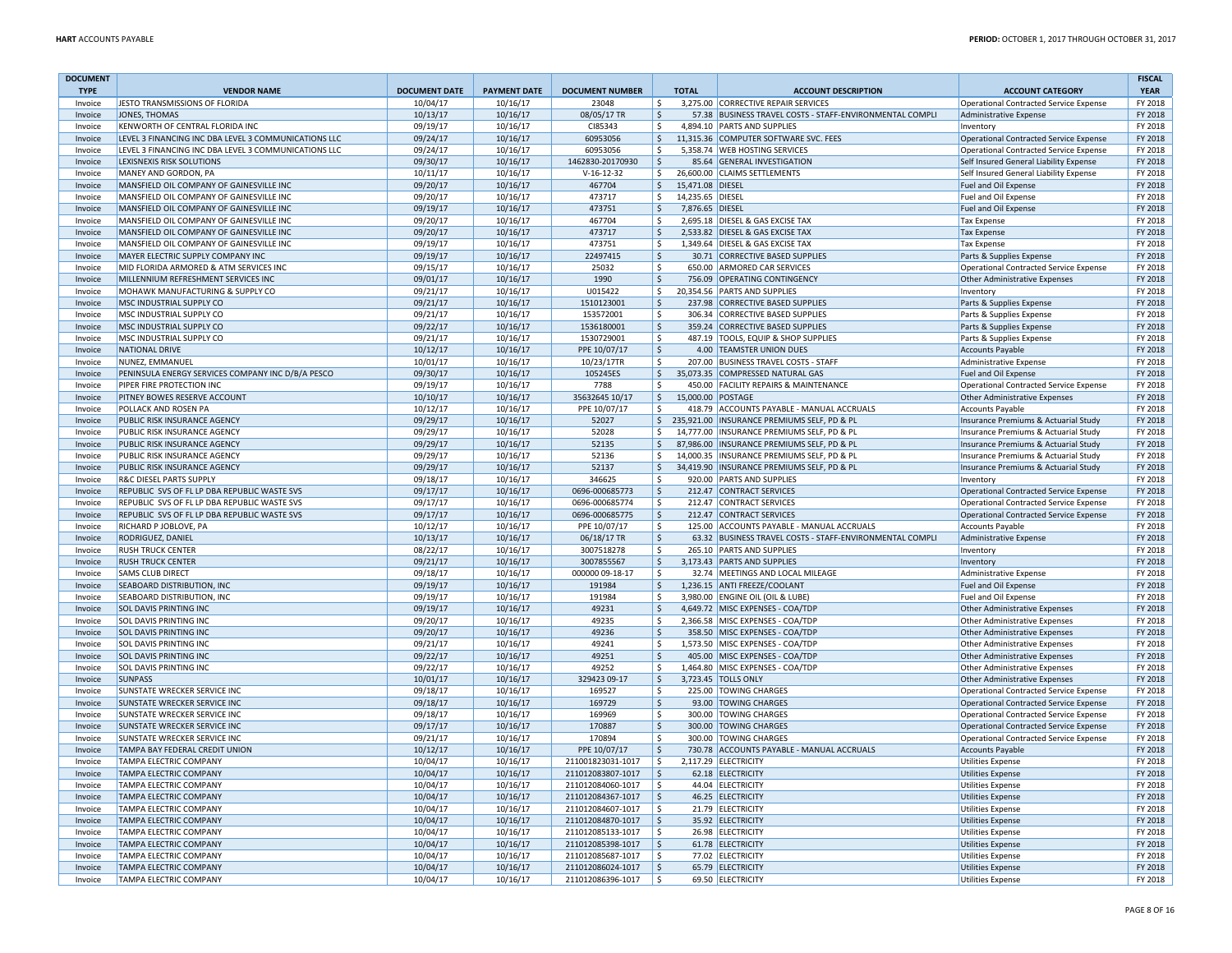| <b>DOCUMENT</b>    |                                                                                          |                      |                      |                                        |                             |                                                                        |                                                                      | <b>FISCAL</b>      |
|--------------------|------------------------------------------------------------------------------------------|----------------------|----------------------|----------------------------------------|-----------------------------|------------------------------------------------------------------------|----------------------------------------------------------------------|--------------------|
| <b>TYPE</b>        | <b>VENDOR NAME</b>                                                                       | <b>DOCUMENT DATE</b> | <b>PAYMENT DATE</b>  | <b>DOCUMENT NUMBER</b>                 | <b>TOTAL</b>                | <b>ACCOUNT DESCRIPTION</b>                                             | <b>ACCOUNT CATEGORY</b>                                              | <b>YEAR</b>        |
| Invoice            | <b>TAMPA ELECTRIC COMPANY</b>                                                            | 10/04/17             | 10/16/17             | 211012086628-1017                      | $\mathsf{\hat{S}}$          | 65.20 ELECTRICITY                                                      | <b>Utilities Expense</b>                                             | FY 2018            |
| Invoice<br>Invoice | TAMPA ELECTRIC COMPANY<br>TAMPA ELECTRIC COMPANY                                         | 10/04/17<br>10/04/17 | 10/16/17<br>10/16/17 | 211012086966-1017<br>211012087196-1017 | ۱Ś<br>l \$                  | 181.16 ELECTRICITY<br>2,531.17 ELECTRICITY                             | <b>Utilities Expense</b>                                             | FY 2018<br>FY 2018 |
| Invoice            | <b>TAMPA ELECTRIC COMPANY</b>                                                            | 10/04/17             | 10/16/17             | 211012087485-1017                      | l\$                         | 2.525.34 ELECTRICITY                                                   | <b>Utilities Expense</b><br><b>Utilities Expense</b>                 | FY 2018            |
| Invoice            | TAMPA ELECTRIC COMPANY                                                                   | 10/04/17             | 10/16/17             | 211012087667-1017                      | ۱\$                         | 69.60 ELECTRICITY                                                      | <b>Utilities Expense</b>                                             | FY 2018            |
| Invoice            | TAMPA ELECTRIC COMPANY                                                                   | 10/04/17             | 10/16/17             | 211012087923-1017                      | l \$                        | 39.13 ELECTRICITY                                                      | <b>Utilities Expense</b>                                             | FY 2018            |
| Invoice            | TAMPA ELECTRIC COMPANY                                                                   | 10/04/17             | 10/16/17             | 211012088145-1017                      | $\ddot{\mathsf{S}}$         | 170.75 ELECTRICITY                                                     | <b>Utilities Expense</b>                                             | FY 2018            |
| Invoice            | TAMPA ELECTRIC COMPANY                                                                   | 10/04/17             | 10/16/17             | 211012088376-1017                      | l \$                        | 41.33 ELECTRICITY                                                      | <b>Utilities Expense</b>                                             | FY 2018            |
| Invoice            | TAMPA ELECTRIC COMPANY                                                                   | 10/04/17             | 10/16/17             | 211012088657-1017                      | l\$                         | 242.10 ELECTRICITY                                                     | <b>Utilities Expense</b>                                             | FY 2018            |
| Invoice            | <b>TAMPA FLECTRIC COMPANY</b>                                                            | 10/05/17             | 10/16/17             | 211012088913-1017                      | ۱\$.                        | 5.396.01 ELECTRICITY                                                   | Utilities Expense                                                    | FY 2018            |
| Invoice            | TAMPA ELECTRIC COMPANY                                                                   | 10/05/17             | 10/16/17             | 211012089184-1017                      | ۱\$                         | 64.39 ELECTRICITY                                                      | <b>Utilities Expense</b>                                             | FY 2018            |
| Invoice            | TAMPA ELECTRIC COMPANY                                                                   | 10/05/17             | 10/16/17             | 211012089465-1017                      | ١ś                          | 65.90 ELECTRICITY                                                      | <b>Utilities Expense</b>                                             | FY 2018            |
| Invoice            | <b>TAMPA ELECTRIC COMPANY</b>                                                            | 10/05/17             | 10/16/17             | 211012089754-1017                      | S.                          | 70.71 ELECTRICITY                                                      | <b>Utilities Expense</b>                                             | FY 2018            |
| Invoice            | TAMPA ELECTRIC COMPANY                                                                   | 10/05/17             | 10/16/17             | 211012150069-1017                      | ۱\$<br>60.98                | <b>ELECTRICITY</b>                                                     | <b>Utilities Expense</b>                                             | FY 2018            |
| Invoice            | TAMPA ELECTRIC COMPANY                                                                   | 10/05/17             | 10/16/17             | 211012150341-1017                      | $\zeta$                     | 38.43 ELECTRICITY                                                      | <b>Utilities Expense</b>                                             | FY 2018            |
| Invoice            | TAMPA ELECTRIC COMPANY                                                                   | 10/05/17             | 10/16/17             | 211012150622-1017                      | \$                          | 38.43 ELECTRICITY                                                      | <b>Utilities Expense</b>                                             | FY 2018            |
| Invoice<br>Invoice | TAMPA ELECTRIC COMPANY<br>TBA COMMUNICATIONS INC                                         | 10/09/17<br>10/12/17 | 10/16/17<br>10/16/17 | 211012150812-1017<br>61886             | l \$<br>l \$                | 7,617.44 ELECTRICITY<br>4,804.00 TOOLS, EQUIP & SHOP SUPPLIES          | <b>Utilities Expense</b><br>Parts & Supplies Expense                 | FY 2018<br>FY 2018 |
| Invoice            | <b>TEAMSTERS LOCAL 79</b>                                                                | 10/12/17             | 10/16/17             | PPE 10/07/17                           | $\frac{1}{2}$               | 2,321.00 TEAMSTER UNION DUES                                           | <b>Accounts Payable</b>                                              | FY 2018            |
| Invoice            | TENNANT SALES AND SERVICE                                                                | 09/18/17             | 10/16/17             | 914885278                              | ۱\$                         | 753.20 CONTRACT SERVICES                                               | Operational Contracted Service Expense                               | FY 2018            |
| Invoice            | THEMIS SOLUTIONS INC                                                                     | 09/21/17             | 10/16/17             | <b>INV-4101</b>                        | \$                          | 222.00 DUES, SUBSCRIPTIONS & FEES                                      | Administrative Expense                                               | FY 2018            |
| Invoice            | TIMES PUBLISHING COMPANY D/B/A TAMPA BAY TIMES                                           | 08/31/17             | 10/16/17             | 519406                                 | \$                          | 2,313.50 ADVERTISING - LEGAL                                           | Community Relations & Marketing Expense                              | FY 2018            |
| Invoice            | UNITED WAY OF TAMPA BAY, INC.                                                            | 10/12/17             | 10/16/17             | PPE 10/07/17                           | l \$                        | 107.00 UNITED FUND - EMPLOYEES                                         | <b>Accounts Payable</b>                                              | FY 2018            |
| Invoice            | US DEPT OF EDUCATION NATIONAL PAYMENT CENTER                                             | 10/12/17             | 10/16/17             | PPE 10/07/17                           | l \$                        | 172.78 ACCOUNTS PAYABLE - OTHER                                        | <b>Accounts Payable</b>                                              | FY 2018            |
| Invoice            | ZABATT POWER SYSTEMS INC                                                                 | 09/20/17             | 10/16/17             | 162622                                 | S.                          | 29,363.00 STREETCAR MAINT ACTIVITIES FL-2016-062 FY14,15,16            | Capital Grant Expense                                                | FY 2018            |
| Invoice            | A JANITORS CLOSET INC                                                                    | 10/17/17             | 10/23/17             | 709123                                 | l \$<br>137.10              | CHEMICALS, CLEANERS & EQUIP                                            | Parts & Supplies Expense                                             | FY 2018            |
| Invoice            | A JANITORS CLOSET INC                                                                    | 09/29/17             | 10/23/17             | 708702                                 | l\$                         | 604.60 PARTS AND SUPPLIES                                              | Inventory                                                            | FY 2018            |
| Invoice            | ABC BUS, INC                                                                             | 09/26/17             | 10/23/17             | 2557135                                | l\$                         | 355.36 PARTS AND SUPPLIES                                              | Inventory                                                            | FY 2018            |
| Invoice            | ABDEL-RAHMAN, AHMED                                                                      | 10/11/17             | 10/23/17             | 75%AMH2020                             | \$                          | 234.88 TUITION REIMBURSEMENT PROG                                      | Salary & Fringe Expense                                              | FY 2018            |
| Invoice            | ABDEL-RAHMAN, AHMED                                                                      | 10/11/17             | 10/23/17             | 75%AMH2020B                            | l \$                        | 52.73 TUITION REIMBURSEMENT PROG                                       | Salary & Fringe Expense                                              | FY 2018            |
| Invoice            | ABDEL-RAHMAN, AHMED                                                                      | 10/11/17             | 10/23/17             | 75%CET1174C                            | $\vert$ \$                  | 234.88 TUITION REIMBURSEMENT PROG                                      | Salary & Fringe Expense                                              | FY 2018            |
| Invoice<br>Invoice | ABDEL-RAHMAN, AHMED<br>ABDEL-RAHMAN, AHMED                                               | 10/11/17             | 10/23/17             | 75%CNT1401<br>75%CTS1106               | l \$<br>\$<br>234.88        | 234.88 TUITION REIMBURSEMENT PROG<br><b>TUITION REIMBURSEMENT PROG</b> | Salary & Fringe Expense                                              | FY 2018<br>FY 2018 |
| Invoice            | ABDEL-RAHMAN, AHMED                                                                      | 10/11/17<br>10/11/17 | 10/23/17<br>10/23/17 | 75%CTS1106B                            | \$<br>104 96                | TUITION REIMBURSEMENT PROG                                             | Salary & Fringe Expense<br>Salary & Fringe Expense                   | FY 2018            |
| Invoice            | <b>ACCURATE LAMINATING</b>                                                               | 09/25/17             | 10/23/17             | 76804                                  | I\$                         | 50.50 MISC EXPENSES - COA/TDP                                          | Other Administrative Expenses                                        | FY 2018            |
| Invoice            | <b>ALLIED ELECTRONICS INC</b>                                                            | 09/25/17             | 10/23/17             | 9008360648                             | ۱\$.<br>139.87              | <b>REPAIR PARTS/MINOR EQUIP</b>                                        | Parts & Supplies Expense                                             | FY 2018            |
| Invoice            | <b>ANCO SUPERIOR INC</b>                                                                 | 09/14/17             | 10/23/17             | 94091                                  | $\vert$ \$                  | 1,056.00 PARTS AND SUPPLIES                                            | Inventory                                                            | FY 2018            |
| Invoice            | <b>ANCO SUPERIOR INC</b>                                                                 | 09/25/17             | 10/23/17             | 94218                                  | l \$<br>548.70              | <b>CONTRACT SERVICES</b>                                               | Operational Contracted Service Expense                               | FY 2018            |
| Invoice            | ARCAS TECHNOLOGY INC                                                                     | 09/25/17             | 10/23/17             | 31725                                  | S.                          | 180.00 CONTRACT SERVICES                                               | Operational Contracted Service Expense                               | FY 2018            |
| Invoice            | ARCAS TECHNOLOGY INC                                                                     | 09/25/17             | 10/23/17             | 31726                                  | l\$                         | 2,950.00 MACHINE/EQUIP MAINTENANCE                                     | Operational Contracted Service Expense                               | FY 2018            |
| Invoice            | <b>AUTONATION SSC</b>                                                                    | 09/26/17             | 10/23/17             | 7568317                                | ۱\$                         | 687.13 CORRECTIVE BASED SUPPLIES                                       | Parts & Supplies Expense                                             | FY 2018            |
| Invoice            | <b>AUTONATION SSC</b>                                                                    | 09/26/17             | 10/23/17             | 7568319                                | ۱\$.                        | 20.23 CORRECTIVE BASED SUPPLIES                                        | Parts & Supplies Expense                                             | FY 2018            |
| Invoice            | <b>AUTONATION SSC</b>                                                                    | 09/27/17             | 10/23/17             | 7569160                                | ۱s.                         | 708.11 CORRECTIVE BASED SUPPLIES                                       | Parts & Supplies Expense                                             | FY 2018            |
| Invoice            | <b>AUTONATION SSC</b>                                                                    | 09/29/17             | 10/23/17             | 7572974                                | $\mathsf{\hat{S}}$<br>26.52 | <b>CORRECTIVE BASED SUPPLIES</b>                                       | Parts & Supplies Expense                                             | FY 2018            |
| Invoice            | <b>BANDES CONSTRUCTION COMPANY INC</b><br><b>BANDES CONSTRUCTION COMPANY INC</b>         | 09/28/17             | 10/23/17             | HM BLDG 1<br>17-002734-1               | S.<br>21,426.92<br>\$       | <b>ENG &amp; DESIGN NEPA HM BLDG</b><br>2,995.00 OPERATING CONTINGENCY | <b>Capital Grant Expense</b>                                         | FY 2018<br>FY 2018 |
| Invoice<br>Invoice | <b>BRANDON FORD</b>                                                                      | 09/28/17<br>09/27/17 | 10/23/17<br>10/23/17 | 657754                                 | I\$                         | 320.00 PARTS AND SUPPLIES                                              | Other Administrative Expenses<br>Inventory                           | FY 2018            |
| Invoice            | <b>BRANDON FORD</b>                                                                      | 08/10/17             | 10/23/17             | 089635                                 | ۱\$.                        | 4.48 CORRECTIVE BASED SUPPLIES                                         | Parts & Supplies Expense                                             | FY 2018            |
| Invoice            | <b>BRANDON FORD</b>                                                                      | 09/28/17             | 10/23/17             | 091548                                 | ۱s.                         | 360.33 CORRECTIVE BASED SUPPLIES                                       | Parts & Supplies Expense                                             | FY 2018            |
| Invoice            | <b>BRANDON FORD</b>                                                                      | 08/17/17             | 10/23/17             | C47696                                 | l \$<br>404.00              | <b>CORRECTIVE BASED SUPPLIES</b>                                       | Parts & Supplies Expense                                             | FY 2018            |
| Invoice            | <b>BRIED, JAMES</b>                                                                      | 10/16/17             | 10/23/17             | PPE 10/12/17 REIM                      | ۱s.<br>60.67                | <b>FLEX COMP - EMPLOYEES</b>                                           | Accounts Payable                                                     | FY 2018            |
| Invoice            | <b>BROWNS TROPHIES INC</b>                                                               | 09/27/17             | 10/23/17             | G 38566                                | \$<br>14.55                 | <b>CORRECTIVE BASED SUPPLIES</b>                                       | Parts & Supplies Expense                                             | FY 2018            |
| Invoice            | <b>BUTLER TRUCK SERVICE INC</b>                                                          | 09/25/17             | 10/23/17             | 170919002                              | \$                          | 1,142.10 CORRECTIVE REPAIR SERVICES                                    | Operational Contracted Service Expense                               | FY 2018            |
| Invoice            | <b>BUTLER TRUCK SERVICE INC</b>                                                          | 09/25/17             | 10/23/17             | 170925001                              | ۱\$.                        | 175.00 CORRECTIVE REPAIR SERVICES                                      | Operational Contracted Service Expense                               | FY 2018            |
| Invoice            | <b>BUTLER TRUCK SERVICE INC</b>                                                          | 09/25/17             | 10/23/17             | 170925003                              | \$                          | 153.60 CORRECTIVE REPAIR SERVICES                                      | Operational Contracted Service Expense                               | FY 2018            |
| Invoice            | <b>BUTLER TRUCK SERVICE INC</b>                                                          | 09/26/17             | 10/23/17             | 170926003                              | l \$<br>79.50               | CORRECTIVE REPAIR SERVICES                                             | Operational Contracted Service Expense                               | FY 2018            |
| Invoice            | <b>BUTLER TRUCK SERVICE INC</b>                                                          | 09/27/17             | 10/23/17             | 170927004                              | S.<br>127.69                | <b>CORRECTIVE REPAIR SERVICES</b>                                      | Operational Contracted Service Expense                               | FY 2018            |
| Invoice            | <b>BYTFMARK INC</b>                                                                      | 09/30/17             | 10/23/17             | 1878                                   | \$<br>559.65                | <b>BANKING FEES REGIONAL FAREBOX</b>                                   | Administrative Expense                                               | FY 2018            |
| Invoice<br>Invoice | <b>C &amp; D PRINTING COMPANY</b>                                                        | 09/28/17             | 10/23/17             | 17138736                               | \$<br>79.25                 | 5,285.00 PRINTING - SYSTEM PROMOTION                                   | Community Relations & Marketing Expense                              | FY 2018            |
| Invoice            | CAMARO PARENT LLC DBA CAREERBUILDER EMPLOYMENT SCREENING LL<br>CAMBRIDGE SYSTEMATICS INC | 09/30/17<br>09/28/17 | 10/23/17<br>10/23/17 | AUR1041064<br>150078-18                | ۱\$.<br>  \$                | <b>EMPLOYMENT PROCESS SERVICES</b><br>17,492.64 CONSULTANT FEES        | Administrative Contract Services                                     | FY 2018<br>FY 2018 |
| Invoice            | CAMBRIDGE SYSTEMATICS INC                                                                | 09/28/17             | 10/23/17             | 170054-05                              | \$<br>5,239.00              | <b>CONSULTANT FEES</b>                                                 | Administrative Contract Services<br>Administrative Contract Services | FY 2018            |
| Invoice            | <b>CDW LLC</b>                                                                           | 09/25/17             | 10/23/17             | KGX1665                                | ۱\$<br>674.00               | ACQ COMPUTER HARDWARE - LAPTOPS                                        | Capital Grant Expense                                                | FY 2018            |
| Invoice            | CDW LLC                                                                                  | 09/26/17             | 10/23/17             | KHH1046                                | l \$<br>6.559.41            | COMPUTER EQUIPMENT                                                     | Parts & Supplies Expense                                             | FY 2018            |
| Invoice            | <b>CDW LLC</b>                                                                           | 09/27/17             | 10/23/17             | <b>KHM5926</b>                         | ۱\$.                        | 97.02 STAFF DEVELOPMENT EXPENSE                                        | Administrative Expense                                               | FY 2018            |
| Invoice            | CENTRAL FLORIDA LANDSCAPING OF TAMPA, INC                                                | 09/30/17             | 10/23/17             | 19502                                  | ۱\$.                        | 5,316.20 CONTRACT SERVICES                                             | Operational Contracted Service Expense                               | FY 2018            |
| Invoice            | CHARTER COMMUNICATIONS INC DBA SPECTRUM                                                  | 10/10/17             | 10/23/17             | 042451601101017                        | l \$                        | 110.02 CABLE TELEVISION SERVICES                                       | <b>Utilities Expense</b>                                             | FY 2018            |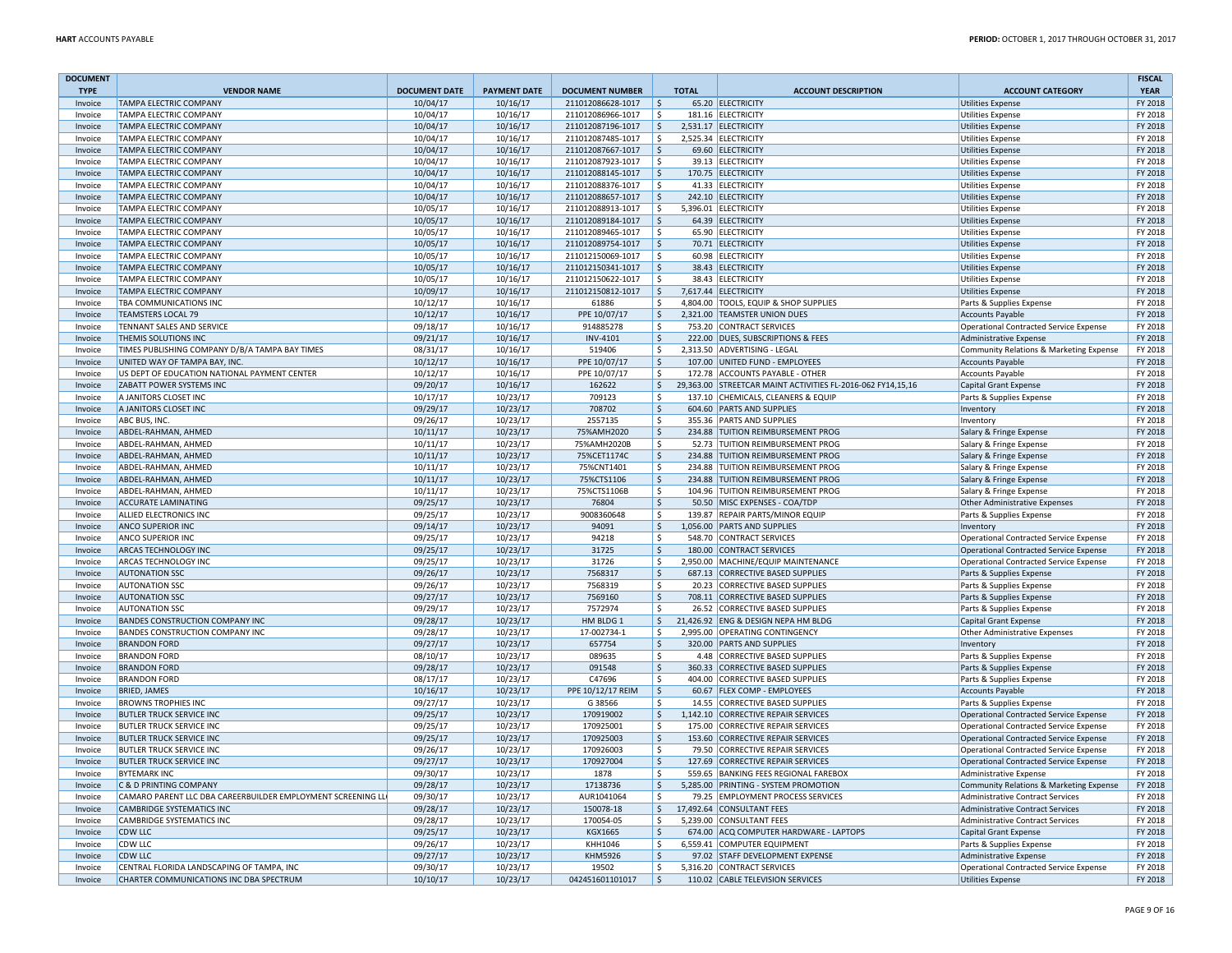| <b>DOCUMENT</b>    |                                                                        |                      |                     |                        |                          |                                                             |                                               | <b>FISCAL</b> |
|--------------------|------------------------------------------------------------------------|----------------------|---------------------|------------------------|--------------------------|-------------------------------------------------------------|-----------------------------------------------|---------------|
| <b>TYPE</b>        | <b>VENDOR NAME</b>                                                     | <b>DOCUMENT DATE</b> | <b>PAYMENT DATE</b> | <b>DOCUMENT NUMBER</b> | <b>TOTAL</b>             | <b>ACCOUNT DESCRIPTION</b>                                  | <b>ACCOUNT CATEGORY</b>                       | <b>YEAR</b>   |
| Invoice            | <b>CHERRY BEKAERT LLF</b>                                              | 09/29/17             | 10/23/17            | 991645                 | l \$                     | 18,000.00 EXTERNAL AUDITING FEES                            | Administrative Contract Services              | FY 2018       |
| Invoice            | CIGNA HEALTH AND LIFE INS CO                                           | 08/21/17             | 10/23/17            | 2181312                | ۱\$.                     | 13,190.60 HEALTH INSURANCE EXCESS EXPENSE                   | Salary & Fringe Expense                       | FY 2018       |
| Invoice            | CIGNA HEALTH AND LIFE INS CO                                           | 08/21/17             | 10/23/17            | 2181312                | S,                       | 81,061.20 HEALTH INSURANCE THIRD PARTY COSTS                | Salary & Fringe Expense                       | FY 2018       |
| Invoice            | <b>CISCO SYSTEMS INC</b>                                               | 09/27/17             | 10/23/17            | 7352722                | ۱Ś                       | 361.00 WEB HOSTING SERVICES                                 | <b>Operational Contracted Service Expense</b> | FY 2018       |
| Invoice            | <b>CITY OF TAMPA MCKAY BAY</b>                                         | 10/10/17             | 10/23/17            | 1346777                | l \$                     | 58.23 DISPOSAL SERVICES                                     | Operational Contracted Service Expense        | FY 2018       |
| Invoice            | <b>CITY OF TAMPA PARKING DIVISION</b>                                  | 10/16/17             | 10/23/17            | 17980                  | ۱s.                      | 986.60 LEASES AND RENTAL                                    | Administrative Expense                        | FY 2018       |
| Invoice            | <b>CITY OF TAMPA PARKING DIVISION</b>                                  | 10/16/17             | 10/23/17            | 17941                  | ۱s.                      | 635.52 PARKING FEES                                         | Other Administrative Expenses                 | FY 2018       |
| Invoice            | <b>CITY OF TAMPA PARKING DIVISION</b>                                  | 10/16/17             | 10/23/17            | 17941                  | $\frac{1}{2}$            | 2,837.00 PARKING FEES                                       | Administrative Expense                        | FY 2018       |
| Invoice            | <b>CITY OF TAMPA PARKING DIVISION</b>                                  | 10/16/17             | 10/23/17            | 17980                  | $\overline{\mathsf{s}}$  | 23.37 PARKING FEES                                          | Other Administrative Expenses                 | FY 2018       |
| Invoice            | <b>CITY OF TAMPA UTILITIES</b>                                         | 10/12/17             | 10/23/17            | 1017/0051261           | $\mathsf{S}$             | 4.95 WATER, SEWER & GARBAGE                                 | <b>Utilities Expense</b>                      | FY 2018       |
| Invoice            | <b>CITY OF TAMPA UTILITIES</b>                                         | 10/12/17             | 10/23/17            | 1017/0051369-2         | \$                       | 50.83 WATER, SEWER & GARBAGE                                | <b>Utilities Expense</b>                      | FY 2018       |
| Invoice            | <b>CITY OF TAMPA UTILITIES</b>                                         | 10/12/17             | 10/23/17            | 1017/0051487           | \$                       | 8.25 WATER, SEWER & GARBAGE                                 | <b>Utilities Expense</b>                      | FY 2018       |
| Invoice            | <b>CITY OF TAMPA UTILITIES</b>                                         | 10/12/17             | 10/23/17            | 1017/0307517-1         | l \$                     | 1.526.74 WATER, SEWER & GARBAGE                             | <b>Utilities Expense</b>                      | FY 2018       |
| Invoice            | <b>CITY OF TAMPA UTILITIES</b>                                         | 10/12/17             | 10/23/17            | 1017/0307517-2         | $\frac{1}{2}$            | 4.95 WATER, SEWER & GARBAGE                                 | <b>Utilities Expense</b>                      | FY 2018       |
| Invoice            | <b>CITY OF TAMPA UTILITIES</b>                                         | 10/12/17             | 10/23/17            | 1017/0307517-3         | l \$                     | 1,077.78 WATER, SEWER & GARBAGE                             | <b>Utilities Expense</b>                      | FY 2018       |
| Invoice            | <b>CITY OF TAMPA UTILITIES</b>                                         | 10/11/17             | 10/23/17            | 1017/0314931           | \$                       | 241.04 WATER, SEWER & GARBAGE                               | <b>Utilities Expense</b>                      | FY 2018       |
| Invoice            | <b>CITY OF TAMPA UTILITIES</b>                                         | 10/12/17             | 10/23/17            | 1017/0326315           | \$                       | 7.50 WATER, SEWER & GARBAGE                                 | <b>Utilities Expense</b>                      | FY 2018       |
| Invoice            | <b>CITY OF TAMPA UTILITIES</b>                                         | 10/16/17             | 10/23/17            | 1017/0390311           | ۱\$                      | 1,031.19 WATER, SEWER & GARBAGE                             | <b>Utilities Expense</b>                      | FY 2018       |
| Invoice            | CLARO, LUIS                                                            | 10/03/17             | 10/23/17            | 10/03/17-CDL           | S,                       | 82.00 LICENSES & PERMITS                                    | <b>Tax Expense</b>                            | FY 2018       |
| Invoice            | COIN CURRENCY & DOCUMENT SYSTEMS OF FL INC                             | 09/18/17             | 10/23/17            | P101413                | $\frac{1}{2}$            | 3,695.00 CONTRACT SERVICES                                  | Operational Contracted Service Expense        | FY 2018       |
|                    |                                                                        | 09/26/17             | 10/23/17            | 09-10095               | l \$                     | 3,249.00 CLAIM SERVICING FEES                               |                                               | FY 2018       |
| Invoice<br>Invoice | COMMERCIAL RISK MANAGEMENT INC<br><b>CORRECT INVENTORY SERVICE LLC</b> | 09/30/17             | 10/23/17            | 170930                 | ۱\$.                     | 4.190.00 CONTRACT SERVICES                                  | Self Insured Workers' Compensation Expense    | FY 2018       |
|                    | <b>CREATIVE BLOCH CORP</b>                                             |                      |                     |                        |                          |                                                             | Administrative Contract Services              | FY 2018       |
| Invoice            |                                                                        | 09/28/17             | 10/23/17            | 1868                   | ۱\$.                     | 2,339.08 CORRECTIVE BASED SUPPLIES                          | Parts & Supplies Expense                      |               |
| Invoice            | CREATIVE BUS SALES, INC D/B/A TRANSIT PLUS                             | 09/25/17             | 10/23/17            | 6023070                | ۱\$                      | 1,060.07 CORRECTIVE BASED SUPPLIES                          | Parts & Supplies Expense                      | FY 2018       |
| Invoice            | CS LIVE LLC (CODA SOUND)                                               | 10/03/17             | 10/23/17            | 11/05/17 CONGA         | ۱\$                      | 1,500.00 MARKETING COMMUNITY SPONSORSHIPS--COMPLIANCE OFFIC | Community Relations & Marketing Expense       | FY 2018       |
| Invoice            | <b>CUMMINS INC</b>                                                     | 09/28/17             | 10/23/17            | 011-2080               | l\$                      | 761.94 CORRECTIVE BASED SUPPLIES                            | Parts & Supplies Expense                      | FY 2018       |
| Invoice            | <b>CUMMINS INC</b>                                                     | 09/28/17             | 10/23/17            | 011-2109               | l \$<br>93.87            | <b>CORRECTIVE BASED SUPPLIES</b>                            | Parts & Supplies Expense                      | FY 2018       |
| Invoice            | DADE PAPER AND BAG LLC                                                 | 09/22/17             | 10/23/17            | 11755707               | $\frac{1}{2}$            | 234.80 PARTS AND SUPPLIES                                   | Inventory                                     | FY 2018       |
| Invoice            | DADE PAPER AND BAG LLC                                                 | 09/27/17             | 10/23/17            | 11768983               | ۱\$.                     | 416.92 CHEMICALS, JANITORIAL SUPPLIES                       | Inventory                                     | FY 2018       |
| Invoice            | <b>DESIGNLAB INC</b>                                                   | 09/29/17             | 10/23/17            | 221689                 | ۱\$.                     | 7,103.75 UNIFORMS                                           | Salary & Fringe Expense                       | FY 2018       |
| Invoice            | <b>DLT SOLUTIONS LLC</b>                                               | 09/27/17             | 10/23/17            | SI371691               | $\ddot{\mathsf{S}}$      | 9,345.00 COMPUTER SOFTWARE SVC. FEES                        | <b>Operational Contracted Service Expense</b> | FY 2018       |
| Invoice            | DVM INSURANCE AGENCY DBA NATIONWIDE PET INS                            | 09/28/17             | 10/23/17            | 10012017               | ∣\$                      | 533.43 FLEX COMP - EMPLOYEES                                | <b>Accounts Payable</b>                       | FY 2018       |
| Invoice            | EARL W. COLVARD INC. DBA BOULEVARD TIRE CENTER                         | 09/26/17             | 10/23/17            | 19-184004              | l \$                     | 25.00 TIRES PURCHASED                                       | Parts & Supplies Expense                      | FY 2018       |
| Invoice            | EARL W. COLVARD INC. DBA BOULEVARD TIRE CENTER                         | 09/29/17             | 10/23/17            | 19-184299              | ۱\$.                     | 25.00 TIRES PURCHASED                                       | Parts & Supplies Expense                      | FY 2018       |
| Invoice            | EARL W. COLVARD INC. DBA BOULEVARD TIRE CENTER                         | 09/27/17             | 10/23/17            | 19-GS184108            | ۱\$.                     | 276.68 TIRES PURCHASED                                      | Parts & Supplies Expense                      | FY 2018       |
| Invoice            | <b>FEDERAL EXPRESS CORP</b>                                            | 10/10/17             | 10/23/17            | 5-956-20996            | ۱\$.                     | 42.97 POSTAGE                                               | Community Relations & Marketing Expense       | FY 2018       |
| Invoice            | <b>FEDERAL EXPRESS CORP</b>                                            | 10/17/17             | 10/23/17            | 5-963-41069            | \$                       | 56.84 POSTAGE                                               | Other Administrative Expenses                 | FY 2018       |
| Invoice            | <b>FLEETPRIDE INC</b>                                                  | 09/29/17             | 10/23/17            | 87884313               | l\$<br>999.90            | <b>TOOLS, EQUIP &amp; SHOP SUPPLIES</b>                     | Parts & Supplies Expense                      | FY 2018       |
| Invoice            | FLORIDA DEPARTMENT OF REVENUE                                          | 09/30/17             | 10/23/17            | SALES TAX 09/2017      | l \$                     | 71.34 SALES TAXES PAYABLE                                   | <b>Taxes Payable</b>                          | FY 2018       |
| Invoice            | <b>FRONTIER FLORIDA LLC</b>                                            | 10/07/17             | 10/23/17            | 1017/8136216583        | ۱\$.                     | 208.29 TELEPHONE                                            | <b>Utilities Expense</b>                      | FY 2018       |
| Invoice            | <b>G&amp;K SERVICES CO</b>                                             | 09/28/17             | 10/23/17            | 6071132595             | ۱\$.                     | 12.96 CONTRACT SERVICES                                     | Operational Contracted Service Expense        | FY 2018       |
| Invoice            | <b>G&amp;K SERVICES CO</b>                                             | 09/28/17             | 10/23/17            | 6071132815             | ۱\$.                     | 176.67 CONTRACT SERVICES                                    | Operational Contracted Service Expense        | FY 2018       |
| Invoice            | <b>G&amp;K SERVICES CO</b>                                             | 09/29/17             | 10/23/17            | 6071133136             | $\overline{\phantom{a}}$ | 77.46 CONTRACT SERVICES                                     | Operational Contracted Service Expense        | FY 2018       |
| Invoice            | <b>G&amp;K SERVICES CO</b>                                             | 09/14/17             | 10/23/17            | 6071127473             | ∣\$<br>30.25             | <b>UNIFORMS</b>                                             | Salary & Fringe Expense                       | FY 2018       |
| Invoice            | <b>G&amp;K SERVICES CO</b>                                             | 09/28/17             | 10/23/17            | 6071132816             | \$                       | 53.90 UNIFORMS                                              | Salary & Fringe Expense                       | FY 2018       |
| Invoice            | <b>G&amp;K SERVICES CO</b>                                             | 09/28/17             | 10/23/17            | 6071132817             | l \$                     | 30.25 UNIFORMS                                              | Salary & Fringe Expense                       | FY 2018       |
| Invoice            | <b>G&amp;K SERVICES CO</b>                                             | 09/28/17             | 10/23/17            | 6071132818             | ١s<br>24.20              | <b>UNIFORMS</b>                                             | Salary & Fringe Expense                       | FY 2018       |
| Invoice            | <b>G&amp;K SERVICES CO</b>                                             | 09/28/17             | 10/23/17            | 6071132819             | ۱\$.                     | 90.45 UNIFORMS                                              | Salary & Fringe Expense                       | FY 2018       |
| Invoice            | <b>G&amp;K SERVICES CO</b>                                             | 09/28/17             | 10/23/17            | 6071132820             | ۱\$<br>35.75             | <b>UNIFORMS</b>                                             | Salary & Fringe Expense                       | FY 2018       |
| Invoice            | <b>G&amp;K SERVICES CO</b>                                             | 09/28/17             | 10/23/17            | 6071132821             | \$                       | 157.84 UNIFORMS                                             | Salary & Fringe Expense                       | FY 2018       |
| Invoice            | <b>G&amp;K SERVICES CO</b>                                             | 09/28/17             | 10/23/17            | 6071132822             | $\frac{1}{2}$            | 284.35 UNIFORMS                                             | Salary & Fringe Expense                       | FY 2018       |
| Invoice            | <b>G&amp;K SERVICES CO</b>                                             | 09/28/17             | 10/23/17            | 6071132823             | ۱\$.                     | 139.15 UNIFORMS                                             | Salary & Fringe Expense                       | FY 2018       |
| Invoice            | <b>GATOR FORD TRUCK SALES</b>                                          | 09/26/17             | 10/23/17            | 526223P                | ۱\$.                     | 62.72 PARTS AND SUPPLIES                                    | Inventory                                     | FY 2018       |
| Invoice            | <b>GATOR FORD TRUCK SALES</b>                                          | 09/28/17             | 10/23/17            | 526381P                | $\sqrt{5}$               | 79.28 PARTS AND SUPPLIES                                    | Inventory                                     | FY 2018       |
| Invoice            | <b>GATOR FORD TRUCK SALES</b>                                          | 09/29/17             | 10/23/17            | 526489P                | ۱\$                      | 523.04 PARTS AND SUPPLIES                                   | Inventory                                     | FY 2018       |
| Invoice            | <b>GATOR FORD TRUCK SALES</b>                                          | 09/29/17             | 10/23/17            | 253722                 | ∣\$                      | 335.00 CORRECTIVE BASED SUPPLIES                            | Parts & Supplies Expense                      | FY 2018       |
| Invoice            | GENFARE                                                                | 09/26/17             | 10/23/17            | 90124193               | l \$                     | 10.14 FREIGHT CHARGES                                       | Parts & Supplies Expense                      | FY 2018       |
| Invoice            | GENFARE                                                                | 09/27/17             | 10/23/17            | 90124327               | ۱\$.                     | 10.17 FREIGHT CHARGES                                       | Parts & Supplies Expense                      | FY 2018       |
| Invoice            | GENFARE                                                                | 09/26/17             | 10/23/17            | 90124193               | l \$                     | 81.15 PARTS AND SUPPLIES                                    | Inventory                                     | FY 2018       |
| Invoice            | <b>GENFARE</b>                                                         | 09/27/17             | 10/23/17            | 90124327               | $\frac{1}{2}$            | 1,084.23 PARTS AND SUPPLIES                                 | Inventory                                     | FY 2018       |
| Invoice            | GENUINE PARTS CO DBA NAPA AUTO                                         | 09/29/17             | 10/23/17            | 0619-845243            | ۱\$                      | 133.97 CORRECTIVE BASED SUPPLIES                            | Parts & Supplies Expense                      | FY 2018       |
| Invoice            | GENUINE PARTS CO DBA NAPA AUTO                                         | 10/06/17             | 10/23/17            | 0619-846313            | ∣\$                      | 61.78 CORRECTIVE BASED SUPPLIES                             | Parts & Supplies Expense                      | FY 2018       |
| Invoice            | GENUINE PARTS CO DBA NAPA AUTO                                         | 10/13/17             | 10/23/17            | 0619-847384            | l \$                     | 49.38 CORRECTIVE BASED SUPPLIES                             | Parts & Supplies Expense                      | FY 2018       |
| Invoice            | GENUINE PARTS CO DBA NAPA AUTO                                         | 10/13/17             | 10/23/17            | 0619-847523            | ۱\$.                     | 137.36 CORRECTIVE BASED SUPPLIES                            | Parts & Supplies Expense                      | FY 2018       |
| Invoice            | GENUINE PARTS CO DBA NAPA AUTO                                         | 10/18/17             | 10/23/17            | 0619-848204            | ۱\$                      | 133.24 CORRECTIVE BASED SUPPLIES                            | Parts & Supplies Expense                      | FY 2018       |
| Invoice            | GENUINE PARTS CO DBA NAPA AUTO                                         | 09/25/17             | 10/23/17            | 2504-847693            | l\$                      | 20.99 CORRECTIVE BASED SUPPLIES                             | Parts & Supplies Expense                      | FY 2018       |
| Invoice            | GENUINE PARTS CO DBA NAPA AUTO                                         | 07/13/17             | 10/23/17            | 832793                 | l \$                     | 29.45 CORRECTIVE BASED SUPPLIES                             | Parts & Supplies Expense                      | FY 2018       |
|                    |                                                                        |                      |                     |                        |                          |                                                             |                                               |               |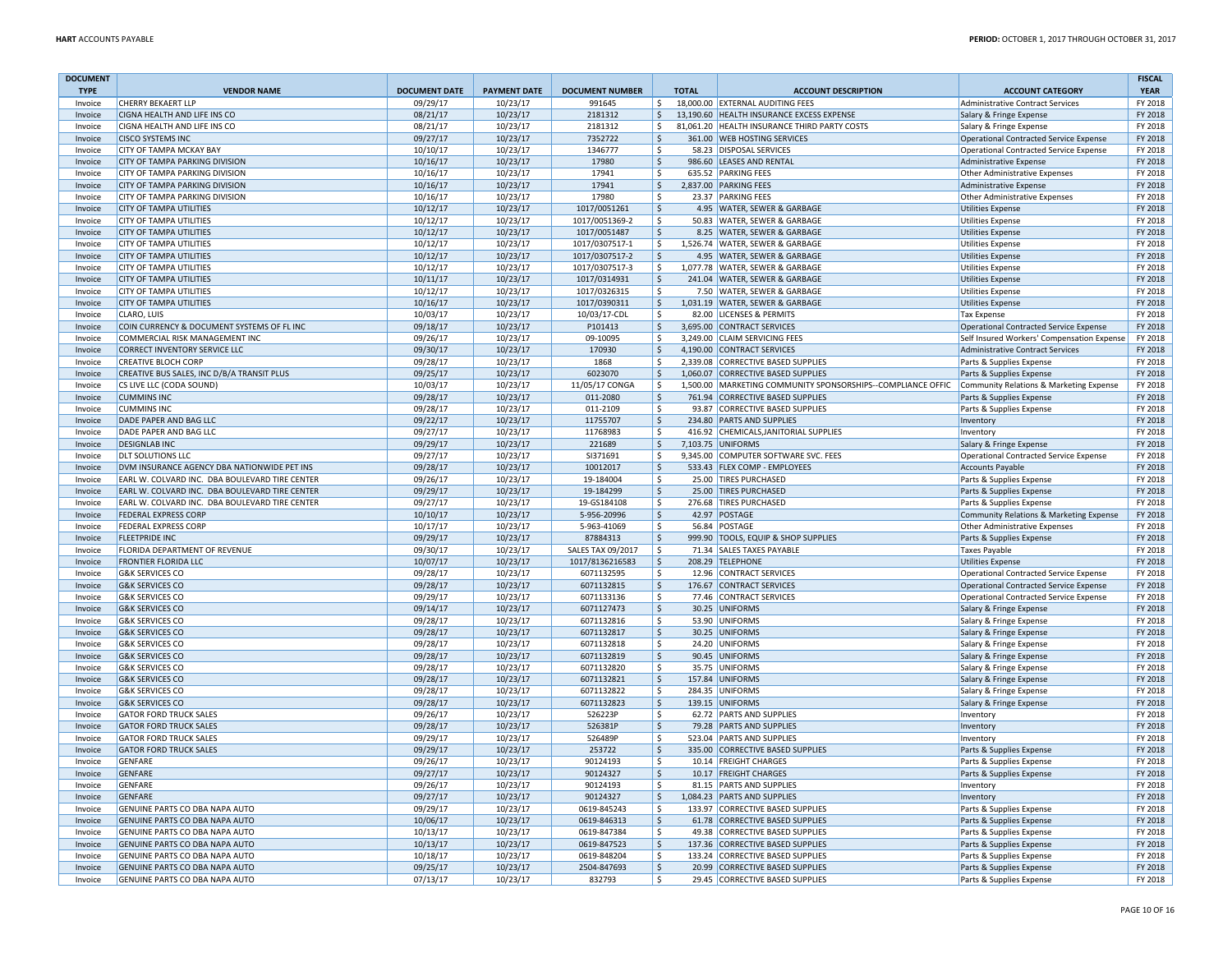| <b>DOCUMENT</b><br><b>TYPE</b> | <b>VENDOR NAME</b>                                         | <b>DOCUMENT DATE</b> | <b>PAYMENT DATE</b>  | <b>DOCUMENT NUMBER</b>     | <b>TOTAL</b>                     | <b>ACCOUNT DESCRIPTION</b>                                                  | <b>ACCOUNT CATEGORY</b>                                      | <b>FISCAL</b><br><b>YEAR</b> |
|--------------------------------|------------------------------------------------------------|----------------------|----------------------|----------------------------|----------------------------------|-----------------------------------------------------------------------------|--------------------------------------------------------------|------------------------------|
| Invoice                        | <b>GILLIG LLC</b>                                          | 09/25/17             | 10/23/17             | 40382247                   | $\mathsf{S}$                     | 373.07 PARTS AND SUPPLIES                                                   | Inventory                                                    | FY 2018                      |
| Invoice                        | <b>GILLIG LLC</b>                                          | 09/27/17             | 10/23/17             | 40382973                   | Ŝ.                               | 8,010.14 PARTS AND SUPPLIES                                                 | Inventory                                                    | FY 2018                      |
| Invoice                        | <b>GILLIG LLC</b>                                          | 09/27/17             | 10/23/17             | 40382974                   | \$                               | 2,170.48 PARTS AND SUPPLIES                                                 | Inventory                                                    | FY 2018                      |
| Invoice                        | <b>GILLIG LLC</b>                                          | 09/29/17             | 10/23/17             | 40383689                   | Ŝ.                               | 164.71 PARTS AND SUPPLIES                                                   | Inventory                                                    | FY 2018                      |
| Invoice                        | <b>GILLIG LLC</b>                                          | 09/25/17             | 10/23/17             | 40382246                   | $\mathsf{\hat{S}}$               | 428.88 CORRECTIVE BASED SUPPLIES                                            | Parts & Supplies Expense                                     | FY 2018                      |
| Invoice                        | <b>GILLIG LLC</b>                                          | 09/27/17             | 10/23/17             | 40382972                   | Ŝ.                               | 174.92 CORRECTIVE BASED SUPPLIES                                            | Parts & Supplies Expense                                     | FY 2018                      |
| Invoice                        | <b>GILLIG LLC</b>                                          | 09/29/17             | 10/23/17             | 40383690                   | \$                               | 83.40 CORRECTIVE BASED SUPPLIES                                             | Parts & Supplies Expense                                     | FY 2018                      |
| Invoice                        | <b>GOODYEAR TIRE &amp; RUBBER CO</b>                       | 09/27/17             | 10/23/17             | 0088244440                 | \$                               | 3,418.51 TIRES LEASED - ADA/PARA FL-5307P-2017 POP                          | Capital Grant Expense                                        | FY 2018                      |
| Invoice                        | <b>GOODYEAR TIRE &amp; RUBBER CO</b>                       | 09/27/17             | 10/23/17             | 0088244441                 | \$                               | 2,408.40 TIRES LEASED - ADA/PARA FL-5307P-2017 POP                          | <b>Capital Grant Expense</b>                                 | FY 2018                      |
| Invoice                        | <b>GOODYEAR TIRE &amp; RUBBER CO</b>                       | 09/27/17             | 10/23/17             | 0088244440                 | \$                               | 43,410.48 TIRES LEASED - BUS FL-5307P-2017 POP                              | Capital Grant Expense                                        | FY 2018                      |
| Invoice                        | <b>GOODYEAR TIRE &amp; RUBBER CO</b>                       | 09/27/17             | 10/23/17             | 0088244441                 | \$                               | 9,633.60 TIRES LEASED - BUS FL-5307P-2017 POP                               | <b>Capital Grant Expense</b>                                 | FY 2018                      |
| Invoice                        | GRAINGER                                                   | 09/25/17             | 10/23/17             | 9564559822                 | Ŝ.                               | 50.84 CONTRACT SERVICES                                                     | <b>Operational Contracted Service Expense</b>                | FY 2018                      |
| Invoice                        | GRAINGER                                                   | 09/27/17             | 10/23/17             | 9567616926                 | $\mathsf{S}$                     | 98.90 CONTRACT SERVICES                                                     | <b>Operational Contracted Service Expense</b>                | FY 2018                      |
| Invoice                        | GUIDESOFT INC DBA KNOWLEDGE SERVICES                       | 09/26/17             | 10/23/17             | 1136720                    | \$                               | 2,000.00 BUDGET FOR INHOUSE TEMP HELP                                       | Salary & Fringe Expense                                      | FY 2018                      |
| Invoice                        | HALO BRANDED SOLUTIONS INC                                 | 09/25/17             | 10/23/17             | 3181288                    | \$                               | 1,545.00 MISC EXPENSES - COA/TDP                                            | Other Administrative Expenses                                | FY 2018                      |
| Invoice                        | <b>HERITAGE PROPANE</b>                                    | 10/13/17             | 10/23/17             | 3070007129                 | \$                               | 125.46 PROPANE FACILITIES                                                   | <b>Utilities Expense</b>                                     | FY 2018                      |
| Invoice                        | <b>HOME DEPOT</b>                                          | 10/09/17             | 10/23/17             | 1973152                    | Ŝ.                               | 99.76 CORRECTIVE BASED SUPPLIES                                             | Parts & Supplies Expense                                     | FY 2018                      |
| Invoice                        | <b>HOME DEPOT</b>                                          | 10/11/17             | 10/23/17             | 9973351                    | \$                               | 33.91 CORRECTIVE BASED SUPPLIES                                             | Parts & Supplies Expense                                     | FY 2018                      |
| Invoice                        | HOWCO ENVIRONMENTAL SERVICES                               | 09/25/17             | 10/23/17             | 0217735                    | $\frac{1}{2}$                    | 100.00 CONTRACT SERVICES                                                    | <b>Operational Contracted Service Expense</b>                | FY 2018                      |
| Invoice                        | HOWCO ENVIRONMENTAL SERVICES                               | 09/25/17             | 10/23/17             | 0217741                    | \$                               | 117.50 CONTRACT SERVICES                                                    | <b>Operational Contracted Service Expense</b>                | FY 2018                      |
| Invoice                        | <b>INTEGRATED BUSINESS GROUP</b>                           | 09/30/17             | 10/23/17             | INV014104                  | \$                               | 100.00 PROFESSIONAL SERVICE FEES                                            | <b>Administrative Contract Services</b>                      | FY 2018                      |
| Invoice                        | J2 CLOUD SERVICES INC DBA EFAX CORPORATE                   | 09/30/17             | 10/23/17             | 972935                     | $\mathsf{S}$                     | 280.10 COMPUTER SOFTWARE SVC. FEES                                          | <b>Operational Contracted Service Expense</b>                | FY 2018                      |
| Invoice                        | JACOBS ENGINEERING GROUP INC                               | 09/29/17             | 10/23/17             | 9                          | \$                               | 109,552.98 437804-12801 PREMIUM TRANSIT STUDY                               | <b>Capital Grant Expense</b>                                 | FY 2018                      |
| Invoice                        | JEFFREY R TILLEY DBA FYREBOSS LLC                          | 09/29/17             | 10/23/17             | 2017188                    | Ŝ.                               | 424.97 CORRECTIVE REPAIR SERVICES                                           | Operational Contracted Service Expense                       | FY 2018                      |
| Invoice                        | JEFFREY R TILLEY DBA FYREBOSS LLC                          | 09/29/17             | 10/23/17             | 2017190                    | $\mathsf{S}$                     | 861.46 CORRECTIVE REPAIR SERVICES                                           | <b>Operational Contracted Service Expense</b>                | FY 2018                      |
| Invoice                        | JEFFREY R TILLEY DBA FYREBOSS LLC                          | 09/29/17             | 10/23/17             | 2017189                    | \$                               | 125.00 TOOLS, EQUIP & SHOP SUPPLIES                                         | Parts & Supplies Expense                                     | FY 2018                      |
| Invoice                        | KIMLEY-HORN AND ASSOCIATES INC                             | 09/25/17             | 10/23/17             | 9945086                    | \$                               | 1,229.04 CITY CORRIDOR FY2009                                               | <b>Capital Grant Expense</b>                                 | FY 2018                      |
| Invoice                        | LEGAL CLUB OF AMERICA CORPORATION                          | 10/10/17             | 10/23/17             | 0000284192                 | \$                               | 406.00 PRE-PAID LEGAL - EMPLOYEES                                           | <b>Accounts Payable</b>                                      | FY 2018                      |
| Invoice                        | LEGAL CLUB OF AMERICA CORPORATION                          | 09/27/17             | 10/23/17             | 0000284733                 | Ŝ.                               | 406.00 PRE-PAID LEGAL - EMPLOYEES                                           | <b>Accounts Payable</b>                                      | FY 2018                      |
| Invoice                        | MANGROVE EMPLOYER SERVICES INC                             | 09/30/17             | 10/23/17             | INVR00050938               | \$                               | 887.10 DUES, SUBSCRIPTIONS & FEES                                           | Administrative Expense                                       | FY 2018                      |
| Invoice                        | MANSFIELD OIL COMPANY OF GAINESVILLE INC                   | 09/20/17             | 10/23/17             | 473745                     | $\zeta$<br>7,901.68 DIESEL       |                                                                             | Fuel and Oil Expense                                         | FY 2018                      |
| Invoice                        | MANSFIELD OIL COMPANY OF GAINESVILLE INC                   | 09/25/17             | 10/23/17             | 479941                     | \$<br>14,362.06 DIESEL           |                                                                             | Fuel and Oil Expense                                         | FY 2018                      |
| Invoice                        | MANSFIELD OIL COMPANY OF GAINESVILLE INC                   | 09/25/17             | 10/23/17             | 481374                     | Ŝ.<br>14.364.00 DIESEL           |                                                                             | Fuel and Oil Expense                                         | FY 2018                      |
| Invoice                        | MANSFIELD OIL COMPANY OF GAINESVILLE INC                   | 09/25/17             | 10/23/17             | 483253                     | 14,212.33 DIESEL<br>Ŝ.           |                                                                             | Fuel and Oil Expense                                         | FY 2018                      |
| Invoice                        | MANSFIELD OIL COMPANY OF GAINESVILLE INC                   | 09/25/17             | 10/23/17             | 483341                     | 14,248.83 DIESEL<br>Ŝ.           |                                                                             | Fuel and Oil Expense                                         | FY 2018                      |
| Invoice                        | MANSFIELD OIL COMPANY OF GAINESVILLE INC                   | 09/25/17             | 10/23/17             | 483653                     | \$<br>14,125.47 DIESEL           |                                                                             | Fuel and Oil Expense                                         | FY 2018                      |
| Invoice                        | MANSFIELD OIL COMPANY OF GAINESVILLE INC                   | 09/29/17             | 10/23/17             | 491654                     | $\mathsf{S}$<br>14,334.88 DIESEL |                                                                             | Fuel and Oil Expense                                         | FY 2018                      |
| Invoice                        | MANSFIELD OIL COMPANY OF GAINESVILLE INC                   | 09/29/17             | 10/23/17             | 492328                     | Ŝ.<br>14,598.40 DIESEL           |                                                                             | Fuel and Oil Expense                                         | FY 2018                      |
| Invoice                        | MANSFIELD OIL COMPANY OF GAINESVILLE INC                   | 09/20/17             | 10/23/17             | 473745                     | $\mathsf{\hat{S}}$               | 1,347.93 DIESEL & GAS EXCISE TAX                                            | <b>Tax Expense</b>                                           | FY 2018                      |
| Invoice                        | MANSFIELD OIL COMPANY OF GAINESVILLE INC                   | 09/25/17             | 10/23/17             | 479941                     | \$                               | 2,533.14 DIESEL & GAS EXCISE TAX                                            | <b>Tax Expense</b>                                           | FY 2018                      |
| Invoice                        | MANSFIELD OIL COMPANY OF GAINESVILLE INC                   | 09/25/17             | 10/23/17             | 481374                     | \$                               | 2,533.47 DIESEL & GAS EXCISE TAX                                            | <b>Tax Expense</b>                                           | FY 2018                      |
| Invoice                        | MANSFIELD OIL COMPANY OF GAINESVILLE INC                   | 09/25/17             | 10/23/17             | 483253                     | Ŝ.                               | 2,534.85 DIESEL & GAS EXCISE TAX                                            | <b>Tax Expense</b>                                           | FY 2018                      |
| Invoice                        | MANSFIELD OIL COMPANY OF GAINESVILLE INC                   | 09/25/17             | 10/23/17             | 483341                     | $\mathsf{\hat{S}}$               | 2,533.82 DIESEL & GAS EXCISE TAX                                            | <b>Tax Expense</b>                                           | FY 2018                      |
| Invoice                        | MANSFIELD OIL COMPANY OF GAINESVILLE INC                   | 09/25/17             | 10/23/17             | 483653                     | \$                               | 1,738.15 DIESEL & GAS EXCISE TAX                                            | <b>Tax Expense</b>                                           | FY 2018                      |
| Invoice                        | MANSFIELD OIL COMPANY OF GAINESVILLE INC                   | 09/25/17             | 10/23/17             | 483653                     | \$                               | 796.00 DIESEL & GAS EXCISE TAX                                              | <b>Tax Expense</b>                                           | FY 2018                      |
| Invoice                        | MANSFIELD OIL COMPANY OF GAINESVILLE INC                   | 09/29/17             | 10/23/17             | 491654                     | \$                               | 2,531.09 DIESEL & GAS EXCISE TAX                                            | <b>Tax Expense</b>                                           | FY 2018                      |
| Invoice                        | MANSFIELD OIL COMPANY OF GAINESVILLE INC                   | 09/29/17             | 10/23/17             | 492328                     | Ŝ.                               | 2,535.19 DIESEL & GAS EXCISE TAX                                            | <b>Tax Expense</b>                                           | FY 2018                      |
| Invoice                        | MAYER ELECTRIC SUPPLY COMPANY INC                          | 09/28/17             | 10/23/17             | 22537626                   | $\zeta$                          | 731.53 CONTRACT SERVICES                                                    | <b>Operational Contracted Service Expense</b>                | FY 2018                      |
| Invoice                        | MIDWEST BUS CORPORATION                                    | 09/29/17             | 10/23/17             | 43385                      | Ŝ.                               | 58.68 PARTS AND SUPPLIES                                                    | Inventory                                                    | FY 2018                      |
| Invoice                        | MIECZKOWSKI, KIRK                                          | 10/11/17             | 10/23/17             | 25% ADOBE DESIGN           | Ŝ.                               | 87.25 TUITION REIMBURSEMENT PROG                                            | Salary & Fringe Expense                                      | FY 2018                      |
| Invoice                        | MILLENNIUM REFRESHMENT SERVICES INC                        | 09/28/17             | 10/23/17             | <b>HIRMA101</b>            | \$                               | 1,294.70 STORM RELATED EXPENSES                                             | Other Administrative Expenses                                | FY 2018                      |
| Invoice                        | MOHAWK MANUFACTURING & SUPPLY CO                           | 09/26/17             | 10/23/17             | U015604                    | Ŝ.                               | 2,369.50 PARTS AND SUPPLIES                                                 | Inventory                                                    | FY 2018                      |
| Invoice                        | MOHAWK MANUFACTURING & SUPPLY CO                           | 09/28/17             | 10/23/17             | U015760                    | \$                               | 2,347.00 PARTS AND SUPPLIES                                                 | Inventory                                                    | FY 2018                      |
| Invoice                        | MSC INDUSTRIAL SUPPLY CO                                   | 09/26/17             | 10/23/17             | 1530850001                 | \$                               | 237.98 CORRECTIVE BASED SUPPLIES                                            | Parts & Supplies Expense                                     | FY 2018                      |
| Invoice                        | MSC INDUSTRIAL SUPPLY CO                                   | 09/22/17             | 10/23/17             | 1535772001                 | \$                               | 522.42 CORRECTIVE BASED SUPPLIES                                            | Parts & Supplies Expense                                     | FY 2018                      |
| Invoice                        | MSC INDUSTRIAL SUPPLY CO                                   | 09/28/17             | 10/23/17             | 1554435001                 | \$                               | 174.50 CORRECTIVE BASED SUPPLIES                                            | Parts & Supplies Expense                                     | FY 2018                      |
| Invoice                        | MSC INDUSTRIAL SUPPLY CO                                   | 09/29/17             | 10/23/17             | 1554668001                 | \$                               | 12.91 CORRECTIVE BASED SUPPLIES                                             | Parts & Supplies Expense                                     | FY 2018                      |
| Invoice                        | MSC INDUSTRIAL SUPPLY CO                                   | 09/28/17             | 10/23/17             | 1554668002                 | \$                               | 292.53 CORRECTIVE BASED SUPPLIES                                            | Parts & Supplies Expense                                     | FY 2018                      |
| Invoice                        | MSC INDUSTRIAL SUPPLY CO                                   | 09/28/17             | 10/23/17             | 1554825001                 | $\mathsf{\hat{S}}$               | 248.93 CORRECTIVE BASED SUPPLIES                                            | Parts & Supplies Expense                                     | FY 2018                      |
| Invoice                        | MSC INDUSTRIAL SUPPLY CO                                   | 09/28/17             | 10/23/17             | 1554851001                 | \$                               | 667.14 CORRECTIVE BASED SUPPLIES                                            | Parts & Supplies Expense                                     | FY 2018                      |
| Invoice                        | NATIONAL SAFETY COUNCIL                                    | 09/27/17             | 10/23/17             | INV-1542711                | \$                               | 1,443.42 SAFETY SUPPLIES & EQUIPMENT                                        | Parts & Supplies Expense                                     | FY 2018                      |
| Invoice                        | NAVIGATION TECHNOLOGY SEMINARS INC DBA NAVTECHGPS          | 09/27/17             | 10/23/17             | 0011539-IN                 | Ŝ.                               | 6.085.00 MACHINE/EQUIP MAINTENANCE                                          | <b>Operational Contracted Service Expense</b>                | FY 2018                      |
| Invoice                        | NEW HAVEN MOVING EQUIPMNT                                  | 09/30/17             | 10/23/17             | 0090451831                 | S.                               | 1,972.70 SAFETY SUPPLIES & EQUIPMENT                                        | Parts & Supplies Expense                                     | FY 2018                      |
| Invoice                        | <b>OFFICE DEPOT INC</b>                                    | 09/30/17             | 10/23/17             | 8569535                    | \$                               | 2,114.20 CONTRACTED OFFICE SUPPLIES                                         | Parts & Supplies Expense                                     | FY 2018                      |
| Invoice                        | PEOPLES GAS COMPANY                                        | 10/02/17             | 10/23/17             | 211012154079-1017          | ∣\$                              | 12,764.05 COMPRESSED NATURAL GAS                                            | Fuel and Oil Expense                                         | FY 2018                      |
| Invoice<br>Invoice             | PEOPLES GAS COMPANY<br>PINELLAS SUNCOAST TRANSIT AUTHORITY | 10/02/17<br>10/01/17 | 10/23/17<br>10/23/17 | 211012154079-1017<br>27654 | \$<br>Ŝ.                         | 1,138.06 COMPRESSED NATURAL GAS - FRANCHISE FEE<br>2,140.97 CONSULTANT FEES | <b>Tax Expense</b><br>Self Insured General Liability Expense | FY 2018<br>FY 2018           |
|                                |                                                            |                      |                      |                            |                                  |                                                                             |                                                              |                              |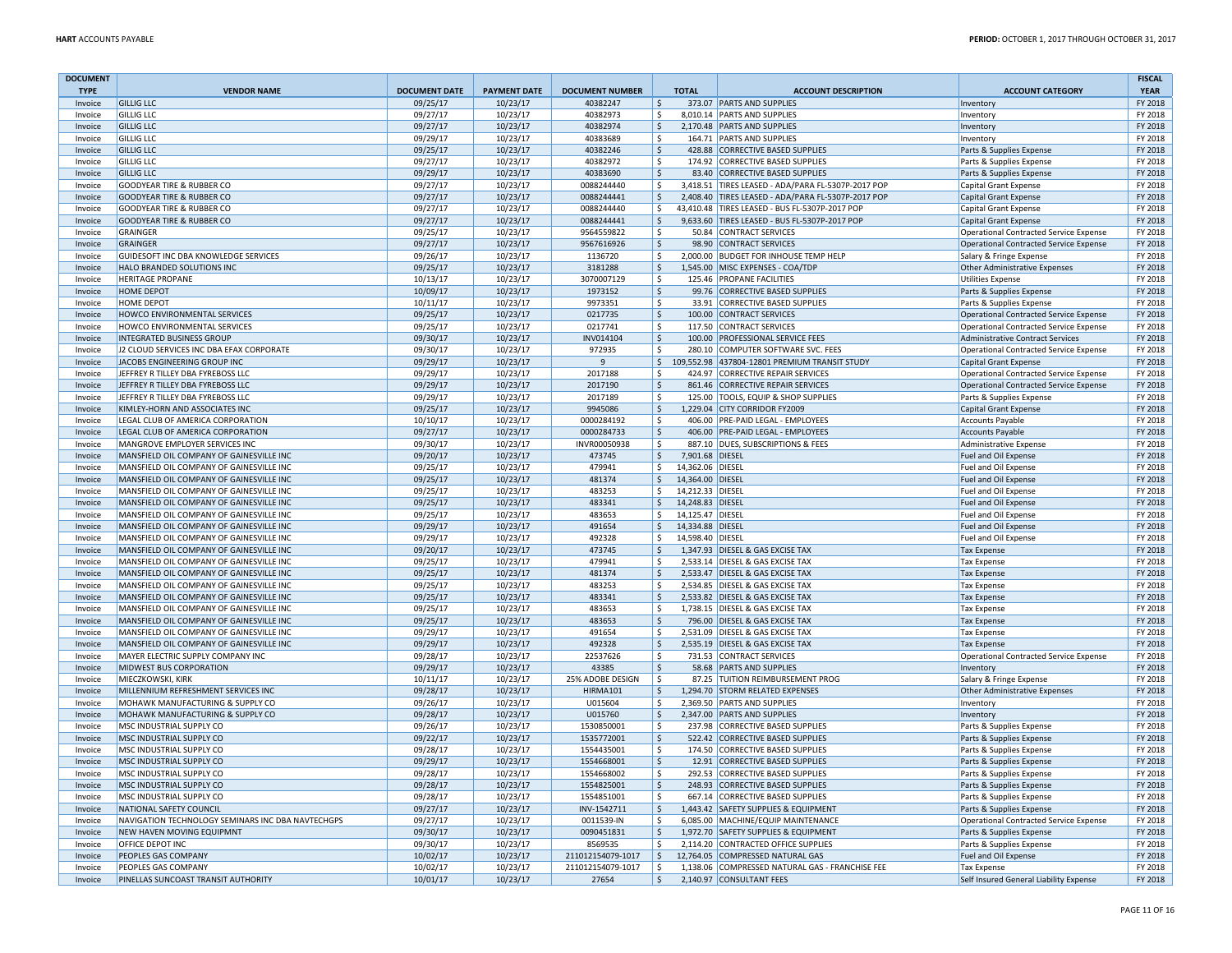| <b>DOCUMENT</b><br><b>TYPE</b> | <b>VENDOR NAME</b>                                                                    | <b>DOCUMENT DATE</b> | <b>PAYMENT DATE</b>  | <b>DOCUMENT NUMBER</b> | <b>TOTAL</b>        | <b>ACCOUNT DESCRIPTION</b>                                           | <b>ACCOUNT CATEGORY</b>                                    | <b>FISCAL</b><br><b>YEAR</b> |
|--------------------------------|---------------------------------------------------------------------------------------|----------------------|----------------------|------------------------|---------------------|----------------------------------------------------------------------|------------------------------------------------------------|------------------------------|
| Invoice                        | PINELLAS SUNCOAST TRANSIT AUTHORITY                                                   | 09/30/17             | 10/23/17             | 27668                  | ∣\$                 | 4.207.50 INTER/COUNTY PASSPORT                                       | <b>Fare Revenue</b>                                        | FY 2018                      |
| Invoice                        | PRECISION CONTRACTING SERVICES INC                                                    | 09/28/17             | 10/23/17             | 16495-13384            | S.                  | 1,500.00 MACHINE/EQUIP MAINTENANCE                                   | <b>Operational Contracted Service Expense</b>              | FY 2018                      |
| Invoice                        | PRECISION CONTRACTING SERVICES INC                                                    | 09/28/17             | 10/23/17             | 15670-13386            | Ŝ.                  | 5,298.75 PROFESSIONAL SERVICE FEES                                   | <b>Administrative Contract Services</b>                    | FY 2018                      |
| Invoice                        | R&C DIESEL PARTS SUPPLY                                                               | 09/26/17             | 10/23/17             | 346614                 | <sup>\$</sup>       | 95.00 PARTS AND SUPPLIES                                             | Inventory                                                  | FY 2018                      |
| Invoice                        | <b>R&amp;C DIESEL PARTS SUPPLY</b>                                                    | 09/26/17             | 10/23/17             | 346615                 | \$                  | 950.00 PARTS AND SUPPLIES                                            | Inventory                                                  | FY 2018                      |
| Invoice                        | READYREFRESH                                                                          | 09/25/17             | 10/23/17             | 07/0008438467          | $\mathsf{S}$        | 1,086.43 CONTRACT SERVICES                                           | <b>Operational Contracted Service Expense</b>              | FY 2018                      |
| Invoice                        | REPUBLIC SVS OF FL LP DBA REPUBLIC WASTE SVS                                          | 09/30/17             | 10/23/17             | 0696-000687309         | l \$                | 794.94 WATER, SEWER & GARBAGE                                        | <b>Utilities Expense</b>                                   | FY 2018                      |
| Invoice                        | REYES BURCKARD, RUTHIE                                                                | 10/12/17             | 10/23/17             | 10/22/17 TRV           | $\ddot{\varsigma}$  | 118.00 BUSINESS TRAVEL COSTS - STAFF                                 | <b>Administrative Expense</b>                              | FY 2018                      |
| Invoice                        | RODRIGUFZ, LUIS                                                                       | 10/11/17             | 10/23/17             | 25% ADOBE DESIGN       | ۱\$                 | 87.25 TUITION REIMBURSEMENT PROG                                     | Salary & Fringe Expense                                    | FY 2018                      |
| Invoice                        | ROSENSTOCK, STEVE                                                                     | 10/17/17             | 10/23/17             | 10/08/17 TR            | Ŝ.                  | 305.38 BUSINESS TRAVEL COSTS - STAFF                                 | Administrative Expense                                     | FY 2018                      |
| Invoice                        | <b>RUSH TRUCK CENTER</b>                                                              | 09/28/17             | 10/23/17             | 3007937216             | -S                  | 77.14 PARTS AND SUPPLIES                                             | Inventory                                                  | FY 2018                      |
| Invoice                        | <b>SCHINDLER ELEVATOR CORP</b>                                                        | 09/26/17             | 10/23/17             | 7152594950             | $\zeta$             | 757.69 FACILITY REPAIRS & MAINTENANCE                                | <b>Operational Contracted Service Expense</b>              | FY 2018                      |
| Invoice                        | SCHOOLHOUSE OUTFITTERS LLC/SCHOOL OUTFITTERS                                          | 09/26/17             | 10/23/17             | INV12384125            | Ŝ.                  | 321.67 REPAIR PARTS/MINOR EQUIP                                      | Parts & Supplies Expense                                   | FY 2018                      |
| Invoice                        | <b>SECURE ON-SITE SHREDDING</b>                                                       | 09/28/17             | 10/23/17             | 2537092817             | $\ddot{\varsigma}$  | 20.00 CONTRACT SERVICES                                              | <b>Operational Contracted Service Expense</b>              | FY 2018                      |
| Invoice                        | SECURE ON-SITE SHREDDING                                                              | 10/12/17             | 10/23/17             | 2537101217             | -\$                 | 20.00 CONTRACT SERVICES                                              | <b>Operational Contracted Service Expense</b>              | FY 2018                      |
| Invoice                        | SECURE ON-SITE SHREDDING                                                              | 09/28/17             | 10/23/17             | 2539092817             | $\zeta$             | 20.00 CONTRACT SERVICES                                              | Operational Contracted Service Expense                     | FY 2018                      |
| Invoice                        | SECURE ON-SITE SHREDDING                                                              | 09/28/17             | 10/23/17             | 2541092817             | \$                  | 20.00 CONTRACT SERVICES                                              | <b>Operational Contracted Service Expense</b>              | FY 2018                      |
| Invoice                        | SECURE ON-SITE SHREDDING                                                              | 09/28/17             | 10/23/17             | 2543092817             | \$                  | 40.00 CONTRACT SERVICES                                              | <b>Operational Contracted Service Expense</b>              | FY 2018                      |
| Invoice                        | SECURE ON-SITE SHREDDING                                                              | 09/28/17             | 10/23/17             | 2545092817             | $\mathsf{\hat{S}}$  | 32.00 CONTRACT SERVICES                                              | <b>Operational Contracted Service Expense</b>              | FY 2018                      |
| Invoice                        | SECURE WASTE DISPOSAL INC                                                             | 09/30/17             | 10/23/17             | 114609                 | $\mathsf{\hat{S}}$  | 52.78 CONTRACT SERVICES                                              | <b>Operational Contracted Service Expense</b>              | FY 2018                      |
| Invoice                        | SOL DAVIS PRINTING INC                                                                | 09/21/17             | 10/23/17             | 49240                  | Ŝ.                  | 1,174.10 MISC EXPENSES - COA/TDP                                     | <b>Other Administrative Expenses</b>                       | FY 2018                      |
| Invoice                        | SOL DAVIS PRINTING INC                                                                | 09/22/17             | 10/23/17             | 49250                  | $\ddot{\varsigma}$  | 599.04 MISC EXPENSES - COA/TDP                                       | Other Administrative Expenses                              | FY 2018                      |
| Invoice                        | <b>SOL DAVIS PRINTING INC</b>                                                         | 09/25/17             | 10/23/17             | 49287                  | - Ś                 | 1,109.04 MISC EXPENSES - COA/TDP                                     | <b>Other Administrative Expenses</b>                       | FY 2018                      |
| Invoice                        | <b>SOL DAVIS PRINTING INC</b>                                                         | 09/25/17             | 10/23/17             | 49288                  | $\zeta$             | 599.04 MISC EXPENSES - COA/TDP                                       | Other Administrative Expenses                              | FY 2018                      |
| Invoice                        | <b>SOL DAVIS PRINTING INC</b>                                                         | 09/25/17             | 10/23/17             | 49289                  | $\mathsf{\hat{S}}$  | 710.00 MISC EXPENSES - COA/TDP                                       | Other Administrative Expenses                              | FY 2018                      |
| Invoice                        | <b>SOL DAVIS PRINTING INC</b>                                                         | 09/29/17             | 10/23/17             | 49331                  | $\zeta$             | 1,324.00 MISC EXPENSES - COA/TDP                                     | <b>Other Administrative Expenses</b>                       | FY 2018                      |
| Invoice                        | <b>SOL DAVIS PRINTING INC</b>                                                         | 09/21/17             | 10/23/17             | 49238                  | Ŝ.                  | 30.00 PRINTING - OFFICE FORMS                                        | Community Relations & Marketing Expense                    | FY 2018                      |
| Invoice                        | <b>SOUTHERN COACH PARTS CO</b>                                                        | 09/27/17             | 10/23/17             | 64735                  | $\ddot{\mathsf{S}}$ | 1,157.28 PARTS AND SUPPLIES                                          | Inventory                                                  | FY 2018                      |
| Invoice                        | SOUTHERN COACH PARTS CO                                                               | 09/29/17             | 10/23/17             | 64748                  | \$                  | 414.96 PARTS AND SUPPLIES                                            | Inventory                                                  | FY 2018                      |
| Invoice                        | SOUTHERN COMPUTER WAREHOUSE                                                           | 09/26/17             | 10/23/17             | IN-000455007           | $\ddot{\varsigma}$  | 293.60 CORRECTIVE BASED SUPPLIES                                     | Parts & Supplies Expense                                   | FY 2018                      |
| Invoice                        | STAPLES CONTRACT & COMMERCIAL INC                                                     | 09/30/17             | 10/23/17             | 3354494252             | \$                  | 174.95 CONTRACTED OFFICE SUPPLIES                                    | Parts & Supplies Expense                                   | FY 2018                      |
| Invoice                        | STAPLES CONTRACT & COMMERCIAL INC                                                     | 09/30/17             | 10/23/17             | 3354494253             | $\mathsf{\hat{S}}$  | 174.95 CONTRACTED OFFICE SUPPLIES                                    | Parts & Supplies Expense                                   | FY 2018                      |
| Invoice                        | STAPLES CONTRACT & COMMERCIAL INC                                                     | 09/30/17             | 10/23/17             | 3354494254             | Ŝ.                  | 174.95 CONTRACTED OFFICE SUPPLIES                                    | Parts & Supplies Expense                                   | FY 2018                      |
| Invoice                        | STAPLES CONTRACT & COMMERCIAL INC                                                     | 09/30/17             | 10/23/17             | 3354494255             | \$                  | 151.84 CONTRACTED OFFICE SUPPLIES                                    | Parts & Supplies Expense                                   | FY 2018                      |
| Invoice                        | STAPLES CONTRACT & COMMERCIAL INC                                                     | 09/30/17             | 10/23/17             | 3354494256             | Ŝ.                  | 339.90 CONTRACTED OFFICE SUPPLIES                                    | Parts & Supplies Expense                                   | FY 2018                      |
| Invoice                        | STAPLES CONTRACT & COMMERCIAL INC                                                     | 09/30/17             | 10/23/17             | 3354494257             | $\mathsf{\hat{S}}$  | 179.99 CONTRACTED OFFICE SUPPLIES                                    | Parts & Supplies Expense                                   | FY 2018                      |
| Invoice                        | STAPLES CONTRACT & COMMERCIAL INC                                                     | 09/30/17             | 10/23/17             | 3354494258             | \$                  | 174.95 CONTRACTED OFFICE SUPPLIES                                    | Parts & Supplies Expense                                   | FY 2018                      |
| Invoice                        | STAPLES CONTRACT & COMMERCIAL INC                                                     | 09/30/17             | 10/23/17             | 3354494260             | $\mathsf{\hat{S}}$  | 223.67 CONTRACTED OFFICE SUPPLIES                                    | Parts & Supplies Expense                                   | FY 2018                      |
| Invoice                        | SUN STATE INTERNATIONAL TRUCKS LLC                                                    | 09/29/17             | 10/23/17             | X10031767801           | Ŝ.                  | 101.87 CORRECTIVE BASED SUPPLIES                                     | Parts & Supplies Expense                                   | FY 2018                      |
| Invoice                        | SUNSTATE WRECKER SERVICE INC                                                          | 09/20/17             | 10/23/17             | 170793                 | \$                  | 300.00 TOWING CHARGES                                                | Operational Contracted Service Expense                     | FY 2018                      |
| Invoice                        | SUNSTATE WRECKER SERVICE INC                                                          | 09/29/17             | 10/23/17             | 17-08133               | Ŝ.                  | 300.00 TOWING CHARGES                                                | <b>Operational Contracted Service Expense</b>              | FY 2018                      |
| Invoice                        | <b>SUNSTATE WRECKER SERVICE INC</b>                                                   | 09/25/17             | 10/23/17             | 170886                 | $\mathsf{\hat{S}}$  | 250.00 TOWING CHARGES                                                | <b>Operational Contracted Service Expense</b>              | FY 2018                      |
| Invoice                        | SUNSTATE WRECKER SERVICE INC                                                          | 09/25/17             | 10/23/17             | 170892                 | \$                  | 300.00 TOWING CHARGES                                                | <b>Operational Contracted Service Expense</b>              | FY 2018                      |
| Invoice                        | SUNSTATE WRECKER SERVICE INC                                                          | 09/25/17             | 10/23/17             | 170899                 | \$                  | 300.00 TOWING CHARGES                                                | <b>Operational Contracted Service Expense</b>              | FY 2018                      |
| Invoice                        | SUNSTATE WRECKER SERVICE INC                                                          | 09/25/17             | 10/23/17             | 170902                 | Ŝ.                  | 300.00 TOWING CHARGES                                                | <b>Operational Contracted Service Expense</b>              | FY 2018                      |
| Invoice                        | <b>SUNSTATE WRECKER SERVICE INC</b>                                                   | 09/29/17             | 10/23/17             | 170903                 | -Ŝ                  | 300.00 TOWING CHARGES                                                | <b>Operational Contracted Service Expense</b>              | FY 2018                      |
| Invoice                        | <b>SUNSTATE WRECKER SERVICE INC</b>                                                   | 09/29/17             | 10/23/17             | 170905                 | Ŝ.                  | 300.00 TOWING CHARGES                                                | <b>Operational Contracted Service Expense</b>              | FY 2018                      |
| Invoice                        | <b>SUNSTATE WRECKER SERVICE INC</b>                                                   | 09/29/17             | 10/23/17             | 170908                 | $\ddot{\varsigma}$  | 300.00 TOWING CHARGES                                                | <b>Operational Contracted Service Expense</b>              | FY 2018                      |
| Invoice                        | SUNSTATE WRECKER SERVICE INC                                                          | 09/29/17             | 10/23/17             | 170914                 | -\$                 | 300.00 TOWING CHARGES                                                | Operational Contracted Service Expense                     | FY 2018                      |
| Invoice                        | <b>SUNSTATE WRECKER SERVICE INC</b>                                                   | 09/29/17             | 10/23/17             | 170915                 | $\mathsf{\hat{S}}$  | 300.00 TOWING CHARGES                                                | <b>Operational Contracted Service Expense</b>              | FY 2018                      |
| Invoice                        | <b>SUNSTATE WRECKER SERVICE INC</b>                                                   | 10/05/17             | 10/23/17             | 170921                 | Ŝ.                  | 300.00 TOWING CHARGES                                                | <b>Operational Contracted Service Expense</b>              | FY 2018                      |
| Invoice                        | <b>SUNSTATE WRECKER SERVICE INC</b>                                                   | 09/29/17             | 10/23/17             | 171055                 | \$                  | 73.00 TOWING CHARGES                                                 | <b>Operational Contracted Service Expense</b>              | FY 2018                      |
| Invoice                        | SWIGER COIL SYSTEMS                                                                   | 09/30/17             | 10/23/17             | 123659                 | \$                  | 9.616.03 STREETCAR MAINT ACTIVITIES                                  | Capital Grant Expense                                      | FY 2018                      |
| Invoice                        | SWIGER COIL SYSTEMS                                                                   | 09/30/17             | 10/23/17             | 123659                 | \$                  | 14,486.99 STREETCAR MAINT ACTIVITIES FL-54-0009                      | <b>Capital Grant Expense</b>                               | FY 2018                      |
| Invoice                        | TAMPA ELECTRIC COMPANY                                                                | 10/13/17             | 10/23/17             | 211012151059-1017      | ۱\$                 | 39.03 ELECTRICITY                                                    | <b>Utilities Expense</b>                                   | FY 2018                      |
| Invoice                        | TAMPA ELECTRIC COMPANY                                                                | 10/13/17             | 10/23/17             | 211012151307-1017      | $\zeta$             | 38.64 ELECTRICITY                                                    | <b>Utilities Expense</b>                                   | FY 2018                      |
| Invoice                        | TAMPA ELECTRIC COMPANY                                                                | 10/13/17             | 10/23/17             | 211012152065-1017      | Ŝ.                  | 20.45 ELECTRICITY                                                    | <b>Utilities Expense</b>                                   | FY 2018                      |
| Invoice                        | TAMPA ELECTRIC COMPANY                                                                | 10/16/17             | 10/23/17             | 211012152305-1017      | S.                  | 20.45 ELECTRICITY                                                    | <b>Utilities Expense</b>                                   | FY 2018                      |
| Invoice                        | <b>TAMPA ELECTRIC COMPANY</b>                                                         | 10/17/17             | 10/23/17             | 211012152933-1017      | Ŝ.                  | 211.28 ELECTRICITY                                                   | <b>Utilities Expense</b>                                   | FY 2018                      |
| Invoice                        | <b>THE PARTS HOUSE</b>                                                                | 09/27/17             | 10/23/17             | 21-338853              | \$<br>Ŝ.            | 989.22 PARTS AND SUPPLIES                                            | Inventory                                                  | FY 2018                      |
| Invoice                        | TIMES PUBLISHING COMPANY D/B/A TAMPA BAY TIMES                                        | 10/13/17             | 10/23/17             | 532899                 |                     | 1,760.75 ADVERTISING LEGAL                                           | Community Relations & Marketing Expense                    | FY 2018                      |
| Invoice                        | TINDALE-OLIVER & ASSOC INC                                                            | 09/30/17             | 10/23/17             | 8784                   | $\mathsf{S}$        | 1,440.00 SHORT RANGE TDP/COA (COMP OP ANALYSIS)                      | Capital Grant Expense                                      | FY 2018                      |
| Invoice<br>Invoice             | TRANSIT HOLDING INC DBA AFTERMARKET PARTS CO LLC<br>TRILLIUM TRANSPORTATION FUELS LLC | 09/26/17             | 10/23/17             | 81259221<br>1709246477 | -Ŝ<br>$\mathsf{S}$  | 83.88 PARTS AND SUPPLIES<br>17,924.12 FACILITY REPAIRS & MAINTENANCE | Inventory<br><b>Operational Contracted Service Expense</b> | FY 2018<br>FY 2018           |
| Invoice                        | UNITED DATA TECHNOLOGIES INC                                                          | 09/24/17<br>09/25/17 | 10/23/17<br>10/23/17 | 0500165959             | Ŝ.                  | 93,507.38 ACQ ADP HARDWARE WIRELESS BUS FL-5339X-2017                |                                                            | FY 2018                      |
| Invoice                        | UNITED DATA TECHNOLOGIES INC                                                          | 09/25/17             | 10/23/17             | 0500165959             | S.                  | 6,574.00 ACQ ADP HARDWARE WIRELESS PARA FL-5339X-2017                | Capital Grant Expense<br><b>Capital Grant Expense</b>      | FY 2018                      |
| Invoice                        | UNITED DATA TECHNOLOGIES INC                                                          | 09/25/17             | 10/23/17             | 0500165959             | Ŝ.                  | 49,522.50 ACQ ADP HARDWARE WIRELESS PARATRANSIT FY2016 POP           | Capital Grant Expense                                      | FY 2018                      |
|                                |                                                                                       |                      |                      |                        |                     |                                                                      |                                                            |                              |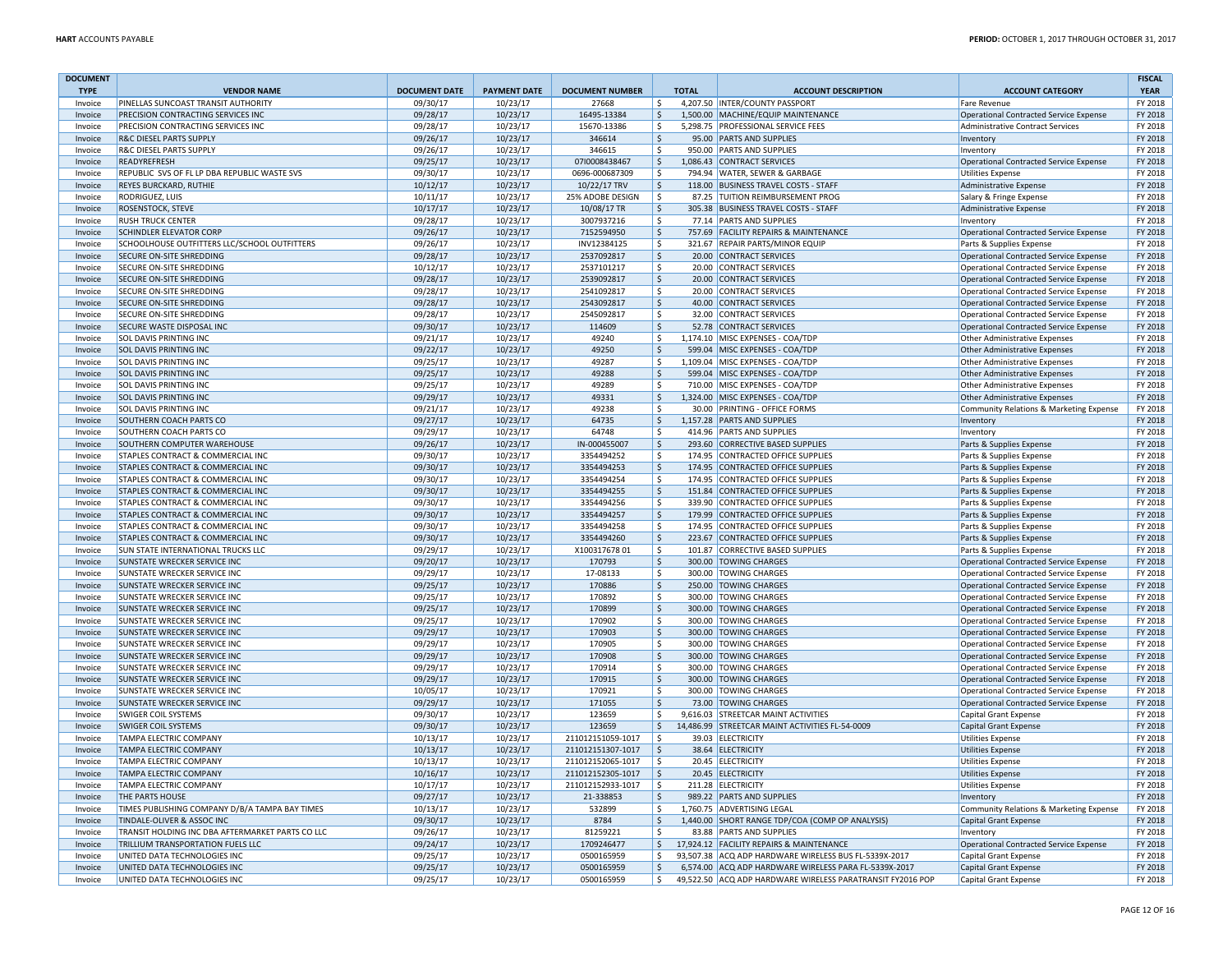| <b>DOCUMENT</b>    |                                                              |                      |                      |                        |                         |                                                                                    |                                                          | <b>FISCAL</b>      |
|--------------------|--------------------------------------------------------------|----------------------|----------------------|------------------------|-------------------------|------------------------------------------------------------------------------------|----------------------------------------------------------|--------------------|
| <b>TYPE</b>        | <b>VENDOR NAME</b>                                           | <b>DOCUMENT DATE</b> | <b>PAYMENT DATE</b>  | <b>DOCUMENT NUMBER</b> | <b>TOTAL</b>            | <b>ACCOUNT DESCRIPTION</b>                                                         | <b>ACCOUNT CATEGORY</b>                                  | <b>YEAR</b>        |
| Invoice            | UNITED DATA TECHNOLOGIES INC                                 | 09/25/17             | 10/23/17             | 0500165959             | $\frac{1}{2}$           | 18,494.72 ACQ ADP HARDWARE WIRELESS STRTCAR FY2016 POP                             | Capital Grant Expense                                    | FY 2018            |
| Invoice            | UNIVERSAL PROTECTION SERVICE LLC DBA ALLIED UNIVERSAL        | 09/28/17             | 10/23/17             | 7354680                | \$                      | 36,893.05 SECURITY SERVICES                                                        | <b>Operational Contracted Service Expense</b>            | FY 2018            |
| Invoice            | WALSH MEDIA PRODUCTIONS INC                                  | 09/29/17             | 10/23/17             | 57494                  | \$                      | 900.50 PROFESSIONAL SERVICE FEES                                                   | <b>Administrative Contract Services</b>                  | FY 2018            |
| Invoice            | <b>WHARTON, GARY</b>                                         | 10/11/17             | 10/23/17             | 09/17 FLEET EOM        | \$                      | 100.00 ACCOUNTS PAYABLE - MANUAL ACCRUALS                                          | Accounts Payable                                         | FY 2018            |
| Invoice            | <b>WINN-DIXIE STORES INC</b>                                 | 10/17/17             | 10/23/17             | 01-0075603             | \$                      | 32,062.50 ORGANIZATION PROGRAMS & EVENTS                                           | Administrative Expense                                   | FY 2018            |
| Invoice            | <b>WRIGHT EXPRESS FINANCIAL SERV CORP</b>                    | 09/30/17             | 10/23/17             | 51456112               | S.                      | 11,806.72 GASOLINE                                                                 | Fuel and Oil Expense                                     | FY 2018            |
| Invoice            | A JANITORS CLOSET INC                                        | 10/05/17             | 10/30/17             | 708826                 | \$                      | 198.45 PARTS AND SUPPLIES                                                          | Inventory                                                | FY 2018            |
| Invoice            | A JANITORS CLOSET INC                                        | 10/04/17             | 10/30/17             | 708801                 | \$                      | 156.00 TOOLS, EQUIP & SHOP SUPPLIES                                                | Parts & Supplies Expense                                 | FY 2018            |
| Invoice            | ABC BUS, INC.                                                | 10/05/17             | 10/30/17             | 2562435                | \$                      | 847.00 PARTS AND SUPPLIES                                                          | Inventory                                                | FY 2018            |
| Invoice            | <b>ABE BROWN MINISTRIES INC</b>                              | 10/17/17             | 10/30/17             | 11/02/17 TABLE         | \$                      | 750.00 MARKETING COMMUNITY SPONSORSHIPS--COMPLIANCE OFFIC                          | Community Relations & Marketing Expense                  | FY 2018            |
| Invoice            | <b>ACCURATE LAMINATING</b>                                   | 10/02/17             | 10/30/17             | 76850                  | \$                      | 20.00 MISC EXPENSES - COA/TDP                                                      | <b>Other Administrative Expenses</b>                     | FY 2018            |
| Invoice            | <b>ACCURATE LAMINATING</b>                                   | 10/02/17             | 10/30/17             | 76852                  | \$                      | 840.00 MISC EXPENSES - COA/TDP                                                     | <b>Other Administrative Expenses</b>                     | FY 2018            |
| Invoice            | <b>ACCURATE LAMINATING</b>                                   | 10/02/17             | 10/30/17             | 76851                  | $\zeta$                 | 140.00 PRINTING - SYSTEM PROMOTION                                                 | <b>Community Relations &amp; Marketing Expense</b>       | FY 2018            |
| Invoice            | ADVENTIST HEALTH SYSTEM SUNBELT INC DBA FLORIDA HOSPITAL     | 10/02/17             | 10/30/17             | 116581                 | \$                      | 252.00 DOT PHYSICAL                                                                | <b>Administrative Contract Services</b>                  | FY 2018            |
| Invoice            | ADVENTIST HEALTH SYSTEM SUNBELT INC DBA FLORIDA HOSPITAL     | 10/02/17             | 10/30/17             | 116584                 | $\zeta$                 | 300.00 DOT PHYSICAL                                                                | <b>Administrative Contract Services</b>                  | FY 2018            |
| Invoice            | ADVENTIST HEALTH SYSTEM SUNBELT INC DBA FLORIDA HOSPITAL     | 09/01/17             | 10/30/17             | 2448559801-20170901    | $\vert$ \$              | 1,050.00 DOT PHYSICAL                                                              | Administrative Contract Services                         | FY 2018            |
| Invoice            | ADVENTIST HEALTH SYSTEM SUNBELT INC DBA FLORIDA HOSPITAL     | 10/01/17             | 10/30/17             | 2448559801-20171001 \$ |                         | 630.00 DOT PHYSICAL                                                                | <b>Administrative Contract Services</b>                  | FY 2018            |
| Invoice            | ADVENTIST HEALTH SYSTEM SUNBELT INC DBA FLORIDA HOSPITAL     | 10/02/17             | 10/30/17             | 116585                 | \$                      | 135.00 DRUG & ALCOHOL SCREENING FEES                                               | <b>Administrative Contract Services</b>                  | FY 2018            |
| Invoice            | ADVENTIST HEALTH SYSTEM SUNBELT INC DBA FLORIDA HOSPITAL     | 09/01/17             | 10/30/17             | 2448559801-20170901    | ۱\$                     | 5,425.50 DRUG & ALCOHOL SCREENING FEES                                             | <b>Administrative Contract Services</b>                  | FY 2018            |
| Invoice            | ADVENTIST HEALTH SYSTEM SUNBELT INC DBA FLORIDA HOSPITAL     | 10/01/17             | 10/30/17             | 2448559801-20171001    | $\vert$ \$              | 3,280.00 DRUG & ALCOHOL SCREENING FEES                                             | Administrative Contract Services                         | FY 2018            |
| Invoice            | <b>ALLIED ELECTRONICS INC</b>                                | 10/04/17             | 10/30/17             | 9008408856             | \$                      | 2.99 REPAIR PARTS/MINOR EQUIP                                                      | Parts & Supplies Expense                                 | FY 2018            |
| Invoice            | AMPHENOL CUSTOM CABLE INC                                    | 10/02/17             | 10/30/17             | 2037100                | \$                      | 3,356.30 PARTS AND SUPPLIES                                                        | Inventory                                                | FY 2018            |
| Invoice            | <b>ANCO SUPERIOR INC</b>                                     | 10/06/17             | 10/30/17             | 94396                  | Ŝ.                      | 714.00 PARTS AND SUPPLIES                                                          | Inventory                                                | FY 2018            |
| Invoice            | <b>ANCO SUPERIOR INC</b>                                     | 10/02/17             | 10/30/17             | 94319                  | ۱\$                     | 162.90 CORRECTIVE BASED SUPPLIES                                                   | Parts & Supplies Expense                                 | FY 2018            |
| Invoice            | <b>ANCO SUPERIOR INC</b>                                     | 10/04/17             | 10/30/17             | 94354                  | \$                      | 1,844.00 PARTS AND SUPPLIES                                                        | Inventory                                                | FY 2018            |
| Invoice            | <b>ARCHIVE CORPORATION</b>                                   | 10/02/17             | 10/30/17             | 0135941                | \$                      | 806.60 CONTRACT SERVICES                                                           | <b>Operational Contracted Service Expense</b>            | FY 2018            |
| Invoice            | <b>ARCHIVE CORPORATION</b>                                   | 10/02/17             | 10/30/17             | 0136117                | $\frac{1}{2}$           | 864.63 PROFESSIONAL SERVICE FEES                                                   | <b>Administrative Contract Services</b>                  | FY 2018            |
| Invoice            | ASSOCIATED INDUSTRIES OF FLORIDA                             | 10/19/17             | 10/30/17             | 9515780                | \$                      | 2,500.00 MARKETING COMMUNITY SPONSORSHIPS--COMPLIANCE OFFIC                        | Community Relations & Marketing Expense                  | FY 2018            |
| Invoice            | <b>AUTONATION SSC</b>                                        | 10/04/17             | 10/30/17             | 7576880                | $\zeta$                 | 50.78 CORRECTIVE BASED SUPPLIES                                                    | Parts & Supplies Expense                                 | FY 2018            |
| Invoice            | <b>AUTONATION SSC</b>                                        | 10/06/17             | 10/30/17             | 7578928                | l \$                    | 9.80 CORRECTIVE BASED SUPPLIES                                                     | Parts & Supplies Expense                                 | FY 2018            |
| Invoice            | <b>AUTONATION SSC</b>                                        | 10/06/17             | 10/30/17             | 7581051                | $\mathsf{\hat{S}}$      | 188.22 CORRECTIVE BASED SUPPLIES                                                   | Parts & Supplies Expense                                 | FY 2018            |
| Invoice            | <b>AUTONATION SSC</b>                                        | 10/06/17             | 10/30/17             | 7581053                | \$<br>9.75              | <b>CORRECTIVE BASED SUPPLIES</b>                                                   | Parts & Supplies Expense                                 | FY 2018            |
| Invoice            | <b>BORTER GLASS CO INC</b>                                   | 10/19/17             | 10/30/17             | B0277378               | $\zeta$                 | 75.24 CORRECTIVE BASED SUPPLIES                                                    | Parts & Supplies Expense                                 | FY 2018            |
| Invoice            | <b>BRANDON FORD</b>                                          | 08/08/17             | 10/30/17             | 089545                 | \$                      | 229.84 CORRECTIVE BASED SUPPLIES                                                   | Parts & Supplies Expense                                 | FY 2018            |
| Invoice            | <b>BRANDON FORD</b>                                          | 08/16/17             | 10/30/17             | 653669 CORES           | \$                      | 105.00 CORRECTIVE BASED SUPPLIES                                                   | Parts & Supplies Expense                                 | FY 2018            |
| Invoice            | <b>BRANDON FORD</b>                                          | 10/04/17             | 10/30/17             | 658678                 | \$                      | 10.58 CORRECTIVE BASED SUPPLIES                                                    | Parts & Supplies Expense                                 | FY 2018            |
| Invoice            | <b>BRANDON FORD</b>                                          | 09/30/17             | 10/30/17             | C53116                 | $\mathsf{\$}$<br>288.43 | OUTSIDE AUTO, VAN & TRUCK REPAIR                                                   | <b>Operational Contracted Service Expense</b>            | FY 2018            |
| Invoice            | CACHILE                                                      | 10/26/17             | 10/30/17             | 09/17-10/17            | \$                      | 1,500.00 ACCOUNTS PAYABLE - MANUAL ACCRUALS                                        | Accounts Payable                                         | FY 2018            |
| Invoice            | <b>CAMBRIDGE SYSTEMATICS INC</b>                             | 10/04/17             | 10/30/17             | 150078-19              | $\mathsf{S}$            | 20,673.12 CONSULTANT FEES                                                          | Administrative Contract Services                         | FY 2018            |
| Invoice            | <b>CAMBRIDGE SYSTEMATICS INC</b>                             | 10/04/17             | 10/30/17             | 170054-06              | \$                      | 5,239.00 CONSULTANT FEES                                                           | <b>Administrative Contract Services</b>                  | FY 2018            |
| Invoice            | <b>CAREWORKS USA, LTD</b>                                    | 10/04/17             | 10/30/17             | 85971                  | \$                      | 2,366.40 PROFESSIONAL SERVICE FEES                                                 | <b>Administrative Contract Services</b>                  | FY 2018            |
| Invoice            | <b>CATAPULT SYSTEMS LLC</b>                                  | 10/01/17             | 10/30/17             | C068589                | \$                      | 6,000.00 COMPUTER SOFTWARE SVC. FEES                                               | <b>Operational Contracted Service Expense</b>            | FY 2018            |
| Invoice            | CDW LLC                                                      | 10/05/17             | 10/30/17             | <b>KKN6256</b>         | \$                      | 1,028.00 COMPUTER SOFTWARE SVC. FEES                                               | <b>Operational Contracted Service Expense</b>            | FY 2018            |
| Invoice            | CIGNA HEALTH AND LIFE INS CO                                 | 08/21/17             | 10/30/17             | 2181313                | Ŝ.                      | 3.248.50 DENTAL INSURANCE - EMPLOYER PAYABLE                                       | <b>Accounts Payable</b>                                  | FY 2018            |
| Invoice            | CIGNA HEALTH AND LIFE INS CO                                 | 08/21/17             | 10/30/17             | 2181313                | $\zeta$                 | 236.33 DENTAL INSURANCE - EMPLOYER PAYABLE                                         | <b>Accounts Payable</b>                                  | FY 2018            |
| Invoice            | CIGNA HEALTH AND LIFE INS CO                                 | 08/21/17             | 10/30/17             | 2181313                | \$                      | 49.01 DENTAL INSURANCE - EMPLOYER PAYABLE                                          | <b>Accounts Payable</b>                                  | FY 2018            |
| Invoice            | <b>CIGNA HEALTH AND LIFE INS CO</b>                          | 09/21/17             | 10/30/17             | 2194716                | $\zeta$                 | 5.028.63 DENTAL INSURANCE - EMPLOYER PAYABLE                                       | <b>Accounts Payable</b>                                  | FY 2018            |
| Invoice            | <b>CIGNA HEALTH AND LIFE INS CO</b>                          | 09/21/17             | 10/30/17             | 2194716                | \$<br><sub>S</sub>      | 236.33 DENTAL INSURANCE - EMPLOYER PAYABLE                                         | <b>Accounts Payable</b>                                  | FY 2018            |
| Invoice            | CIGNA HEALTH AND LIFE INS CO<br>CIGNA HEALTH AND LIFF INS CO | 09/21/17             | 10/30/17             | 2194716                | Ŝ.                      | 38.08 DENTAL INSURANCE - EMPLOYER PAYABLE                                          | <b>Accounts Payable</b>                                  | FY 2018            |
| Invoice            |                                                              | 08/21/17             | 10/30/17             | 2181313                |                         | 331.93 DENTAL PLAN LIABILITY-EMPLOYEE                                              | <b>Accounts Payable</b>                                  | FY 2018            |
| Invoice            | CIGNA HEALTH AND LIFE INS CO                                 | 08/21/17             | 10/30/17             | 2181313                | $\ddot{\phi}$           | 17,786.32 DENTAL PLAN LIABILITY-EMPLOYEE                                           | <b>Accounts Payable</b>                                  | FY 2018            |
| Invoice            | CIGNA HEALTH AND LIFE INS CO<br>CIGNA HEALTH AND LIFE INS CO | 08/21/17<br>08/21/17 | 10/30/17<br>10/30/17 | 2181313<br>2181313     | \$<br>l \$              | 1,670.91 DENTAL PLAN LIABILITY-EMPLOYEE<br>519.07 DENTAL PLAN LIABILITY-EMPLOYEE   | <b>Accounts Payable</b>                                  | FY 2018<br>FY 2018 |
| Invoice            | CIGNA HEALTH AND LIFE INS CO                                 | 09/21/17             | 10/30/17             | 2194716                | \$                      | 648.65 DENTAL PLAN LIABILITY-EMPLOYEE                                              | <b>Accounts Payable</b>                                  | FY 2018            |
| Invoice<br>Invoice | CIGNA HEALTH AND LIFE INS CO                                 | 09/21/17             | 10/30/17             | 2194716                | \$                      | 14,318.31 DENTAL PLAN LIABILITY-EMPLOYEE                                           | <b>Accounts Payable</b><br><b>Accounts Payable</b>       | FY 2018            |
|                    | CIGNA HEALTH AND LIFE INS CO                                 |                      |                      | 2194716                | \$                      | 1,852.83 DENTAL PLAN LIABILITY-EMPLOYEE                                            |                                                          | FY 2018            |
| Invoice            |                                                              | 09/21/17             | 10/30/17             |                        |                         |                                                                                    | <b>Accounts Payable</b>                                  |                    |
| Invoice<br>Invoice | CIGNA HEALTH AND LIFE INS CO<br>CIGNA HEALTH AND LIFE INS CO | 09/21/17<br>09/21/17 | 10/30/17<br>10/30/17 | 2194716<br>2194715     | \$<br>\$                | 445.08 DENTAL PLAN LIABILITY-EMPLOYEE<br>12,434.90 HEALTH INSURANCE EXCESS EXPENSE | <b>Accounts Payable</b><br>Salary & Fringe Expense       | FY 2018<br>FY 2018 |
| Invoice            | CIGNA HEALTH AND LIFE INS CO                                 | 09/21/17             | 10/30/17             | 2194715                | ۱\$                     | 76,621.05 HEALTH INSURANCE THIRD PARTY COSTS                                       | Salary & Fringe Expense                                  | FY 2018            |
| Invoice            | <b>CITY OF TAMPA UTILITIES</b>                               | 10/20/17             | 10/30/17             | 1017/0077088           | \$                      | 1,366.51 WATER, SEWER & GARBAGE                                                    | <b>Utilities Expense</b>                                 | FY 2018            |
| Invoice            | CONDUENT TRANSPORT SOLUTIONS INC                             | 09/18/17             | 10/30/17             | 1407666                | \$                      | 3,216.12 PARTS AND SUPPLIES                                                        | Inventory                                                | FY 2018            |
| Invoice            | DADE PAPER AND BAG LLC                                       | 10/02/17             | 10/30/17             | 11781897               | \$                      | 431.20 CHEMICALS, CLEANERS & EQUIP                                                 |                                                          | FY 2018            |
| Invoice            | <b>DESIGN-BUILD ENGINEERS &amp; CONTRACTORS, INC</b>         | 10/03/17             | 10/30/17             | 17-003021-1            | I\$                     | 35,562.00 ASSOC TRANSIT IMPRV (min 1%) CONSTRUCT ADA ACCESS                        | Parts & Supplies Expense<br><b>Capital Grant Expense</b> | FY 2018            |
| Invoice            | DESIGN-BUILD ENGINEERS & CONTRACTORS, INC                    | 10/03/17             | 10/30/17             | 17-003021-1            | S.                      | 63,170.00 HC Z07 BS CONSTRUCT BUS STOP/SHELTER                                     | Capital Grant Expense                                    | FY 2018            |
| Invoice            | <b>DESIGN-BUILD ENGINEERS &amp; CONTRACTORS, INC</b>         | 10/03/17             | 10/30/17             | 17-003021-1            | $\zeta$                 | 43,689.00 HC Z08 GS CONSTRUCT BUS STOP/SHELTER                                     | Capital Grant Expense                                    | FY 2018            |
| Invoice            | <b>DESIGN-BUILD ENGINEERS &amp; CONTRACTORS, INC</b>         | 10/03/17             | 10/30/17             | 17-003021-1            | \$                      | 2,227.00 TRANSIT ENHANCEMT (MIN 1%) CONSTRUCT ADA ACCESS                           | <b>Capital Grant Expense</b>                             | FY 2018            |
| Invoice            | <b>EAGAN, KATHARINE</b>                                      | 10/18/17             | 10/30/17             | BEST BUY 10/18/17      | ۱s.                     | 80.23 COMPUTER EQUIPMENT                                                           | Parts & Supplies Expense                                 | FY 2018            |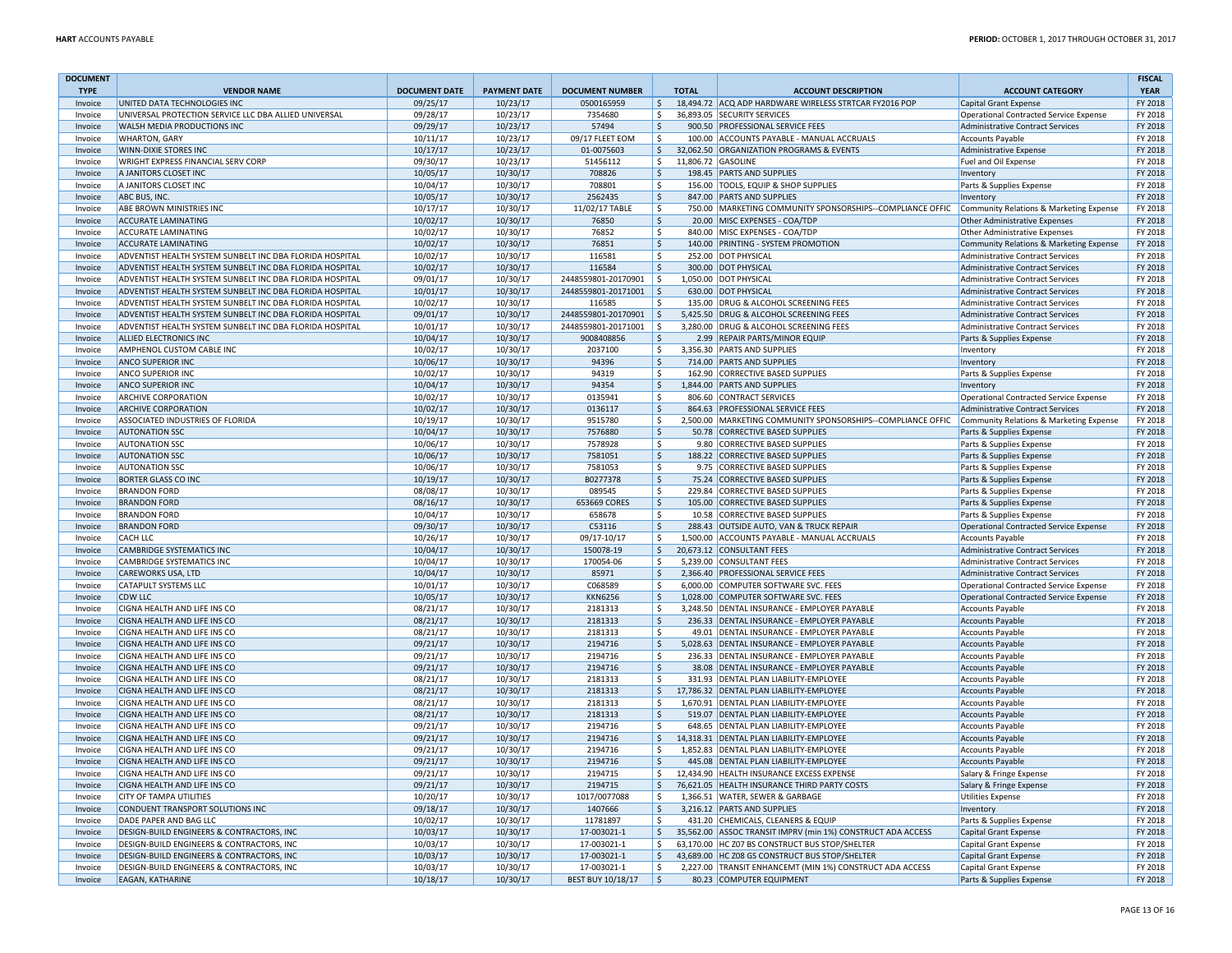| <b>DOCUMENT</b>    |                                                                                             |                      |                      |                          |                                 |                                                                                  |                                                                                         | <b>FISCAL</b>      |
|--------------------|---------------------------------------------------------------------------------------------|----------------------|----------------------|--------------------------|---------------------------------|----------------------------------------------------------------------------------|-----------------------------------------------------------------------------------------|--------------------|
| <b>TYPE</b>        | <b>VENDOR NAME</b>                                                                          | <b>DOCUMENT DATE</b> | <b>PAYMENT DATE</b>  | <b>DOCUMENT NUMBER</b>   | <b>TOTAL</b>                    | <b>ACCOUNT DESCRIPTION</b>                                                       | <b>ACCOUNT CATEGORY</b>                                                                 | <b>YEAR</b>        |
| Invoice            | EARL W. COLVARD INC. DBA BOULEVARD TIRE CENTER                                              | 10/05/17             | 10/30/17             | 19-184460                | \$                              | 32.00 TIRES PURCHASED<br>241.31 ACCOUNTS PAYABLE - MANUAL ACCRUALS               | Parts & Supplies Expense                                                                | FY 2018<br>FY 2018 |
| Invoice<br>Invoice | EDUCATIONAL CREDIT MANAGEMENT CORP DBA ECMC<br>FIDELITY NATIONAL INFORMATION SERVICES, INC. | 10/26/17<br>10/09/17 | 10/30/17<br>10/30/17 | PPE 10/21/17<br>34423972 | \$<br>Ŝ.                        | 1,160.96 BANKING FEES                                                            | <b>Accounts Payable</b><br>Administrative Expense                                       | FY 2018            |
| Invoice            | <b>FINISHMASTER INC</b>                                                                     | 10/05/17             | 10/30/17             | 77791252                 | \$                              | 821.20 PARTS AND SUPPLIES                                                        | Inventory                                                                               | FY 2018            |
| Invoice            | <b>FINISHMASTER INC</b>                                                                     | 10/06/17             | 10/30/17             | 77808898                 | \$                              | 554.72 PARTS AND SUPPLIES                                                        | Inventory                                                                               | FY 2018            |
| Invoice            | <b>FIVE POINTS SERVICES INC</b>                                                             | 10/05/17             | 10/30/17             | 55120                    | \$                              | 363.00 DIESEL EXHAUST FLUID                                                      | Fuel and Oil Expense                                                                    | FY 2018            |
| Invoice            | <b>FRONTIER FLORIDA LLC</b>                                                                 | 10/13/17             | 10/30/17             | 1017/8132251445          | Ŝ.                              | 247.57 TELEPHONE                                                                 | <b>Utilities Expense</b>                                                                | FY 2018            |
| Invoice            | <b>G&amp;K SERVICES CO</b>                                                                  | 10/05/17             | 10/30/17             | 6071135490               | \$                              | 118.35 CONTRACT SERVICES                                                         | <b>Operational Contracted Service Expense</b>                                           | FY 2018            |
| Invoice            | <b>G&amp;K SERVICES CO</b>                                                                  | 10/06/17             | 10/30/17             | 6071135806               | \$                              | 32.10 CONTRACT SERVICES                                                          | <b>Operational Contracted Service Expense</b>                                           | FY 2018            |
| Invoice            | <b>G&amp;K SERVICES CO</b>                                                                  | 09/01/17             | 10/30/17             | 6071122432               | \$                              | 63.25 UNIFORMS                                                                   | Salary & Fringe Expense                                                                 | FY 2018            |
| Invoice            | <b>G&amp;K SERVICES CO</b>                                                                  | 09/08/17             | 10/30/17             | 6071125131               | \$                              | 63.25 UNIFORMS                                                                   | Salary & Fringe Expense                                                                 | FY 2018            |
| Invoice            | <b>G&amp;K SERVICES CO</b>                                                                  | 09/15/17             | 10/30/17             | 6071127790               | $\mathsf{S}$                    | 63.25 UNIFORMS                                                                   | Salary & Fringe Expense                                                                 | FY 2018            |
| Invoice            | <b>G&amp;K SERVICES CO</b>                                                                  | 09/22/17             | 10/30/17             | 6071130484               | $\mathsf{S}$                    | 63.25 UNIFORMS                                                                   | Salary & Fringe Expense                                                                 | FY 2018            |
| Invoice            | <b>G&amp;K SERVICES CO</b>                                                                  | 09/29/17             | 10/30/17             | 6071133137               | \$                              | 63.25 UNIFORMS                                                                   | Salary & Fringe Expense                                                                 | FY 2018            |
| Invoice            | <b>G&amp;K SERVICES CO</b>                                                                  | 10/05/17             | 10/30/17             | 6071135491               | \$                              | 53.90 UNIFORMS                                                                   | Salary & Fringe Expense                                                                 | FY 2018            |
| Invoice            | <b>G&amp;K SERVICES CO</b>                                                                  | 10/05/17             | 10/30/17             | 6071135492               | \$                              | 30.25 UNIFORMS                                                                   | Salary & Fringe Expense                                                                 | FY 2018            |
| Invoice            | <b>G&amp;K SERVICES CO</b>                                                                  | 10/05/17             | 10/30/17             | 6071135493               | \$                              | 24.20 UNIFORMS                                                                   | Salary & Fringe Expense                                                                 | FY 2018            |
| Invoice            | <b>G&amp;K SERVICES CO</b>                                                                  | 10/05/17             | 10/30/17             | 6071135494               | \$                              | 54.45 UNIFORMS                                                                   | Salary & Fringe Expense                                                                 | FY 2018            |
| Invoice            | <b>G&amp;K SERVICES CO</b>                                                                  | 10/05/17             | 10/30/17             | 6071135495               | \$                              | 35.75 UNIFORMS                                                                   | Salary & Fringe Expense                                                                 | FY 2018            |
| Invoice            | <b>G&amp;K SERVICES CO</b>                                                                  | 10/05/17             | 10/30/17             | 6071135496               | $\zeta$                         | 157.84 UNIFORMS                                                                  | Salary & Fringe Expense                                                                 | FY 2018            |
| Invoice            | <b>G&amp;K SERVICES CO</b>                                                                  | 10/05/17             | 10/30/17             | 6071135497               | \$                              | 284.35 UNIFORMS                                                                  | Salary & Fringe Expense                                                                 | FY 2018            |
| Invoice            | <b>G&amp;K SERVICES CO</b>                                                                  | 10/05/17             | 10/30/17             | 6071135498               | \$                              | 139.15 UNIFORMS                                                                  | Salary & Fringe Expense                                                                 | FY 2018            |
| Invoice            | <b>G&amp;K SERVICES CO</b>                                                                  | 10/06/17             | 10/30/17             | 6071135807               | Ŝ.                              | 63.25 UNIFORMS                                                                   | Salary & Fringe Expense                                                                 | FY 2018            |
| Invoice            | <b>G&amp;K SERVICES CO</b>                                                                  | 10/12/17             | 10/30/17             | 6071138131               | $\dot{\mathsf{s}}$              | 53.90 UNIFORMS                                                                   | Salary & Fringe Expense                                                                 | FY 2018            |
| Invoice            | <b>G&amp;K SERVICES CO</b>                                                                  | 10/12/17             | 10/30/17             | 6071138137               | Ŝ.                              | 278.30 UNIFORMS                                                                  | Salary & Fringe Expense                                                                 | FY 2018            |
| Invoice            | <b>GATOR FORD TRUCK SALES</b>                                                               | 10/03/17             | 10/30/17             | 526640P                  | $\mathsf{\hat{S}}$              | 97.00 PARTS AND SUPPLIES                                                         | Inventory                                                                               | FY 2018            |
| Invoice            | GENUINE PARTS CO DBA NAPA AUTO                                                              | 10/20/17             | 10/30/17             | 0619-848611              | \$                              | 9.55 CORRECTIVE BASED SUPPLIES                                                   | Parts & Supplies Expense                                                                | FY 2018            |
| Invoice            | GENUINE PARTS CO DBA NAPA AUTO                                                              | 10/20/17             | 10/30/17             | 0619-848612              | \$                              | 9.55 CORRECTIVE BASED SUPPLIES                                                   | Parts & Supplies Expense                                                                | FY 2018            |
| Invoice            | GENUINE PARTS CO DBA NAPA AUTO                                                              | 10/20/17             | 10/30/17             | 0619-848714              | \$                              | 5.26 CORRECTIVE BASED SUPPLIES                                                   | Parts & Supplies Expense                                                                | FY 2018            |
| Invoice            | GENUINE PARTS CO DBA NAPA AUTO                                                              | 10/21/17             | 10/30/17             | 0619-848835              | $\dot{\mathsf{s}}$              | 114.65 CORRECTIVE BASED SUPPLIES                                                 | Parts & Supplies Expense                                                                | FY 2018            |
| Invoice            | GENUINE PARTS CO DBA NAPA AUTO                                                              | 10/21/17             | 10/30/17             | 0619-848878              | \$                              | 40.06 CORRECTIVE BASED SUPPLIES                                                  | Parts & Supplies Expense                                                                | FY 2018            |
| Invoice            | GENUINE PARTS CO DBA NAPA AUTO                                                              | 10/23/17             | 10/30/17             | 0619-848940              | \$                              | 75.85 CORRECTIVE BASED SUPPLIES                                                  | Parts & Supplies Expense                                                                | FY 2018            |
| Invoice            | GENUINE PARTS CO DBA NAPA AUTO                                                              | 10/23/17             | 10/30/17             | 0619-848942              | \$                              | 75.85 CORRECTIVE BASED SUPPLIES                                                  | Parts & Supplies Expense                                                                | FY 2018            |
| Invoice            | GENUINE PARTS CO DBA NAPA AUTO                                                              | 10/23/17             | 10/30/17             | 0619-849032              | \$                              | 202.86 CORRECTIVE BASED SUPPLIES                                                 | Parts & Supplies Expense                                                                | FY 2018            |
| Invoice            | GENUINE PARTS CO DBA NAPA AUTO                                                              | 10/23/17             | 10/30/17             | 0619-849050              | \$                              | 154.62 CORRECTIVE BASED SUPPLIES                                                 | Parts & Supplies Expense                                                                | FY 2018            |
| Invoice            | <b>GILBERT GUEL</b>                                                                         | 10/26/17             | 10/30/17             | REFUND 10/23/17          | $\dot{\mathsf{s}}$              | 4.00 ONE DAY PASSES                                                              | <b>Fare Revenue</b>                                                                     | FY 2018            |
| Invoice            | <b>GILLIG LLC</b>                                                                           | 10/06/17             | 10/30/17             | 40386189                 | Ŝ.                              | 75.67 PARTS AND SUPPLIES                                                         | Inventory                                                                               | FY 2018            |
| Invoice            | <b>GILLIG LLC</b>                                                                           | 10/06/17             | 10/30/17             | 40386188                 | $\mathsf{\hat{S}}$              | 196.40 CORRECTIVE BASED SUPPLIES                                                 | Parts & Supplies Expense                                                                | FY 2018            |
| Invoice            | GRAINGER                                                                                    | 10/04/17             | 10/30/17             | 9574384567               | Ŝ.                              | 299.70 CONTRACT SERVICES                                                         | Operational Contracted Service Expense                                                  | FY 2018            |
| Invoice            | <b>GRAINGER</b>                                                                             | 10/04/17             | 10/30/17             | 9574966058               | \$                              | 50.53 CONTRACT SERVICES                                                          | Operational Contracted Service Expense                                                  | FY 2018            |
| Invoice            | GRAYROBINSON, P.A.                                                                          | 10/05/17             | 10/30/17             | 10739076                 | \$                              | 256.00 LEGAL FEES GENERAL COUNSEL                                                | <b>Administrative Contract Services</b>                                                 | FY 2018            |
| Invoice            | GRAYROBINSON, P.A.                                                                          | 10/05/17             | 10/30/17             | 10739081                 | $\mathsf{\hat{S}}$              | 8,000.00 LEGAL FEES GENERAL COUNSEL                                              | <b>Administrative Contract Services</b>                                                 | FY 2018            |
| Invoice            | GUIDESOFT INC DBA KNOWLEDGE SERVICES                                                        | 10/03/17             | 10/30/17             | 1137423                  | \$                              | 2,000.00 BUDGET FOR INHOUSE TEMP HELP                                            | Salary & Fringe Expense                                                                 | FY 2018            |
| Invoice            | HANEY, SHANNON                                                                              | 10/18/17             | 10/30/17             | 11/07/17 TRV             | $\dot{\mathsf{s}}$              | 240.00 BUSINESS TRAVEL COSTS - STAFF                                             | <b>Administrative Expense</b>                                                           | FY 2018            |
| Invoice            | <b>HIDAY &amp; RICKE PA</b>                                                                 | 10/26/17             | 10/30/17             | PPE 10/21/17             | Ŝ.                              | 66.50 ACCOUNTS PAYABLE - MANUAL ACCRUALS                                         | <b>Accounts Payable</b>                                                                 | FY 2018            |
| Invoice            | HILLSBOROUGH TRANSIT AUTHORITY ERF                                                          | 10/26/17             | 10/30/17             | PPE 10/21/17             | \$                              | 427.50 EMPLOYEE RECREATION FUND                                                  | <b>Accounts Payable</b>                                                                 | FY 2018            |
| Invoice            | <b>HOME DEPOT</b>                                                                           | 10/19/17             | 10/30/17             | 1973958                  | Ŝ.                              | 50.47 CORRECTIVE BASED SUPPLIES                                                  | Parts & Supplies Expense                                                                | FY 2018            |
| Invoice            | <b>HOME DEPOT</b>                                                                           | 10/24/17             | 10/30/17             | 6974335                  | $\dot{\mathsf{s}}$              | 16.03 CORRECTIVE BASED SUPPLIES                                                  | Parts & Supplies Expense                                                                | FY 2018            |
| Invoice            | HYDRAULIC ELECTRIC COMPONENT SUPPLY INC                                                     | 10/02/17             | 10/30/17             | 0136395-IN               | \$                              | 1,308.02 PARTS AND SUPPLIES                                                      | Inventory                                                                               | FY 2018            |
| Invoice            | INSIGHT PUBLIC SECTOR INC                                                                   | 10/04/17             | 10/30/17             | 1100560546               | $\ddot{\mathsf{S}}$             | 8,055.66 COMPUTER SOFTWARE SVC. FEES                                             | <b>Operational Contracted Service Expense</b>                                           | FY 2018            |
| Invoice            | INSIGHT PUBLIC SECTOR INC                                                                   | 10/04/17             | 10/30/17             | 1100560546               | \$                              | 9,100.08 MACHINE/EQUIP MAINTENANCE                                               | <b>Operational Contracted Service Expense</b>                                           | FY 2018            |
| Invoice            | INTERNAL REVENUE SERVICE<br>INTERPRETERS UNLIMITED INC                                      | 10/26/17             | 10/30/17<br>10/30/17 | PPE 10/21/17<br>109815   | \$<br>Ŝ.                        | 1,170.16 ACCOUNTS PAYABLE - MANUAL ACCRUALS<br>31.80 MISC EXPENSES - COA/TDP     | <b>Accounts Payable</b>                                                                 | FY 2018<br>FY 2018 |
| Invoice            |                                                                                             | 10/02/17             |                      |                          |                                 |                                                                                  | Other Administrative Expenses                                                           | FY 2018            |
| Invoice            | JERRY ULM DODGE INC<br>JESTO TRANSMISSIONS OF FLORIDA                                       | 10/05/17<br>10/20/17 | 10/30/17<br>10/30/17 | DOCS935107<br>23071      | $\zeta$<br>\$                   | 1,295.20 OUTSIDE AUTO, VAN & TRUCK REPAIR<br>2,064.56 CORRECTIVE REPAIR SERVICES | <b>Operational Contracted Service Expense</b>                                           | FY 2018            |
| Invoice            |                                                                                             |                      |                      |                          |                                 |                                                                                  | <b>Operational Contracted Service Expense</b>                                           |                    |
| Invoice            | JONES WORLEY DESIGN INC                                                                     | 10/05/17             | 10/30/17             | 0057539                  | $\mathsf{\hat{S}}$              | 1,025.00 BUSINESS DEVELOPMENT                                                    | Administrative Contract Services                                                        | FY 2018            |
| Invoice<br>Invoice | JONES WORLEY DESIGN INC<br>JONES WORLEY DESIGN INC                                          | 10/05/17<br>10/05/17 | 10/30/17<br>10/30/17 | 0057540<br>0057541       | -S<br><sub>S</sub>              | 6,507.50 BUSINESS DEVELOPMENT<br>6,143.75 BUSINESS DEVELOPMENT                   | <b>Administrative Contract Services</b><br><b>Administrative Contract Services</b>      | FY 2018<br>FY 2018 |
| Invoice            | KENWORTH OF CENTRAL FLORIDA INC                                                             | 10/02/17             | 10/30/17             | CI86692                  | Ŝ.                              | 30,187.76 PARTS AND SUPPLIES                                                     |                                                                                         | FY 2018            |
| Invoice            | KENWORTH OF CENTRAL FLORIDA INC                                                             | 10/26/17             | 10/30/17             | CI90523                  | Ŝ.                              | 612.85 PARTS AND SUPPLIES                                                        | Inventory<br>Inventory                                                                  | FY 2018            |
| Invoice            | KEYSTONE (US) MANAGEMENT INC DBA TYCO INTEGRATED SECURITY LLC                               | 10/07/17             | 10/30/17             | 29393587                 | -Ŝ                              | 291.04 CONTRACT SERVICES                                                         | <b>Operational Contracted Service Expense</b>                                           | FY 2018            |
|                    | KEYSTONE (US) MANAGEMENT INC DBA TYCO INTEGRATED SECURITY LLC                               | 10/07/17             | 10/30/17             | 29393622                 | Ŝ.                              | 306.87 CONTRACT SERVICES                                                         |                                                                                         | FY 2018            |
| Invoice<br>Invoice | KEYSTONE (US) MANAGEMENT INC DBA TYCO INTEGRATED SECURITY LLC                               | 10/07/17             | 10/30/17             | 29393627                 | -S                              | 2,030.02 CONTRACT SERVICES                                                       | Operational Contracted Service Expense<br><b>Operational Contracted Service Expense</b> | FY 2018            |
| Invoice            | KEYSTONE (US) MANAGEMENT INC DBA TYCO INTEGRATED SECURITY LLC                               | 10/07/17             | 10/30/17             | 29393628                 | <sub>S</sub>                    | 375.92 CONTRACT SERVICES                                                         | <b>Operational Contracted Service Expense</b>                                           | FY 2018            |
| Invoice            | LIFT-U DIV OF HOGAN MFG INC                                                                 | 08/18/17             | 10/30/17             | 184366                   | $\mathsf{S}$                    | 277.40 CORRECTIVE BASED SUPPLIES                                                 | Parts & Supplies Expense                                                                | FY 2018            |
| Invoice            | MANSFIELD OIL COMPANY OF GAINESVILLE INC                                                    | 10/05/17             | 10/30/17             | 474559                   | \$<br>14,749.77 DIESEL          |                                                                                  | <b>Fuel and Oil Expense</b>                                                             | FY 2018            |
| Invoice            | MANSFIELD OIL COMPANY OF GAINESVILLE INC                                                    | 10/05/17             | 10/30/17             | 476633                   | $\mathsf{S}$<br>9,259.26 DIESEL |                                                                                  | Fuel and Oil Expense                                                                    | FY 2018            |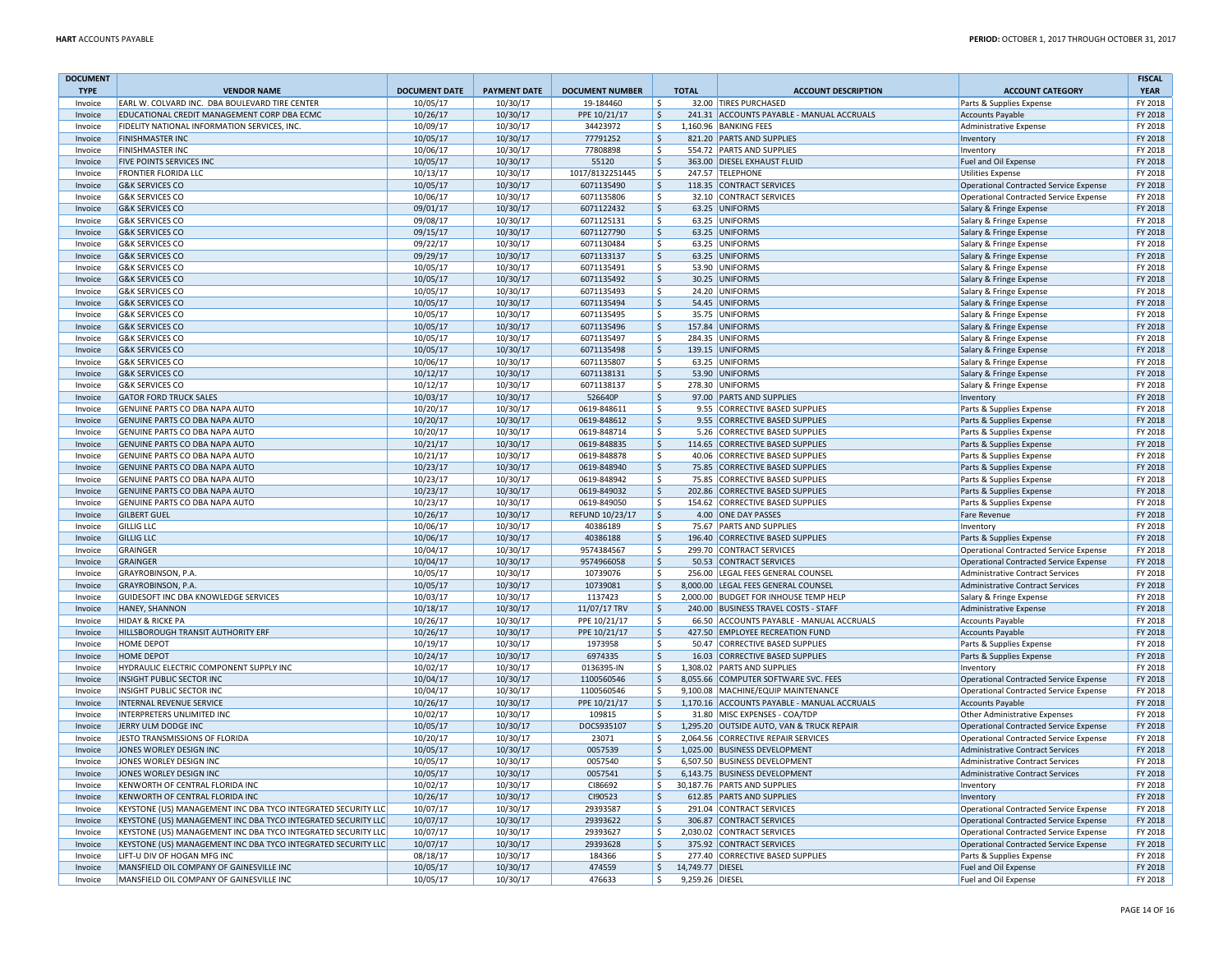| <b>DOCUMENT</b><br><b>TYPE</b> | <b>VENDOR NAME</b>                                          | <b>DOCUMENT DATE</b> | <b>PAYMENT DATE</b>  | <b>DOCUMENT NUMBER</b> | <b>TOTAL</b>                     | <b>ACCOUNT DESCRIPTION</b>                                                                       | <b>ACCOUNT CATEGORY</b>                            | <b>FISCAL</b><br><b>YEAR</b> |
|--------------------------------|-------------------------------------------------------------|----------------------|----------------------|------------------------|----------------------------------|--------------------------------------------------------------------------------------------------|----------------------------------------------------|------------------------------|
| Invoice                        | MANSFIELD OIL COMPANY OF GAINESVILLE INC                    | 10/05/17             | 10/30/17             | 485739                 | 14,739.80 DIESEL<br>Ŝ.           |                                                                                                  | Fuel and Oil Expense                               | FY 2018                      |
| Invoice                        | MANSFIELD OIL COMPANY OF GAINESVILLE INC                    | 10/02/17             | 10/30/17             | 495524                 | 14,491.88 DIESEL<br>$\mathsf{S}$ |                                                                                                  | Fuel and Oil Expense                               | FY 2018                      |
| Invoice                        | MANSFIELD OIL COMPANY OF GAINESVILLE INC                    | 10/04/17             | 10/30/17             | 498251                 | 7,100.10 DIESEL<br>Ŝ.            |                                                                                                  | Fuel and Oil Expense                               | FY 2018                      |
| Invoice                        | MANSFIELD OIL COMPANY OF GAINESVILLE INC                    | 10/04/17             | 10/30/17             | 498508                 | Ŝ.<br>14,413.93 DIESEL           |                                                                                                  | Fuel and Oil Expense                               | FY 2018                      |
| Invoice                        | MANSFIELD OIL COMPANY OF GAINESVILLE INC                    | 10/05/17             | 10/30/17             | 500440                 | $\mathsf{S}$<br>14,279.62 DIESEL |                                                                                                  | Fuel and Oil Expense                               | FY 2018                      |
| Invoice                        | MANSFIELD OIL COMPANY OF GAINESVILLE INC                    | 10/05/17             | 10/30/17             | 502613                 | \$<br>14,023.41 DIESEL           |                                                                                                  | Fuel and Oil Expense                               | FY 2018                      |
| Invoice                        | MANSFIELD OIL COMPANY OF GAINESVILLE INC                    | 10/05/17             | 10/30/17             | 503109                 | $\mathsf{S}$<br>14,391.06 DIESEL |                                                                                                  | Fuel and Oil Expense                               | FY 2018                      |
| Invoice                        | MANSFIELD OIL COMPANY OF GAINESVILLE INC                    | 10/05/17             | 10/30/17             | 504873                 | \$<br>13,862.44 DIESEL           |                                                                                                  | Fuel and Oil Expense                               | FY 2018                      |
| Invoice                        | MANSFIELD OIL COMPANY OF GAINESVILLE INC                    | 10/05/17             | 10/30/17             | 474559                 | \$                               | 2,527.32 DIESEL & GAS EXCISE TAX                                                                 | <b>Tax Expense</b>                                 | FY 2018                      |
| Invoice                        | MANSFIELD OIL COMPANY OF GAINESVILLE INC                    | 10/05/17             | 10/30/17             | 476633                 | \$                               | 1,586.53 DIESEL & GAS EXCISE TAX                                                                 | <b>Tax Expense</b>                                 | FY 2018                      |
| Invoice                        | MANSFIELD OIL COMPANY OF GAINESVILLE INC                    | 10/05/17             | 10/30/17             | 485739                 | \$                               | 2,525.62 DIESEL & GAS EXCISE TAX                                                                 | <b>Tax Expense</b>                                 | FY 2018                      |
| Invoice                        | MANSFIELD OIL COMPANY OF GAINESVILLE INC                    | 10/02/17             | 10/30/17             | 495524                 | Ŝ.                               | 2,521.18 DIESEL & GAS EXCISE TAX                                                                 | <b>Tax Expense</b>                                 | FY 2018                      |
| Invoice                        | MANSFIELD OIL COMPANY OF GAINESVILLE INC                    | 10/04/17             | 10/30/17             | 498251                 | $\mathsf{S}$                     | 1.246.06 DIESEL & GAS EXCISE TAX                                                                 | <b>Tax Expense</b>                                 | FY 2018                      |
| Invoice                        | MANSFIELD OIL COMPANY OF GAINESVILLE INC                    | 10/04/17             | 10/30/17             | 498508                 | Ŝ.                               | 2,526.64 DIESEL & GAS EXCISE TAX                                                                 | <b>Tax Expense</b>                                 | FY 2018                      |
| Invoice                        | MANSFIELD OIL COMPANY OF GAINESVILLE INC                    | 10/05/17             | 10/30/17             | 500440                 | \$                               | 2,529.03 DIESEL & GAS EXCISE TAX                                                                 | <b>Tax Expense</b>                                 | FY 2018                      |
| Invoice                        | MANSFIELD OIL COMPANY OF GAINESVILLE INC                    | 10/05/17             | 10/30/17             | 502613                 | \$                               | 2,530.05 DIESEL & GAS EXCISE TAX                                                                 | <b>Tax Expense</b>                                 | FY 2018                      |
| Invoice                        | MANSFIELD OIL COMPANY OF GAINESVILLE INC                    | 10/05/17             | 10/30/17             | 503109                 | \$                               | 2,532.12 DIESEL & GAS EXCISE TAX                                                                 | <b>Tax Expense</b>                                 | FY 2018                      |
| Invoice                        | MANSFIELD OIL COMPANY OF GAINESVILLE INC                    | 10/05/17             | 10/30/17             | 504873                 | \$                               | 2,525.28 DIESEL & GAS EXCISE TAX                                                                 | <b>Tax Expense</b>                                 | FY 2018                      |
| Invoice                        | MILLENNIUM REFRESHMENT SERVICES INC                         | 10/01/17             | 10/30/17             | 1991                   | $\mathsf{\hat{S}}$               | 627.85 OPERATING CONTINGENCY                                                                     | <b>Other Administrative Expenses</b>               | FY 2018                      |
| Invoice                        | MSC INDUSTRIAL SUPPLY CO                                    | 10/06/17             | 10/30/17             | 1537333001             | \$                               | 237.98 CORRECTIVE BASED SUPPLIES                                                                 | Parts & Supplies Expense                           | FY 2018                      |
| Invoice                        | MSC INDUSTRIAL SUPPLY CO                                    | 10/06/17             | 10/30/17             | 1553937001             | \$                               | 237.98 CORRECTIVE BASED SUPPLIES                                                                 | Parts & Supplies Expense                           | FY 2018                      |
| Invoice                        | <b>MSC INDUSTRIAL SUPPLY CO</b>                             | 10/03/17             | 10/30/17             | 1556568001             | Š.                               | 420.61 CORRECTIVE BASED SUPPLIES                                                                 | Parts & Supplies Expense                           | FY 2018                      |
| Invoice                        | MSC INDUSTRIAL SUPPLY CO                                    | 10/05/17             | 10/30/17             | 1556568002             | \$                               | 393.60 CORRECTIVE BASED SUPPLIES                                                                 | Parts & Supplies Expense                           | FY 2018                      |
| Invoice                        | MSC INDUSTRIAL SUPPLY CO                                    | 10/06/17             | 10/30/17             | 1570865001             | \$                               | 427.47 CORRECTIVE BASED SUPPLIES                                                                 | Parts & Supplies Expense                           | FY 2018                      |
| Invoice                        | MSC INDUSTRIAL SUPPLY CO                                    | 10/06/17             | 10/30/17             | 1570890001             | $\dot{\mathsf{S}}$               | 248.41 CORRECTIVE BASED SUPPLIES                                                                 | Parts & Supplies Expense                           | FY 2018                      |
| Invoice                        | <b>MSC INDUSTRIAL SUPPLY CO</b>                             | 10/06/17             | 10/30/17             | 1572383001             | \$                               | 803.89 CORRECTIVE BASED SUPPLIES                                                                 | Parts & Supplies Expense                           | FY 2018                      |
| Invoice                        | <b>NATIONAL DRIVE</b>                                       | 10/26/17             | 10/30/17             | PPE 10/21/17           | Ŝ.                               | 4.00 TEAMSTER UNION DUES                                                                         | <b>Accounts Payable</b>                            | FY 2018                      |
| Invoice                        | NATIONAL SAFETY COUNCIL                                     | 10/02/17             | 10/30/17             | INV-1543556            | \$                               | 764.75 SAFETY SUPPLIES & EQUIPMENT                                                               | Parts & Supplies Expense                           | FY 2018                      |
| Invoice                        | NATIONAL TRAFFIC SIGNS INC                                  | 10/06/17             | 10/30/17             | 201527                 | \$                               | 7,950.00 MISC EXPENSES - COA/TDP                                                                 | Other Administrative Expenses                      | FY 2018                      |
| Invoice                        | NEOPART TRANSIT LLC                                         | 09/27/17             | 10/30/17             | 2342263-00             | \$                               | 128.54 PARTS AND SUPPLIES                                                                        | Inventory                                          | FY 2018                      |
| Invoice                        | <b>NEOPART TRANSIT LLC</b>                                  | 10/25/17             | 10/30/17             | 2344782-00             | $\zeta$                          | 2,672.41 PARTS AND SUPPLIES                                                                      | Inventory                                          | FY 2018                      |
| Invoice                        | NOVA ENGINEERING & ENVIRONMENTAL LLC                        | 10/04/17             | 10/30/17             | 0149973                | \$                               | 20,371.43 PROFESSIONAL SERVICES--ENVIRONMENTAL COMPLIANCE---                                     | <b>Administrative Contract Services</b>            | FY 2018                      |
| Invoice                        | PEOPLES GAS COMPANY                                         | 10/18/17             | 10/30/17             | 211012153790-1017      | ۱Ś.                              | 50.06 NATURAL GAS                                                                                | <b>Utilities Expense</b>                           | FY 2018                      |
| Invoice                        | <b>POLLACK AND ROSEN PA</b>                                 | 10/26/17             | 10/30/17             | PPE 10/21/17           | \$.                              | 438.36 ACCOUNTS PAYABLE - MANUAL ACCRUALS                                                        | <b>Accounts Payable</b>                            | FY 2018                      |
| Invoice                        | PUBLIC RISK INSURANCE AGENCY                                | 10/12/17             | 10/30/17             | 52442                  | Ŝ.                               | 909.00 INSURANCE PREMIUMS SELF, PD & PL                                                          | Insurance Premiums & Actuarial Study               | FY 2018                      |
| Invoice                        | <b>RBA PRINT POWERED BY PROFORMA</b>                        | 10/04/17             | 10/30/17             | 0Q63001113             | \$                               | 951.75 PRINTING - OFFICE FORMS                                                                   | Community Relations & Marketing Expense            | FY 2018                      |
| Invoice                        | <b>RBA PRINT POWERED BY PROFORMA</b>                        | 10/04/17             | 10/30/17             | 0Q63001113             | $\frac{1}{2}$                    | 52.00 Supplies / Office / Janitorial                                                             | Parts & Supplies Expense                           | FY 2018                      |
| Invoice                        | RICHARD P JOBLOVE, PA                                       | 10/26/17             | 10/30/17             | PPE 10/21/17           | \$                               | 125.00 ACCOUNTS PAYABLE - MANUAL ACCRUALS                                                        | <b>Accounts Payable</b>                            | FY 2018                      |
| Invoice                        | <b>SCHINDLER ELEVATOR CORP</b>                              | 10/01/17             | 10/30/17             | 8104636266             | $\mathsf{\hat{S}}$               | 895.92 CONTRACT SERVICES                                                                         | <b>Operational Contracted Service Expense</b>      | FY 2018                      |
| Invoice                        | <b>SODEXO FITNESS CENTER NETPARK</b>                        | 10/26/17             | 10/30/17             | PPE 10/21/17           | \$                               | 80.25 ACCOUNTS PAYABLE - MANUAL ACCRUALS                                                         | <b>Accounts Payable</b>                            | FY 2018                      |
| Invoice                        | <b>SOL DAVIS PRINTING INC</b>                               | 10/03/17             | 10/30/17             | 49313                  | \$                               | 554.00 MISC EXPENSES - COA/TDP                                                                   | Other Administrative Expenses                      | FY 2018                      |
| Invoice                        | <b>SOL DAVIS PRINTING INC</b>                               | 10/03/17             | 10/30/17             | 49350                  | \$                               | 614.00 MISC EXPENSES - COA/TDP                                                                   | Other Administrative Expenses                      | FY 2018                      |
| Invoice                        | <b>SOL DAVIS PRINTING INC</b>                               | 10/06/17             | 10/30/17             | 49383                  | $\frac{1}{2}$                    | 1,605.00 MISC EXPENSES - COA/TDP                                                                 | Other Administrative Expenses                      | FY 2018                      |
| Invoice                        | SOL DAVIS PRINTING INC                                      | 10/06/17             | 10/30/17             | 49384                  | \$                               | 321.00 MISC EXPENSES - COA/TDP                                                                   | <b>Other Administrative Expenses</b>               | FY 2018                      |
| Invoice                        | <b>SOUTHERN COMPUTER WAREHOUSE</b>                          | 10/01/17             | 10/30/17             | IN-000457472           | \$                               | 8,068.60 COMPUTER SOFTWARE SVC. FEES                                                             | Operational Contracted Service Expense             | FY 2018                      |
| Invoice                        | <b>SOUTHERN COMPUTER WAREHOUSE</b>                          | 09/19/17             | 10/30/17             | IN-000453388           | -S                               | 127.60 MACHINE/EQUIP MAINTENANCE                                                                 | <b>Operational Contracted Service Expense</b>      | FY 2018                      |
| Invoice                        | <b>SSI LUBRICANTS, LLC</b>                                  | 10/03/17             | 10/30/17             | 56921                  | \$                               | 1,435.00 ENGINE OIL (OIL & LUBE)                                                                 | Fuel and Oil Expense                               | FY 2018                      |
| Invoice                        | STANLEY CONVERGENT SECURITY SOLUTIONS, INC.                 | 10/02/17             | 10/30/17             | 14958813               | Ŝ.                               | 538.44 CONTRACT SERVICES                                                                         | Operational Contracted Service Expense             | FY 2018                      |
| Invoice                        | <b>SUNSTATE WRECKER SERVICE INC</b>                         | 10/04/17             | 10/30/17             | 170909                 | \$                               | 187.50 TOWING CHARGES                                                                            | <b>Operational Contracted Service Expense</b>      | FY 2018                      |
| Invoice                        | TAMPA BAY FEDERAL CREDIT UNION                              | 10/26/17             | 10/30/17             | PPE 10/21/17           | Ŝ.                               | 509.35 ACCOUNTS PAYABLE - MANUAL ACCRUALS                                                        | <b>Accounts Payable</b>                            | FY 2018                      |
| Invoice                        | TAMPA BAY FL RENTAL SERVICES LLC DBA MOBILEWIND             | 10/11/17             | 10/30/17             | O5509                  | \$                               | 490.00 ADVERTISING & PROMOTIONS                                                                  | <b>Community Relations &amp; Marketing Expense</b> | FY 2018                      |
| Invoice                        | <b>TAMPA ELECTRIC COMPANY</b>                               | 10/19/17             | 10/30/17             | 211012151794-1017      | \$                               | 6.14 ELECTRICITY                                                                                 | <b>Utilities Expense</b>                           | FY 2018                      |
| Invoice                        | <b>TAMPA ELECTRIC COMPANY</b>                               | 10/19/17             | 10/30/17             | 211012152636-1017      | \$                               | 2.49 ELECTRICITY                                                                                 | <b>Utilities Expense</b>                           | FY 2018                      |
| Invoice                        | <b>TAMPA ELECTRIC COMPANY</b>                               | 10/18/17             | 10/30/17             | 211012153196-1017      | \$                               | 6,191.97 ELECTRICITY                                                                             | <b>Utilities Expense</b>                           | FY 2018                      |
| Invoice                        | <b>TAMPA ELECTRIC COMPANY</b>                               | 10/18/17             | 10/30/17             | 211012153535-1017      | \$                               | 2,449.02 ELECTRICITY                                                                             | <b>Utilities Expense</b>                           | FY 2018                      |
| Invoice                        | <b>TAMPA ELECTRIC COMPANY</b>                               | 10/18/17             | 10/30/17             | 211012154251-1017      | Ŝ.                               | 7,796.88 ELECTRICITY                                                                             | <b>Utilities Expense</b>                           | FY 2018                      |
| Invoice                        | <b>TAMPA ELECTRIC COMPANY</b>                               | 10/18/17             | 10/30/17             | 211012154509-1017      | \$                               | 1,691.63 ELECTRICITY                                                                             | <b>Utilities Expense</b>                           | FY 2018                      |
| Invoice                        | <b>TAMPA ELECTRIC COMPANY</b>                               | 10/18/17             | 10/30/17             | 211012154749-1017      | \$                               | 276.15 ELECTRICITY                                                                               | <b>Utilities Expense</b>                           | FY 2018                      |
| Invoice                        | <b>TAMPA ELECTRIC COMPANY</b>                               | 10/19/17             | 10/30/17             | 211012154939-1017      | \$                               | 335.13 ELECTRICITY                                                                               | <b>Utilities Expense</b>                           | FY 2018                      |
| Invoice                        | <b>TAMPA ELECTRIC COMPANY</b>                               | 10/23/17             | 10/30/17             | 211012155118-1017      | \$                               | 11.51 ELECTRICITY                                                                                | <b>Utilities Expense</b>                           | FY 2018                      |
| Invoice                        | TAMPA HISTORIC STREETCAR INC (THS)                          | 10/25/17             | 10/30/17             | HART INV#172           | \$                               | 59,184.75 A/R GRANTS - LOCAL                                                                     | <b>Accounts Receivable</b>                         | FY 2018                      |
| Invoice                        | <b>TERMINIX INTERNATIONAL, LP</b>                           | 09/30/17             | 10/30/17             | 369170105              | Ŝ.                               | 1,304.15 CONTRACT SERVICES                                                                       | Operational Contracted Service Expense             | FY 2018                      |
| Invoice                        | THE ADVOCACY GROUP AT CARDENAS PARTNERS LLC                 | 10/01/17             | 10/30/17             | 711163                 | S.                               | 3,333.33 PROFESSIONAL SERVICE FEES                                                               | Administrative Contract Services                   | FY 2018                      |
| Invoice                        | THE PARTS HOUSE                                             | 10/06/17             | 10/30/17             | 21-339896              | Ŝ.                               | 73.16 PARTS AND SUPPLIES                                                                         | Inventory                                          | FY 2018                      |
| Invoice                        | <b>TRANSDEV SERVICES INC</b>                                | 10/02/17             | 10/30/17             | 0011                   | \$                               | 6,282.50 OPER FIRST/LAST MILE 438839-18401 50m DR Non-NTD                                        | <b>Capital Grant Expense</b>                       | FY 2018                      |
| Invoice<br>Invoice             | <b>TRANSDEV SERVICES INC</b><br>TRANSDIESEL OF LAKELAND INC | 10/02/17<br>08/28/17 | 10/30/17<br>10/30/17 | 0011<br>20008          | \$<br>\$                         | 6,282.50 OPER FIRST/LAST MILE 438839-18401 50s DR Non-NTD<br>509.60 TOOLS, EQUIP & SHOP SUPPLIES | Capital Grant Expense                              | FY 2018<br>FY 2018           |
|                                |                                                             |                      |                      |                        |                                  |                                                                                                  | Parts & Supplies Expense                           |                              |